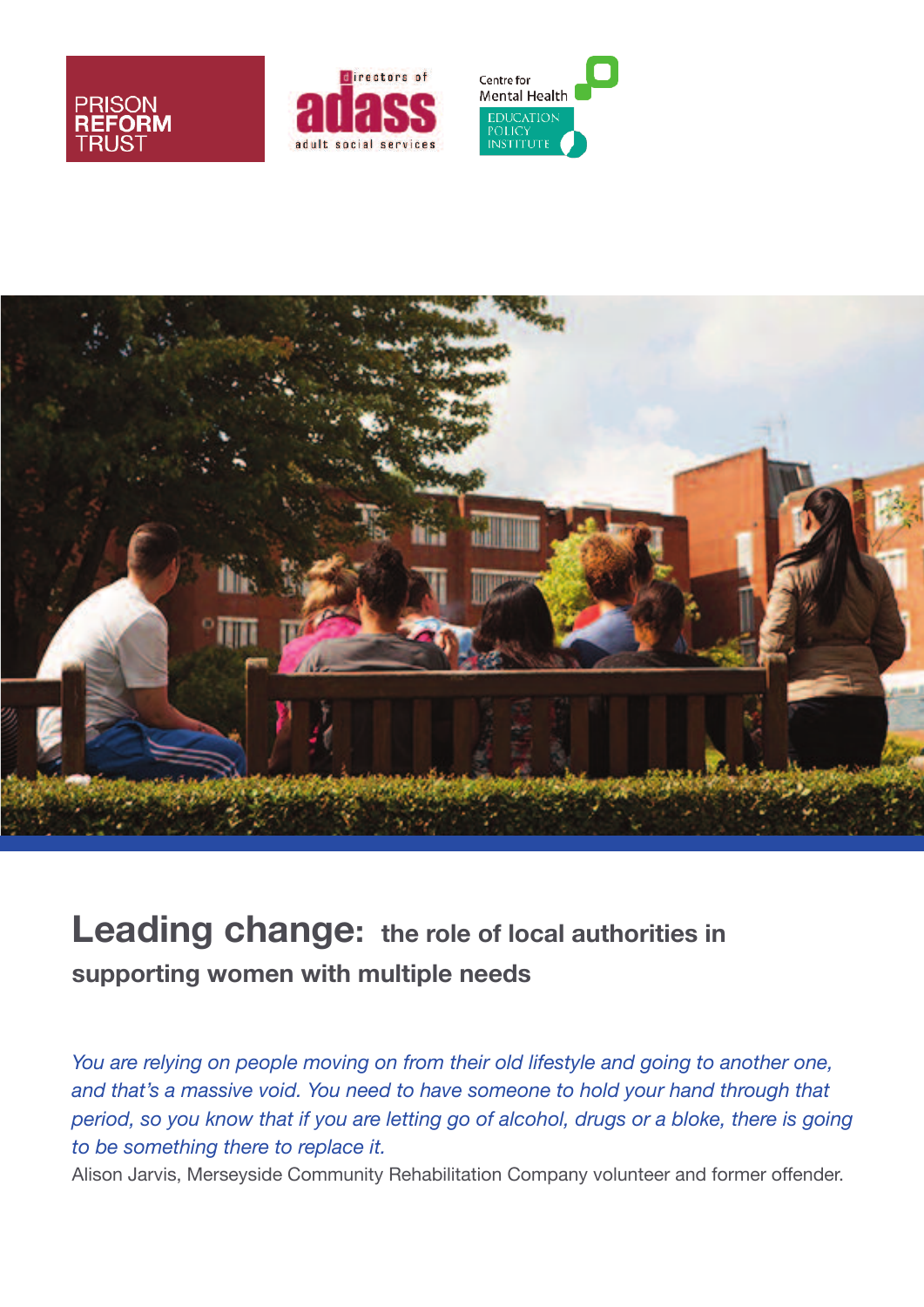The **Prison Reform Trust** is an independent UK charity working to create a just, humane and effective penal system. We do this by inquiring into the workings of the system; informing prisoners, staff and the wider public; and by influencing Parliament, government and officials towards reform. The Prison Reform Trust provides the secretariat to the All Party Parliamentary Penal Affairs Group and has an advice and information service for people in prison. Our two main objectives are: reducing unnecessary imprisonment and promoting community solutions to crime, and improving treatment and conditions for prisoners and their families: http://www.prisonreformtrust.org.uk/

#### **For further information about this report contact: jenny.talbot@prisonreformtrust.org.uk**

The **Association of Directors of Adults Social Services** (ADASS) is a charity. Our objectives include:

- Furthering comprehensive, equitable, social policies and plans which reflect and shape the economic and social environment of the time
- Furthering the interests of those who need social care services regardless of their backgrounds and status, and
- Promoting high standards of social care services.

Our members are current and former directors of adult care or social services and their senior staff: https://www.adass.org.uk/

Following the Care Act 2014 and new responsibilities for local authorities concerning adult social care for people in prison, the ADASS Care and Justice Network was established; see Appendix 4 for further details.

**Centre for Mental Health** is an independent charity that changes the lives of people with mental health problems. We identify the biggest gaps in support, we find and test effective solutions and we make the case for change. We work with government, policymakers, service providers and commissioners to create social change and improve people's lives nationwide: http://www.centreformentalhealth.org.uk/

The **Education Policy Institute** is an independent, impartial and evidence-based research institute that aims to promote high quality outcomes for all children and young people, regardless of social backgrounds: http://epi.org.uk/

© 2016

Printed by Conquest Litho

ISBN: 978-1-908504-11-1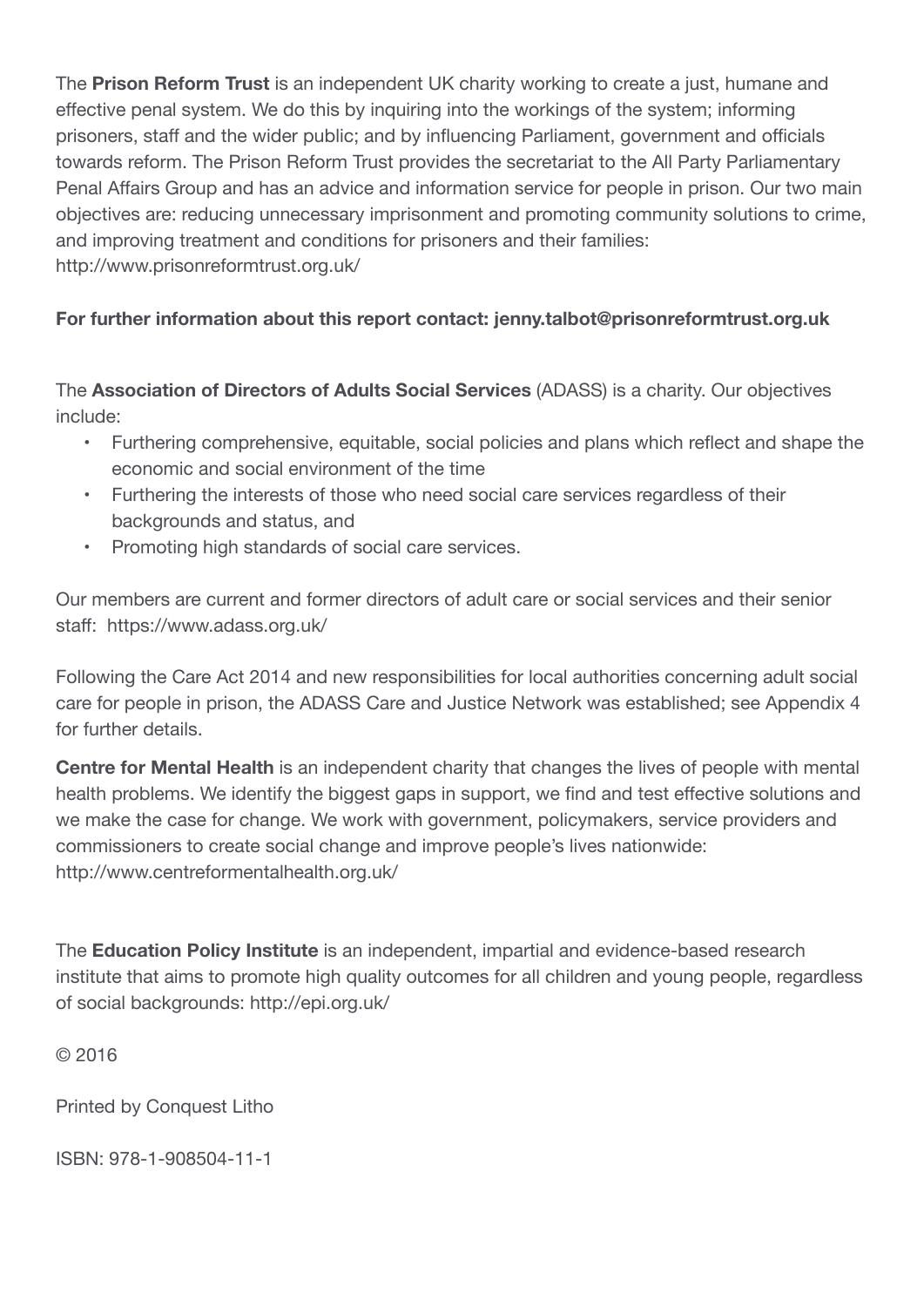## **Contents**

| <b>Executive summary</b>                                       | 1              |
|----------------------------------------------------------------|----------------|
| Introduction: the case for change                              | 3              |
| A profile of women who offend                                  | $\overline{4}$ |
| Costs and benefits                                             | 5              |
| The role of local authorities                                  | $\overline{7}$ |
| 1. Identifying women's needs and building upon their strengths | $\overline{7}$ |
| Identifying needs                                              | $\overline{7}$ |
| Meeting needs                                                  | $\overline{7}$ |
| <b>Building on strengths</b>                                   | 8              |
| Children                                                       | 10             |
| 2. Providing, commissioning and convening services             | 10             |
| Adult social care                                              | 10             |
| Public health and wellbeing                                    | 11             |
| Housing                                                        | 13             |
| Employment                                                     | 15             |
| Care leavers                                                   | 16             |
| Working with the voluntary sector                              | 16             |
| 3. Leadership and partnership working                          | 17             |
| Mental health                                                  | 18             |
| Aligned and pooled budgets                                     | 20             |
| 4. Monitoring and scrutinising progress                        | 20             |
| <b>Promising ways of working</b>                               | 21             |
| Women-specific services and women centred working              | 21             |
| Prevention and early intervention                              | 22             |
| Liaison and diversion services                                 | 23             |
| <b>Community sentences</b>                                     | 24             |
| Resettlement and rehabilitation                                | 25             |
| Key workers and frontline staff and professionals              | 26             |
| Training and workforce development                             | 27             |
| Recommendations: how local authorities can make a difference   | 29             |
| Appendix 1: Seminar delegates                                  | 31             |
| Appendix 2: Acknowledgements                                   | 32             |
| Appendix 3: Transforming Lives: reducing women's imprisonment  | 33             |
| Appendix 4: ADASS Care and Justice Network                     | 33             |
| References                                                     | 34             |
| <b>Endnotes</b>                                                | 37             |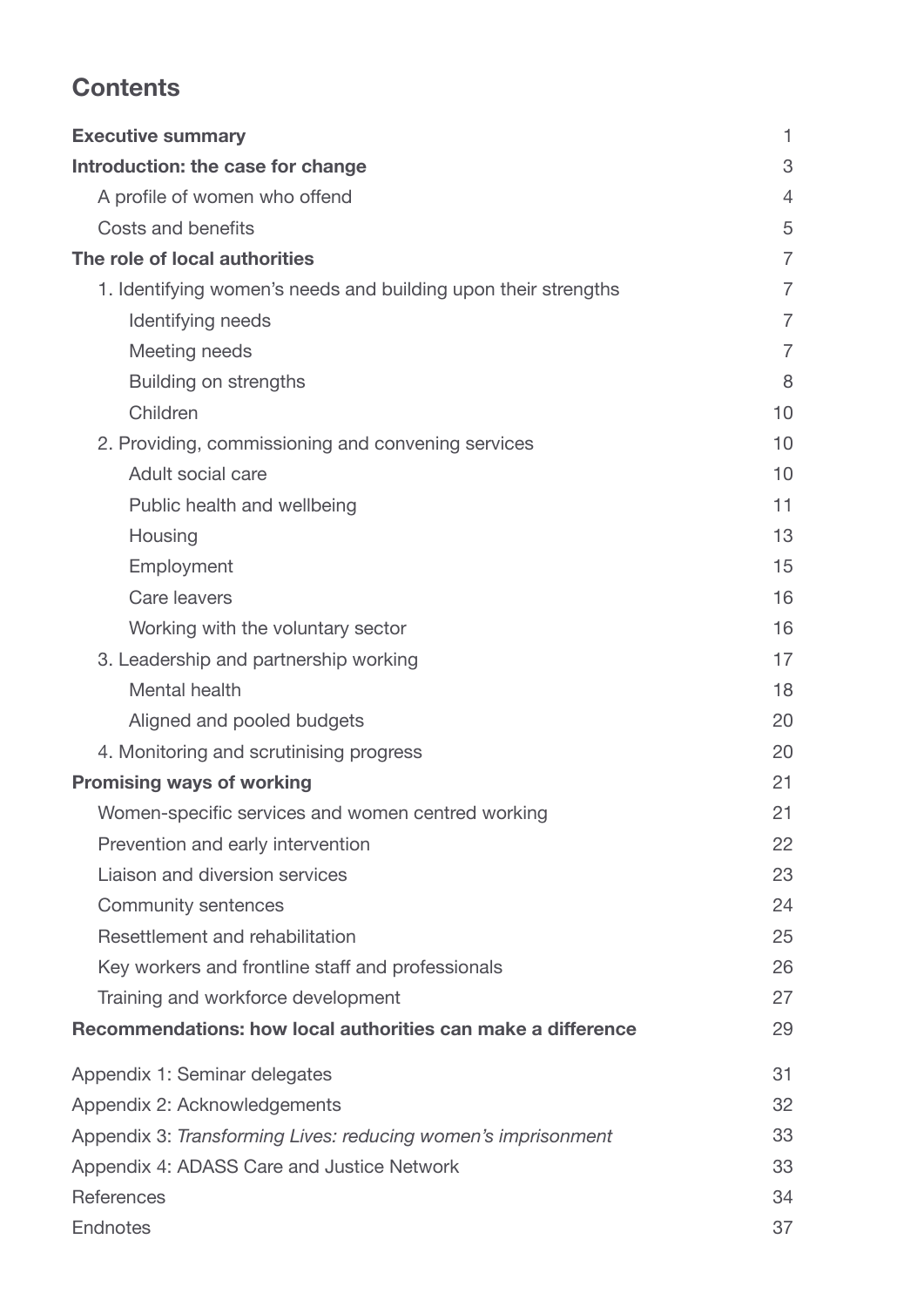## **Executive summary**

There are women with multiple needs<sup>1</sup> in contact with, or on the edges of, the criminal justice system in every local authority area. A number of local, regional and national authorities and multiagency partnerships have overlapping responsibilities for their health and wellbeing – whether as a statutory duty or because supporting vulnerable people is integral to their role. Although examples of good and promising practice exist, many women do not receive the support they need, which, in turn, can contribute towards them coming into contact with the criminal justice system. The daily lives of women with multiple needs are often bleak. They are frequently underserved by health and care services and, in the absence of timely support, the ongoing cost of addressing poor health and wellbeing outcomes, and of crisis intervention, are high.

Most women in contact with criminal justice services have poor mental health, alcohol and/or drug misuse problems, and around half report having been victims of physical, sexual and/or domestic abuse. Between a quarter and almost a third of women who offend have dependent children, and almost two-thirds of women in prison are mothers of children under 18 years of age. The damaging generational impact of parental contact with criminal justice services, and cycles of disadvantage for children, is well evidenced and, sadly, ongoing. Poor prior experience of statutory services can make women reluctant to seek help, while the array of support agencies can be confusing and hard to access.

Reduced budgets have driven a need for greater efficiencies while maintaining outcomes, and a renewed focus on how public services are delivered. Early intervention, co-location of services, and integrating services around the individual are approaches that show promising results for women. Women centred working recognises the particular circumstances of women, and can make it easier for them to engage with services as well as creating opportunities to maximize reduced budgets and shared public sector priorities. Building on women's strengths and increasing their resilience can help them to take charge of their lives and reduce their need for support. Involving women in service design can help to ensure more efficient and effective provision.

Councils are uniquely placed to champion women. By working through existing multi-agency partnerships, and with women with multiple needs, their leadership can ensure strategic oversight and collaboration to develop innovative solutions to transform the lives of women and their families.

This short report is a strategic guide for council officers and locally elected members from councils across England. It sets out the case for change and suggests practical ways in which local authorities can prioritise and address the needs of some of the most vulnerable citizens in their local area.

Work undertaken to produce this report has included a literature review and three seminars with local and regional leaders, and women with direct experience of support services and the criminal justice system (see appendix 1). A number of illustrative studies are used throughout this briefing paper, many of which are drawn from seminars held in Chelmsford and Liverpool.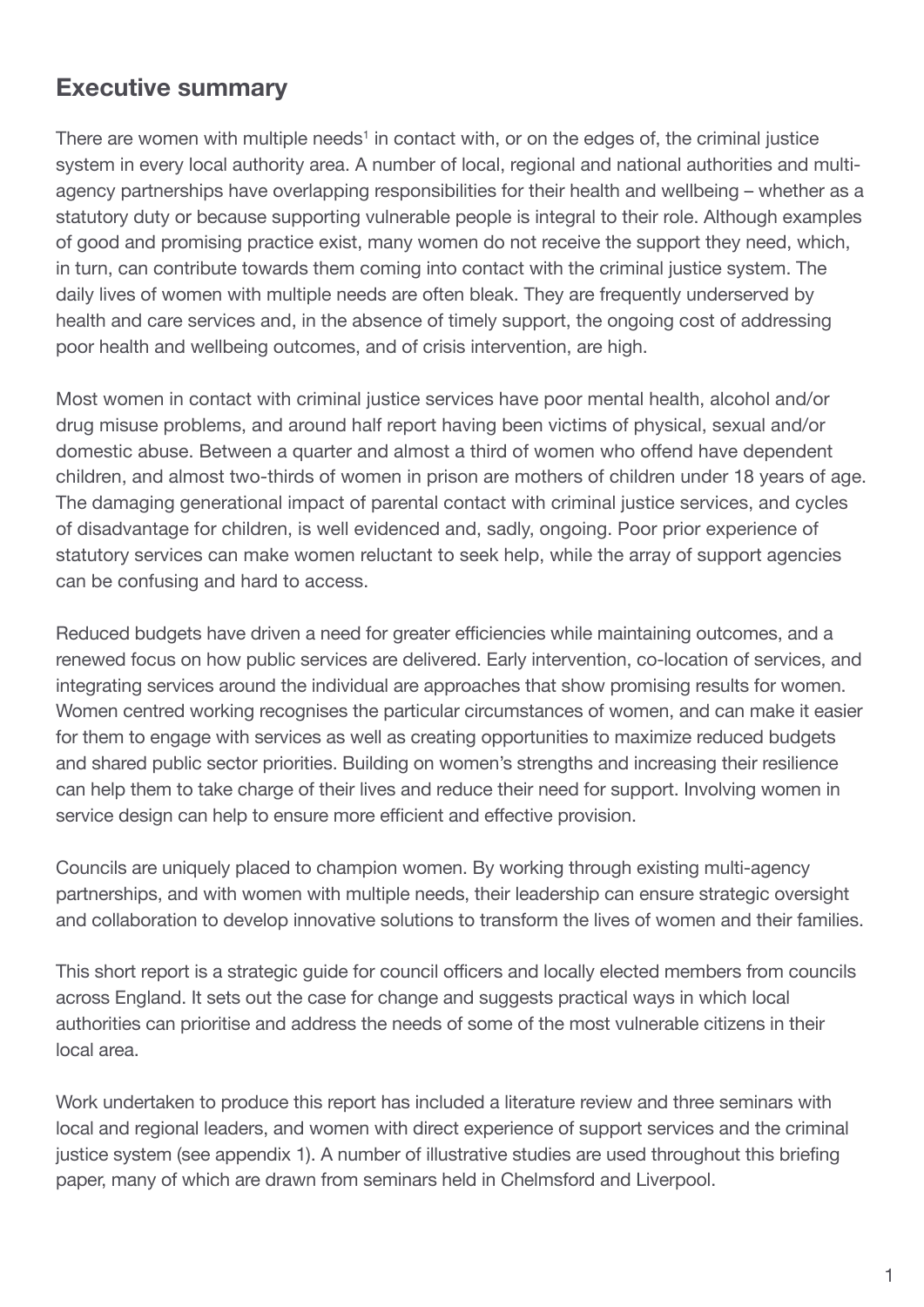## **Introduction: the case for change**

The Prison Reform Trust has long called for a reduction in women's imprisonment and a step change in how the criminal justice system responds to women. Our three year programme, *Transforming Lives*, seeks to reduce the number of women sent to prison, and has a strong emphasis on local practice and engaging with women with first-hand experience of the criminal justice system. (See appendix 3 for further information about *Transforming Lives*.)

Recent political developments suggest new avenues of opportunity. In May 2016, the Queen's Speech set out the government's intention to bring forward a substantial programme of criminal justice reform, with emphasis on local partnerships, to improve life chances and opportunities for all. Places such as Greater Manchester have called for further devolution of criminal justice powers and a greater role for local government in meeting the needs of local populations.

All communities are affected by crime and the harm it causes. There are women in every local authority area who are in contact with, or on the edges of, the criminal justice system, including women returning home from prison. Many have negative experiences of professional health and social care services, often stretching back to their childhood, which can make it hard for them to seek help and for local services to respond positively towards them.

An effective response to women with multiple needs requires professional services to integrate support around the individual, and a focus on prevention and early intervention, which can be hard to deliver. Cultural and organisational factors can militate against joined up working, and it is often only at the point of crisis that services intervene. Consequently, women's needs are frequently overlooked and they are under-represented in care and support provision. This means they often have poor long-term outcomes, which can create substantial costs to local authority budgets, especially where children are involved.

It is well established that most of the solutions to women's offending lie outside the justice system; for example, treatment for addictions and/or mental health problems, protection from domestic violence and coercive relationships, secure housing, money/debt management, skills for employment, and support for families. Women's imprisonment results in an estimated 17,000 children being separated from their mothers, and the immediate and generational impact is often traumatic and costly (Prison Reform Trust, 2014).

While the current context of reduced budgets is challenging, there are opportunities for councils to rethink service provision to ensure vulnerable citizens receive necessary support, and for better coordination of existing arrangements. The Care Act, the Children Act and work with Troubled Families give further momentum for prevention and early support. Councils are uniquely placed to champion women with multiple needs. Their leadership can ensure strategic oversight, collaboration, and coordinated service development. They can work through existing multiagency partnerships to bring together local organisations, including women's organisations and women with multiple needs, to develop innovative solutions to help transform the lives of women and their families. Lessons learned from supporting women with multiple needs can help to inform the delivery of local services for other vulnerable groups.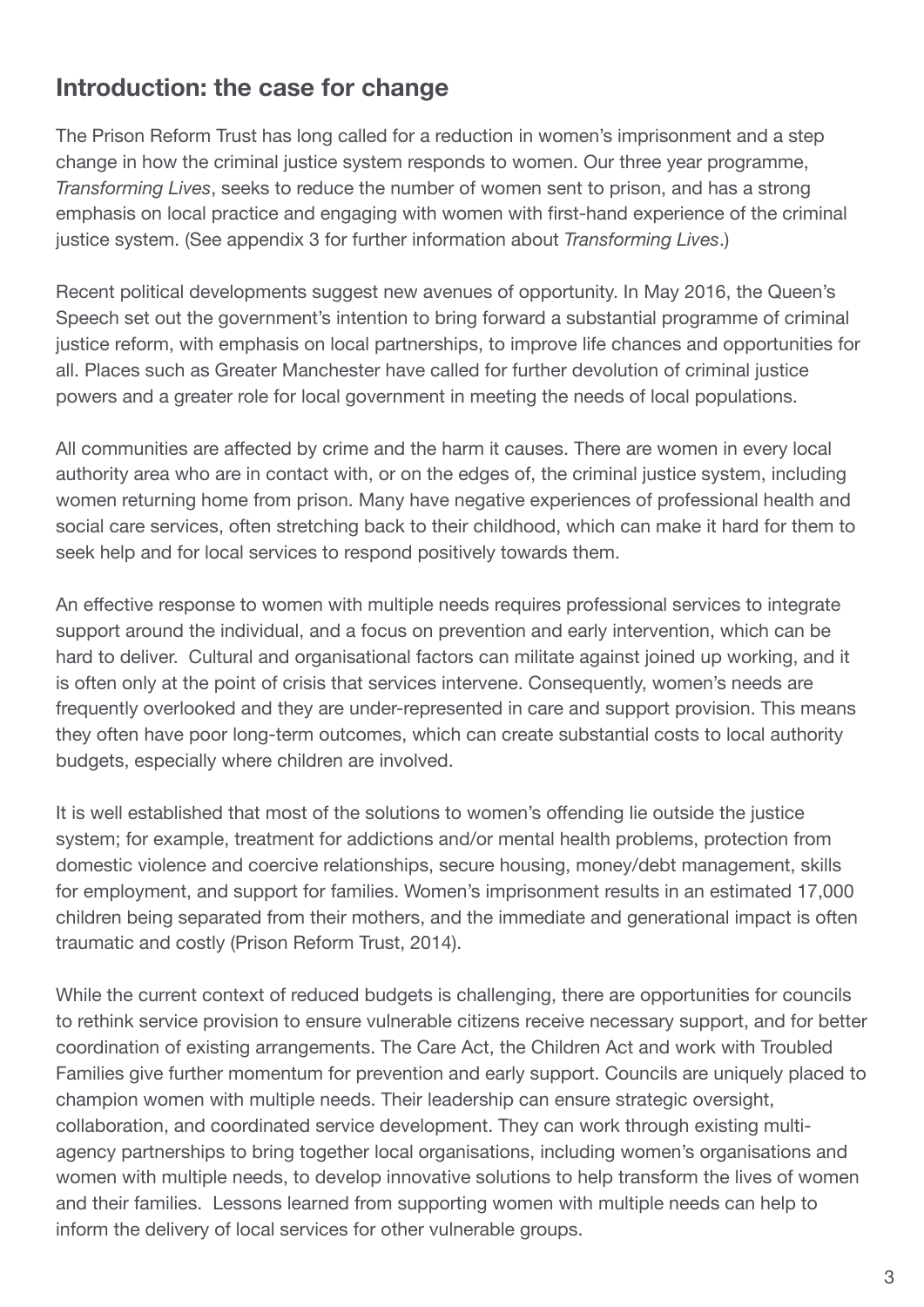### **A profile of women who offend**<sup>2</sup>

Women's offending is often related to coercive and abusive relationships with men and financial pressures. Almost two-fifths of mothers in prison said their offending was driven by 'a need to support their children'. Women are far more likely to be primary carers of children than men; between 24 and 31% of women offenders have one or more child dependents (Ministry of Justice, 2015), and two-thirds of imprisoned women are mothers of children under the age of 18 (Prison Reform Trust, 2015b). Less than one in ten children whose mother is in prison is cared for by their father in her absence (Hansard, 2012), and only 5% of children whose mother is imprisoned stay in their own home.

Almost a third of women who offend spent time in local authority care as a child. Around half of women in prison report having experienced emotional, physical and/or sexual abuse as a child; and almost half (46%) report a history of domestic violence.

Nearly half of women prisoners (48%) report having committed offences to support someone else's drug use (compared to 22% of men), and drug and alcohol misuse and dependency are common and often integrally linked to offending. Around 70% of women entering prison need clinical detoxification (Prison Reform Trust, 2014); and more than half of this group said their drinking was out of control and wished they could stop.

*I was told I could have my kids back when I stopped drinking; but I drank when they took my children from me and then the silence made me want to drink more.* Former offender, women's seminar: May 2016.

Between half and two-thirds of women prisoners have depression (Department of Health, 2015), and almost half (46%) report having ever attempted suicide. Around 8% of women in prison have an IQ below 70, which means they may need daily living support, and a further 32% have low IQs of between 70 and 80.

In 2015, almost 9,000 women were received into prisons in England. They were mostly imprisoned for non-violent offences, serving sentences of six months or less, and many were on remand. At any given time, women represent around 5% of the prison population,<sup>3</sup> and 15% of people on probation. <sup>4</sup> There are nine women's prisons in England, compared to 107 for men, and the long distance between a woman's home and prison can make family visits difficult to sustain. This adversely affects women's ability to maintain relationships and contact with their families, which can have a negative impact when women return home, especially where children are involved.

A recent study involving women offenders found that many don't have the necessary support networks, social capital, or financial independence to avoid contact with criminal justice services, either as a result of their own actions or as a consequence of someone else's (Liverpool Mental Health Consortium, 2016).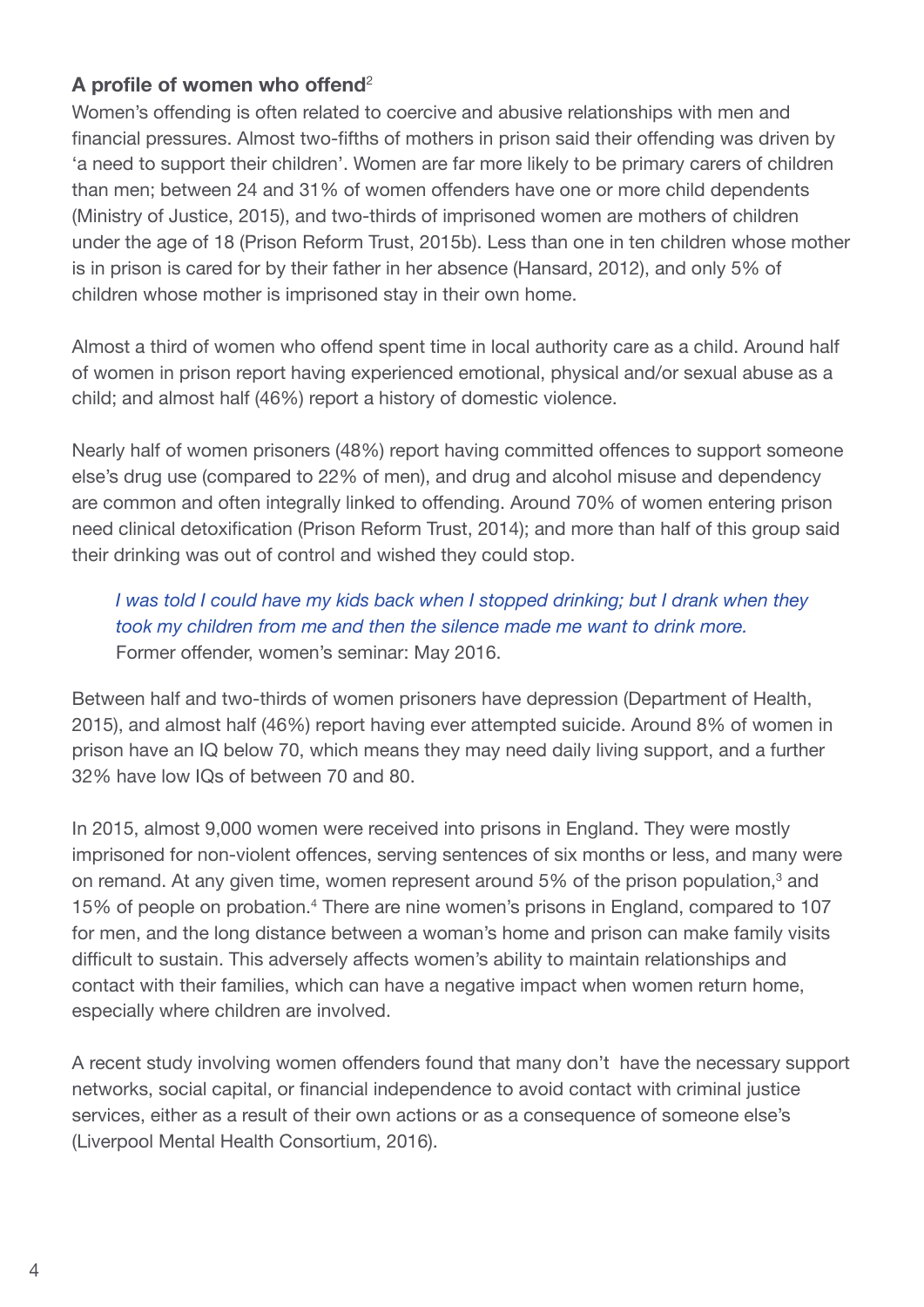#### **Costs and benefits**

*It makes sense, that if you intervene early to prevent problems, you will save down the line – not only financially but in human terms too; and where there are children involved, it's a no-brainer.* Local/regional leader's seminar: February 2016.

*It's too easy for services to hide behind thresholds and lack of resources, especially when individuals are hard to engage with. Those who are hard to engage with come back again and again and again.* Local/regional leader's seminar: February 2016*.*

The multiple needs that many women have, some or all of which may fall below individual service thresholds, can make it hard for them to get support. Creating opportunities for prevention, early intervention and help to access support can prevent escalating levels of need throughout women's lives, and subsequent costs to the public purse. For example, every child who has to be looked after by the state because their mother is in prison costs local authorities an estimated £50,000 per year (Women Centred Working, 2016). Research by the Women's Resource Centre (2011) found that, on average, over a five year period, every £1 spent on women's services led to between £5 and £11 of benefits in improved health and independence for women and their families.

More recently, the PSS<sup>5</sup> Women's Turnaround project has been working on a Social Impact Report. This will include a Social Return on Investment (SROI) analysis against a variety of outcomes, including access to housing, reduced reoffending, acquiring employment and skills, and strengthening families. The SROI report will look at these measures and at financial proxies from the Global Value Exchange. Taken together, and applied using the SROI model, the Women's Turnaround project will be able to report their social return on investment ratio. A preliminary cost-benefit analysis has been undertaken, and early results are promising. The full report will be available late 2016: http://www.psspeople.com/who-weare/our-impact/impact-reporting

The 'spending power' of local authorities is estimated to have reduced by 25% from 2010/11 to 2015/16 (National Audit Office, 2015), while other public services such as the police and the NHS are working with increasingly constrained resources in the face of rising demand. This has seen renewed focus on public sector reform, often under the auspices of partnership working to address shared priorities, and devolution deals. Such arrangements, especially a collective focus on prevention and early intervention, create opportunities to deliver greater efficiencies while improving outcomes for services users.

**Costs and benefits**: domestic violence affects almost half of women in contact with the criminal justice system, and impacts four major public services – criminal justice, health, social services and housing – at a cost of £3.4 billion a year, of which almost £500 million relates directly to social services<sup>6</sup> and emergency housing (Walby, 2009). In many local areas Community Safety Partnerships<sup>7</sup> have developed joint strategies and practical interventions targeted at reducing domestic violence, which have produced financial savings, and improved outcomes for victims and their families (Local Government Association, 2013).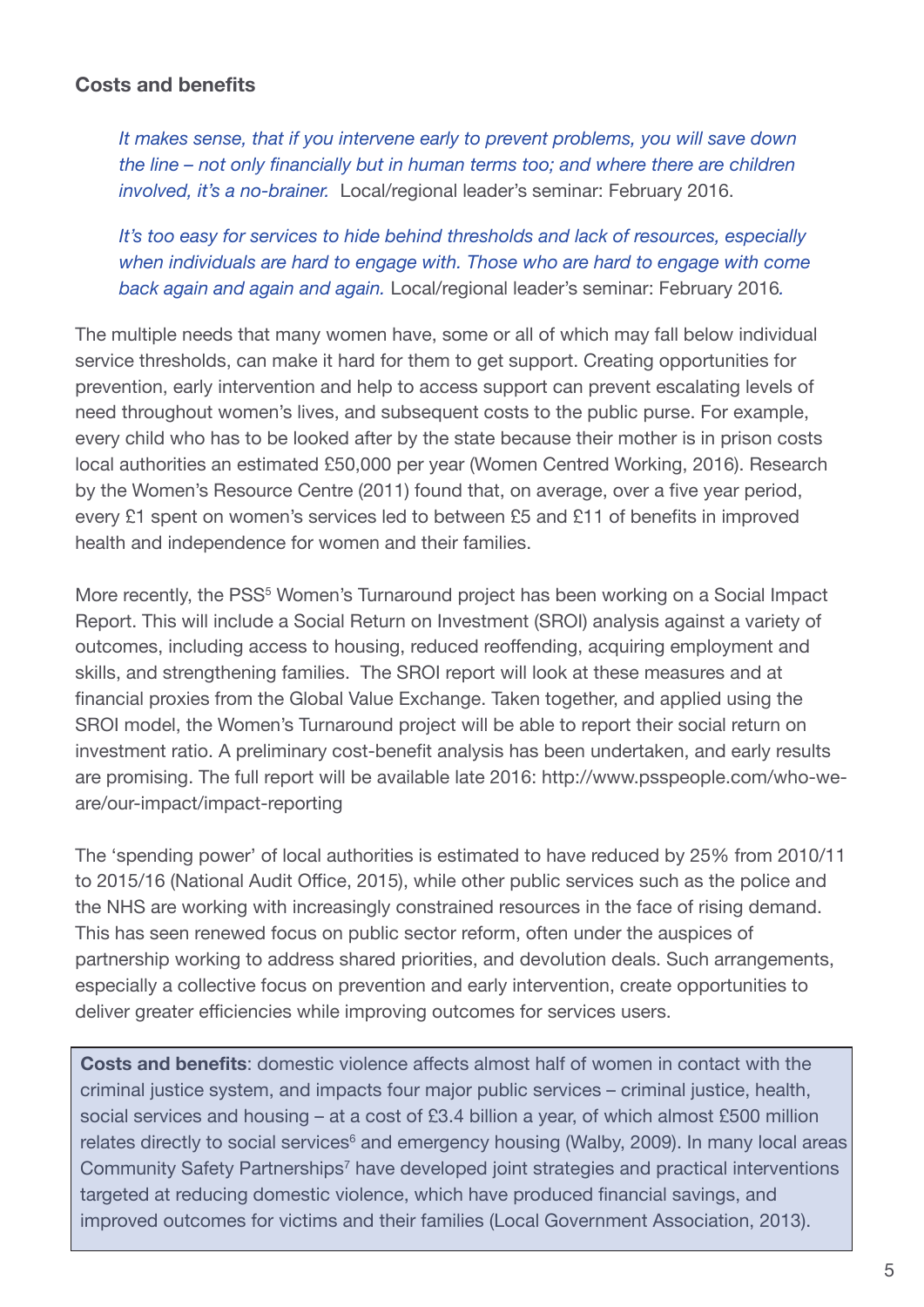Targeted services for women in the criminal justice system can be considered alongside wider support for women's centres, which provide a preventative service for all women with multiple needs, not just for women who offend. There is growing evidence that women centred approaches create opportunities to maximise reduced budgets. Historically, public services have often struggled to support women with multiple needs, and a 'one stop shop' approach that offers wrap-around services can make a huge difference to women and their children (Women Centred Working, 2016).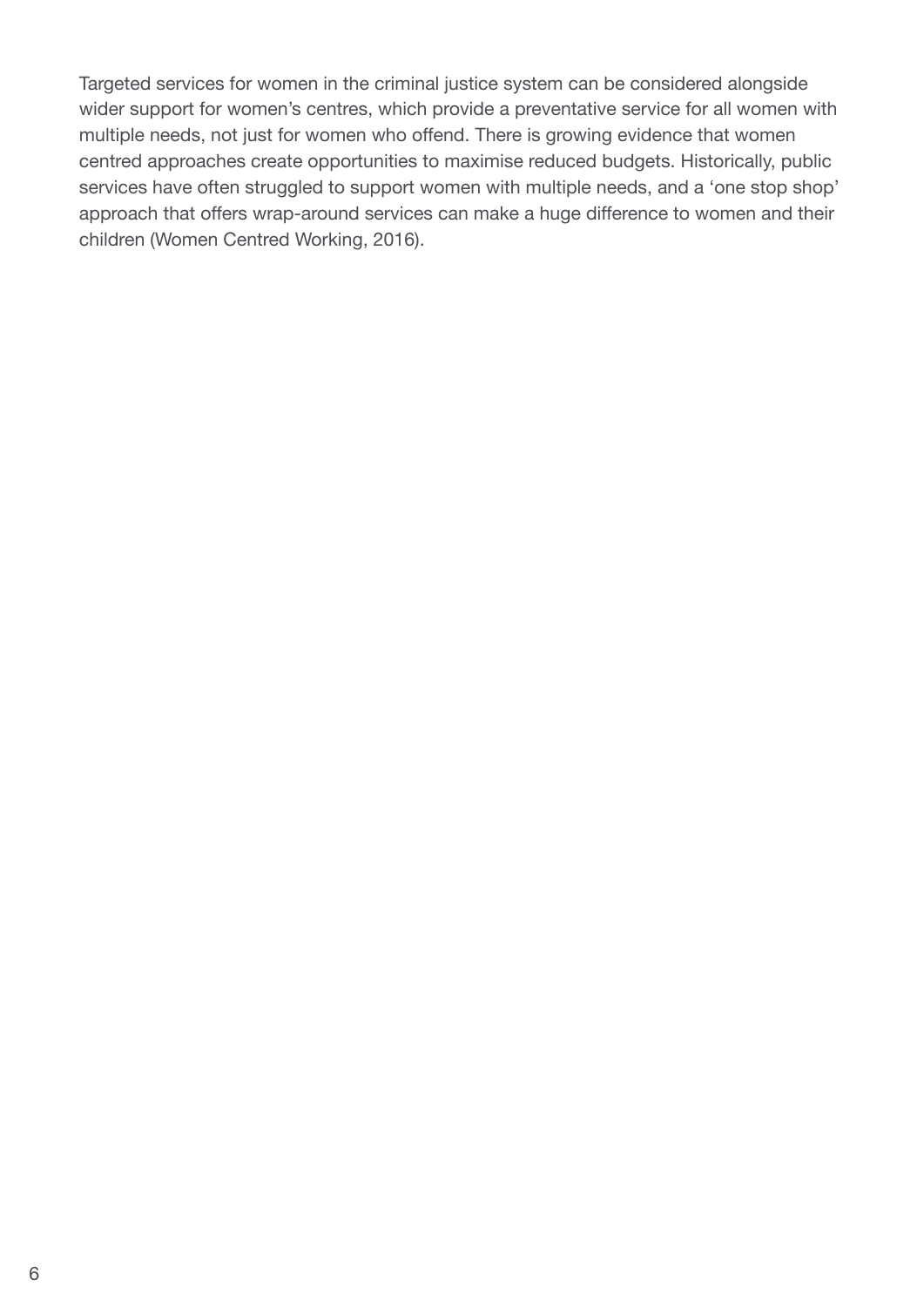## **The role of local authorities**

There are a number of ways in which local authorities can help to ensure that women get improved support. Work undertaken to support this briefing paper has highlighted four main approaches:

- 1. Identifying women's needs and building upon their strengths
- 2. Providing, commissioning and convening services
- 3. Leadership and partnership building
- 4. Scrutinising and monitoring local services.

#### **1. Identifying women's needs and building upon their strengths**

*Women in need don't just appear in the criminal justice system from nowhere. We need to get much better at identifying those at risk of offending and intervening early.* Local/regional leaders' seminar: February 2016.

#### **Identifying needs**

Councils can explore the prevalence of women with multiple needs within their Joint Strategic Needs Assessment (JSNA) and ensure that their needs, and those of their families, are addressed in their Joint Health and Wellbeing Strategy (JHWS). Referring specifically to the promotion of good mental health, and recognising the wider determinants that contribute towards poor mental health, such as inadequate housing, drugs and alcohol misuse, poverty, and unemployment, the Mental Health Taskforce (2016) notes that:

*Health and Wellbeing Boards should have plans in place to promote good mental health, prevent problems arising and improve mental health services, based on detailed local data for risk factors, protective factors and levels of unmet need.*

Local authorities and clinical commissioning groups (CCGs) have equal and joint duties to prepare JSNAs and JHWSs, through their local Health and Wellbeing Board. <sup>8</sup> NHS partners contribute to JSNAs and JHWSs, and data from local liaison and diversion services (see page 23), will be useful in developing a shared understanding of the needs of women in contact with criminal justice services, and in exploring joint solutions.

#### **Meeting needs**

By adopting the approach 'every contact counts', councils can seek to ensure that local services make the most of opportunities to support women with multiple needs. Any contact – whether initiated by the woman herself or as a result of a local service response, such as rent arrears, benefit claims, or contact with liaison and diversion services – can provide opportunities for routine 'investigative enquiry', meaning asking women about a range of factors relevant to their wellbeing. One delegate at our local/regional leaders' seminar said:

*We didn't used to ask about smoking, or how much people drink, but we do now, it's routine, so why not ask about domestic violence? We should be asking, and we should have referral pathways.*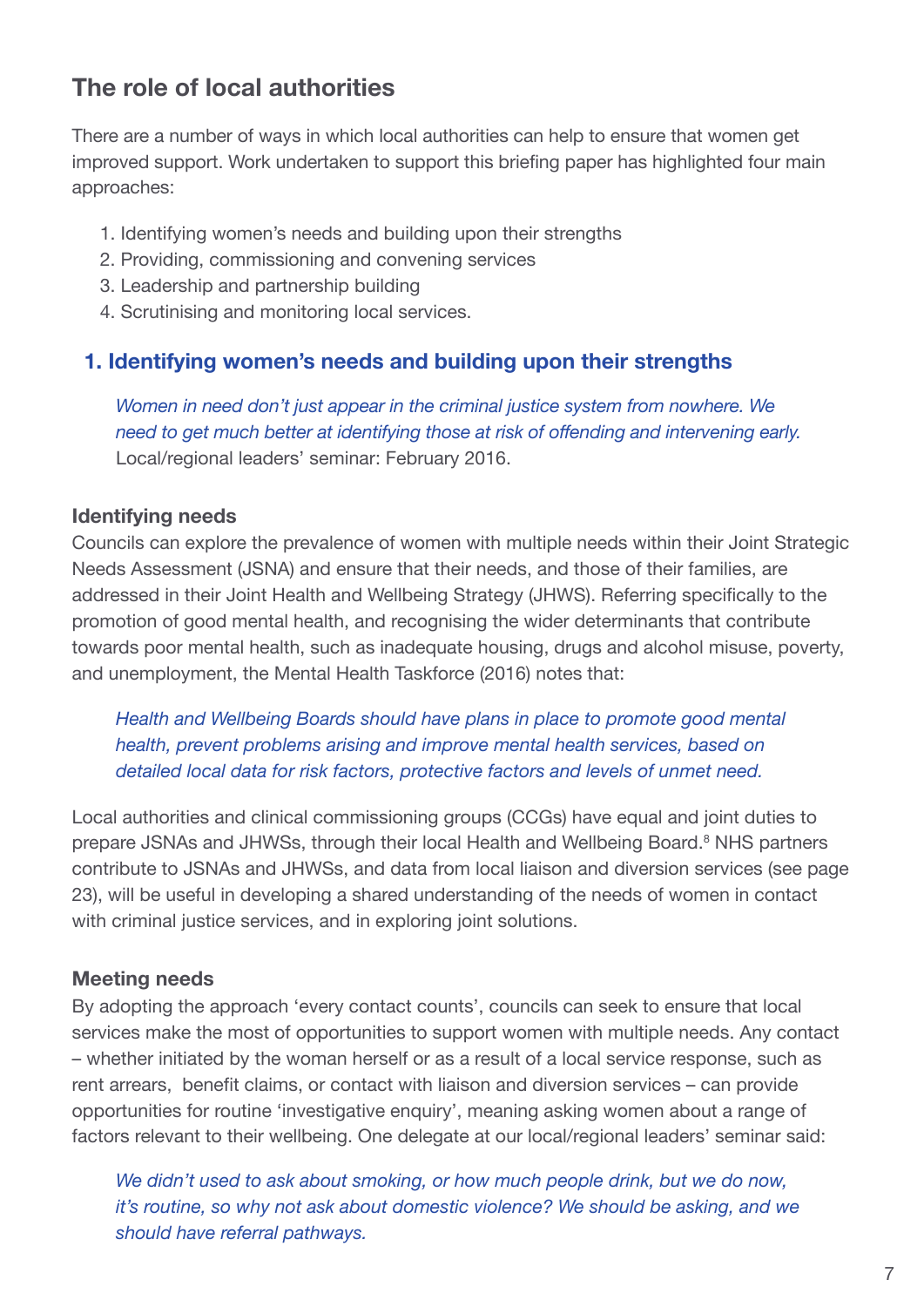Clear referral pathways can help make the most of women's contact with local services. For example, social workers in Essex can screen clients for depression and, where necessary, refer into primary care and mental health services. For referrals to work, they need to have 'traction'. This requires the person making the referral and the person receiving the referral to ensure that the service user is firmly connected to the opportunity for support. Further help to maintain contact with services can be provided by 'link-workers', <sup>9</sup> as needed.

**Essex County Council** has procured an 'all vulnerabilities' criminal justice care management and navigation service for people with complex and additional needs who are in contact with criminal justice services. The service, **Full Circle**, is provided by Phoenix Futures Group<sup>10</sup> and North Essex Partnership University NHS Trust. It works with local liaison and diversion services, the community rehabilitation company, probation and prison services to actively identify individuals at risk, and to provide them with a named support worker. The support worker helps to address underlying difficulties such as debt, housing and employment, and refers individuals into specialist provision, as needed. Full Circle will support the development of pathways for groups that have historically been underserved within criminal justice, such as people with learning disabilities or difficulties and women. This is the first step in a wider piece of work to develop an integrated system of support for people in contact with criminal justice services, to improve their health and wellbeing, and reduce offending. Contact: Ben.Hughes@essex.gov.uk

By looking beyond the presenting problem, skilled front line professionals and practitioners can begin to recognise and help to identify less obvious or 'hidden' support needs and make referrals accordingly. One delegate from our local/regional leaders seminar described a 'relationship based approach', meaning building stronger relationships with individuals who may not meet the threshold for service provision, but who clearly have support needs. Reflecting the positive benefits of this approach, one delegate from our women's seminar, said:

#### *People look at your front and think you are ok, but you are not. Sometimes it's nice to be asked, 'how are you?'*

The importance of good local knowledge, multi-agency networking, and front line workers acting on their initiative was highlighted as important during our seminar with local/regional leaders:

#### *What does seem to work is when* [a frontline worker] *knows who can help, who they can pick up the phone to locally. To get consistency for that approach is a challenge.*

Effective multi-agency working, especially at an operational level, is often dependent on good working relationships between frontline workers, and can stall easily in the absence of such. Colocation of services, shared priorities and a clear mandate for staff to work across organisational boundaries can help build effective working relationships, and investment in multi-agency team meetings and shared training can yield positive results.

#### **Building on strengths**

Meeting women's needs should, however, be complemented by working with them to develop their own strengths and to build resilience – an approach sometimes referred to as 'asset based'. An asset based approach places emphasis on a person's strengths rather than on their 'deficits'. When individuals are supported to develop their own solutions, those solutions are likely to be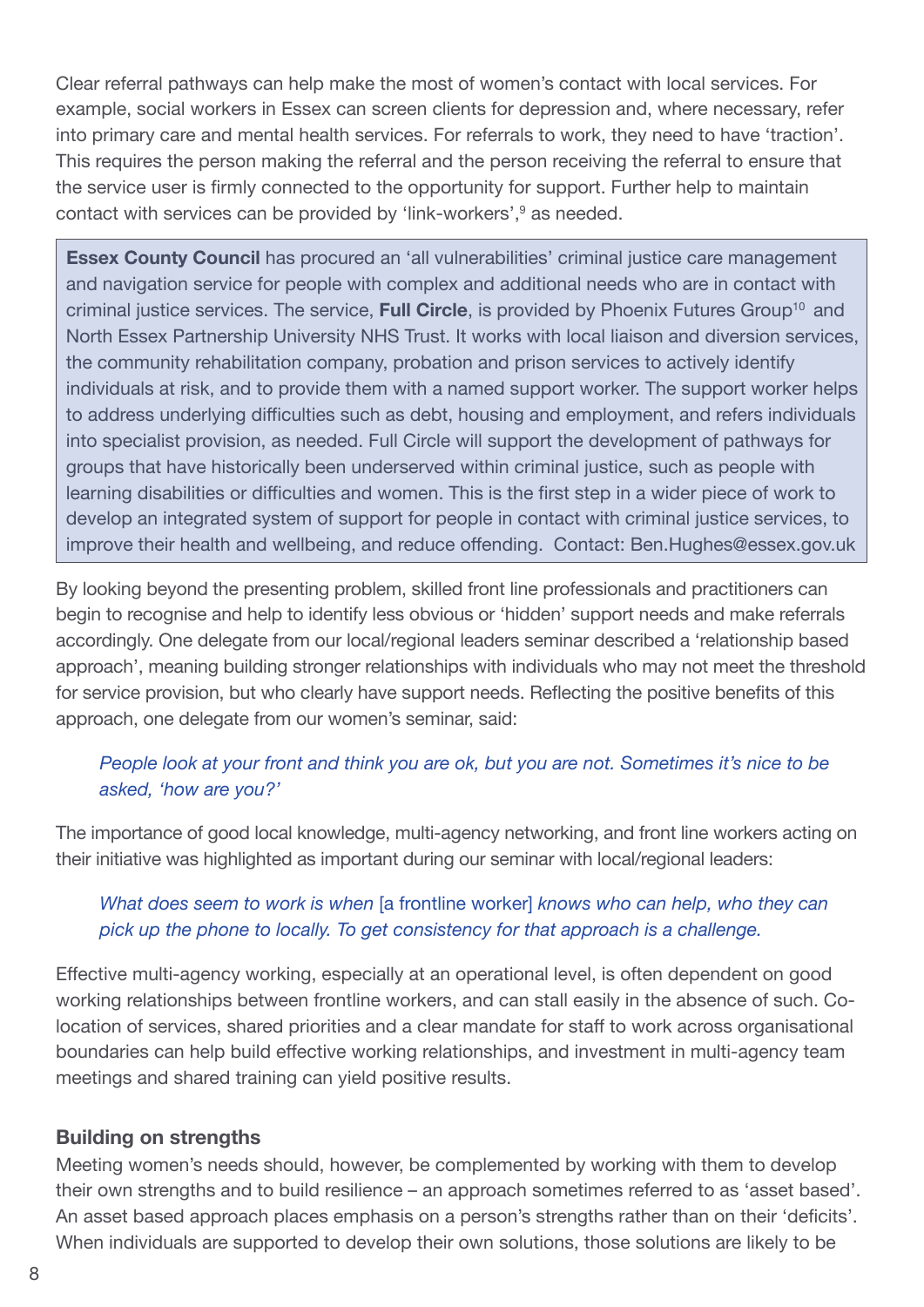more effective in sustaining longer-term wellbeing and resilience. The need to empower women, and help them to take control of their own lives was a recurrent theme throughout our seminars. Reflecting this theme, an evaluation of a project that sought to identify and address unmet need in young women concluded by considering:

*…how many fewer women might be in abusive relationships if young women developed resilience and self-esteem through projects such as this; and how many fewer children would be involved in child protection proceedings or in local authority care if young women were supported in their own right and not just in relation to parenting abilities/capabilities* (Warwick-Booth, et al, 2015).

One delegate from our women's seminar said:

#### *I didn't know how to build my confidence and self esteem. If I had known about women's centres and stuff like that I wouldn't have got into trouble with the police.*

Rebecca (not her real name) was referred to the **PSS Women's Turnaround Project** by her offender manager when she was released from prison; she was charged alongside her partner for possession with intent to supply drugs. Rebecca lacked confidence and had poor self esteem; was experiencing domestic abuse by her partner; and, due to her daughter's nonattendance at school, was close to being subject to criminal proceedings. Rebecca attended one-to-one sessions that encouraged her to talk about the impact domestic abuse had on her, and the way she viewed herself. She went on to complete a 12 week 'Freedom Programme' looking at the causes and effects of domestic abuse, and joined in group work that helped her to build her confidence and self esteem. Rebecca also participated in family work programmes, including the impact that domestic abuse has on children. When Rebecca felt able to, she was supported in obtaining a restraining order against her partner to protect both herself and her youngest child, in particular, from further risk of harm. A year after being referred to the Project, and no longer subject to probation supervision, Rebecca helps with the 'Outreach Group', demonstrating her increased confidence by being able to speak openly to the Group and in facilitating activities. Rebecca is supporting her daughter to attend school on a regular basis, and has recently been offered a 'Meet and Greet' role in the Women's Turnaround Centre. Contact: Eleanor.Riley@pss.org.uk

The experiences and insight of women can help to inform the kinds of services and support, and ways in which they are delivered, which best meet their needs – in both the immediate and longer term. By developing services with potential service users, and maintaining service user involvement to review delivery and outcomes, the chances of realising appropriate provision, and women's engagement in that provision, is likely to increase.

*We have to shift our approach, to build on people's strengths, wherever that starting point might be, and to create resilience. People know what works best for them in ways that we can't even begin to imagine.* Local/regional leaders' seminar, February 2016.

By building on women's strengths, they can also become involved in championing support, for example, by training as a voluntary health worker or community champion (Improvement and Development Agency, 2010).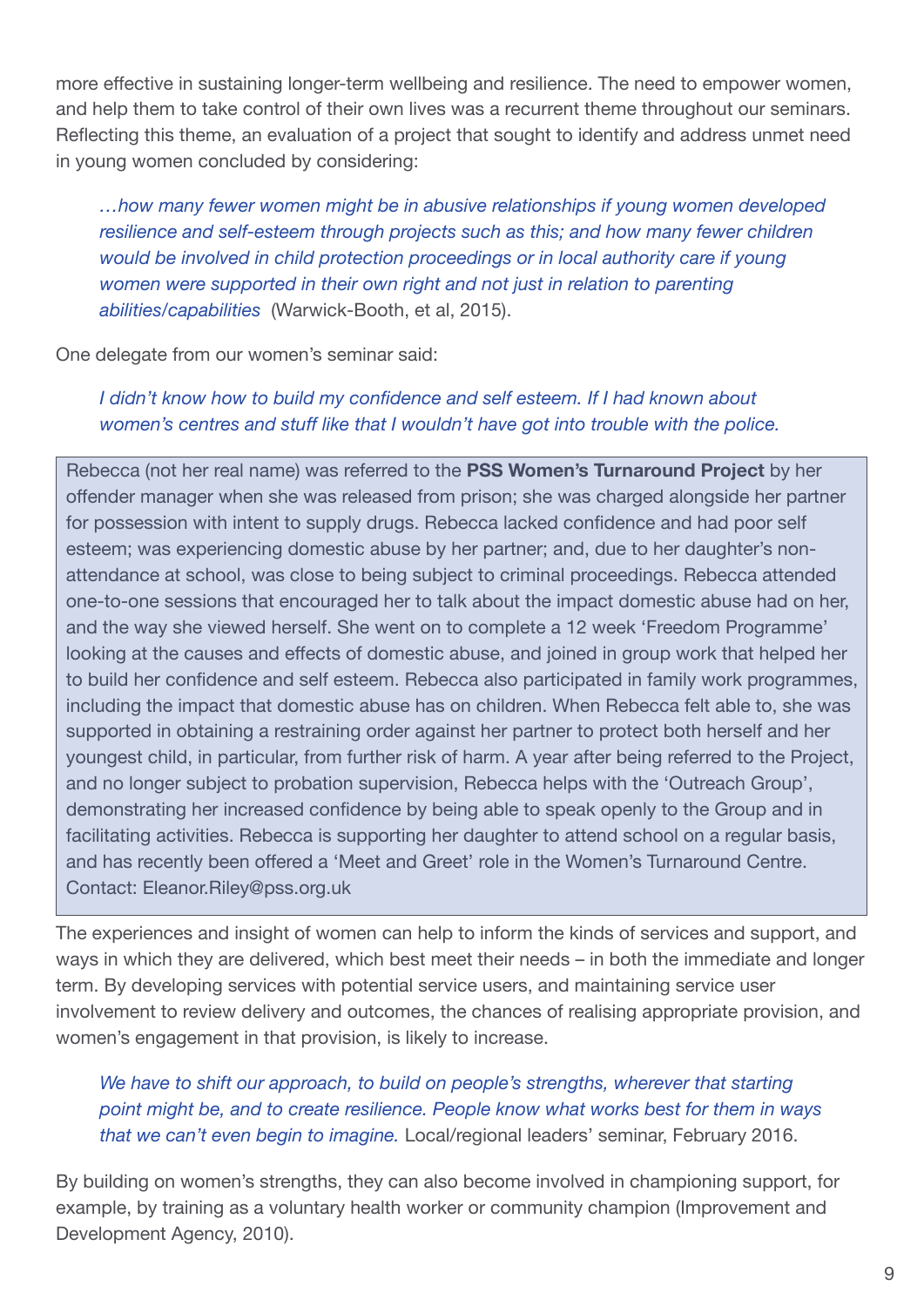**Open Road<sup>11</sup>** provides drug and alcohol services across Essex and Medway, and dedicated Women's Support Services for women in Essex who are on community orders, under supervision or on prison licence. Women's services include: women only environments, drop in advice sessions, help to access local services, support to achieve personal goals, services tailored to women's individual needs, and mentoring support. Open Road values the involvement of volunteers and notes that 'personal experience of substance use may be an asset to volunteering'; former offenders are recruited as volunteers. Contact: ali.perrott@openroad.org.uk

#### **Children**

During our seminars, the importance of ensuring timely support for children whose mothers are in contact with criminal justice services was raised. JSNAs can highlight opportunities to prevent children from being put at risk, and intervene early to help reduce future demand on local services. For example, the impact on children of parental involvement in the criminal justice system, especially prison, can be traumatic: they are twice as likely as their peers to have poor mental health (Murray et al, 2009), and are more at risk of poverty, poor health, and insecure housing and finances (Smith et al, 2007). According to one report, children with a parent in prison are frequently exposed to

*…triple jeopardy through break-up of the family, financial hardship, and extremes of stigma and secrecy, which can lead to adverse social and educational repercussions* (University of Huddersfield, 2013).

Parental imprisonment can treble the risk of antisocial behaviour in children, with the cost to the state of imprisoning mothers for non-violent offences estimated at more than £17million over ten years, primarily due to the increased likelihood of their children not being in education, employment or training (New Economics Foundation, 2008).

### **2. Providing, commissioning and convening services**

Councils provide, commission and convene a range of services that can help to identify and meet women's needs.

#### **Adult social care**

Duties under the Care Act 2014 require local authorities to

#### *…ensure provision or arrangement of services, facilities or resources to help prevent, delay or reduce the development of needs for care and support.*

Women in contact with criminal justice services, albeit small in number, require a clear preventative approach to avoid problems escalating, especially where children are involved. In thinking about the mix of local services, it is important, therefore, that councils seek to ensure universal access to support, with a low or no qualifying threshold – such as that offered by many women's centres – as well as linking with specialist services such as criminal justice liaison and diversion (see page 23).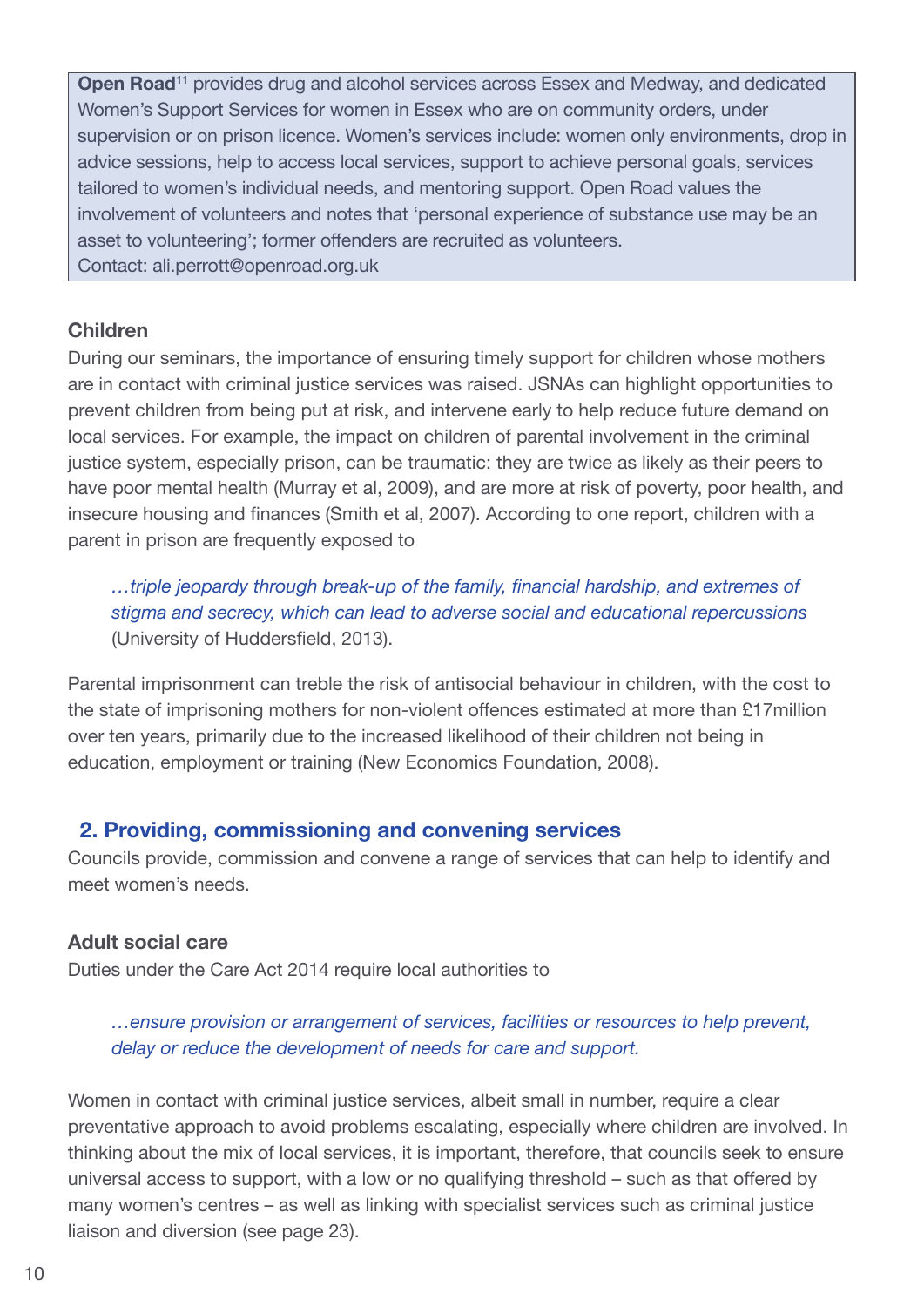As part of their safeguarding duties, local authorities make enquiries if an adult is thought to be subject to neglect or abuse. Councils should be alert to the high numbers of women in contact with, or on the edges of, the criminal justice system who experience domestic abuse. Local partnerships overseeing community safety, suicide, and domestic violence should consider the likelihood that many service users will have multiple needs, and ensure that cross-referral arrangements are in place.

*We have a domestic abuse triage team that does a lot of good work. I'm concerned about the level of domestic abuse against women. There are a lot of coercive and controlling behaviours out there that lead women into drugs and other abuses and offending, and we can't tackle one without the other.* Local/regional leaders' seminar: February 2016.

**New Multi-Agency Risk Assessment Team**: a single Essex Multi-Agency Risk Assessment Team (MARAT) was launched in July 2016 to replace countywide MARACs<sup>12</sup> and Joint Domestic Abuse Triaging Teams. The new MARAT comprises a core team of professionals, co-located at County Hall, involving social care, police, probation services, Clinical Commissioning Groups, substance misuse, housing, and independent domestic violence advisors. The team meets twice daily to develop action plans to safeguard high risk victims of domestic abuse and their families. Following initial triage and local action, cases are reviewed within two weeks of an incident report to ensure effective information sharing and accountability, and coordinated support for victims. In joining together these multi-agency partnerships, and co-locating a core team of professionals, it is expected that information sharing will be enhanced, duplication of activity by different agencies reduced, and outcomes for victims of domestic violence and their families improved.

Contact: Michelle.Williams@essex.gov.uk and jane.dewitt@essex.pnn.police.uk

The Transforming Care service model for commissioners of health and social care services highlights people with a learning disability and/or autism whose behaviour places them as risk of contact with the police as a distinct group 'because their specific needs have not always been recognised' (NHS England, ADASS and the Local Government Association, 2015). Limited data exist concerning women with learning disabilities and/or autism, and councils should ensure they are involved in designing local responses that best meet their needs; where appropriate, family members should also be involved. 13

### **Public health and wellbeing**

Local authority duties to improve the public health of its citizens<sup>14</sup> can help drive the development of services to reduce health inequalities of women in contact with, or on the edges of the criminal justice system (Department of Health, 2013). A number of indicators across the four domains of the Public Health Outcomes Framework for England (2013) are directly relevant to women with multiple needs, and overlap with other public service priorities. These include:

- domestic abuse
- suicide rate
- self harm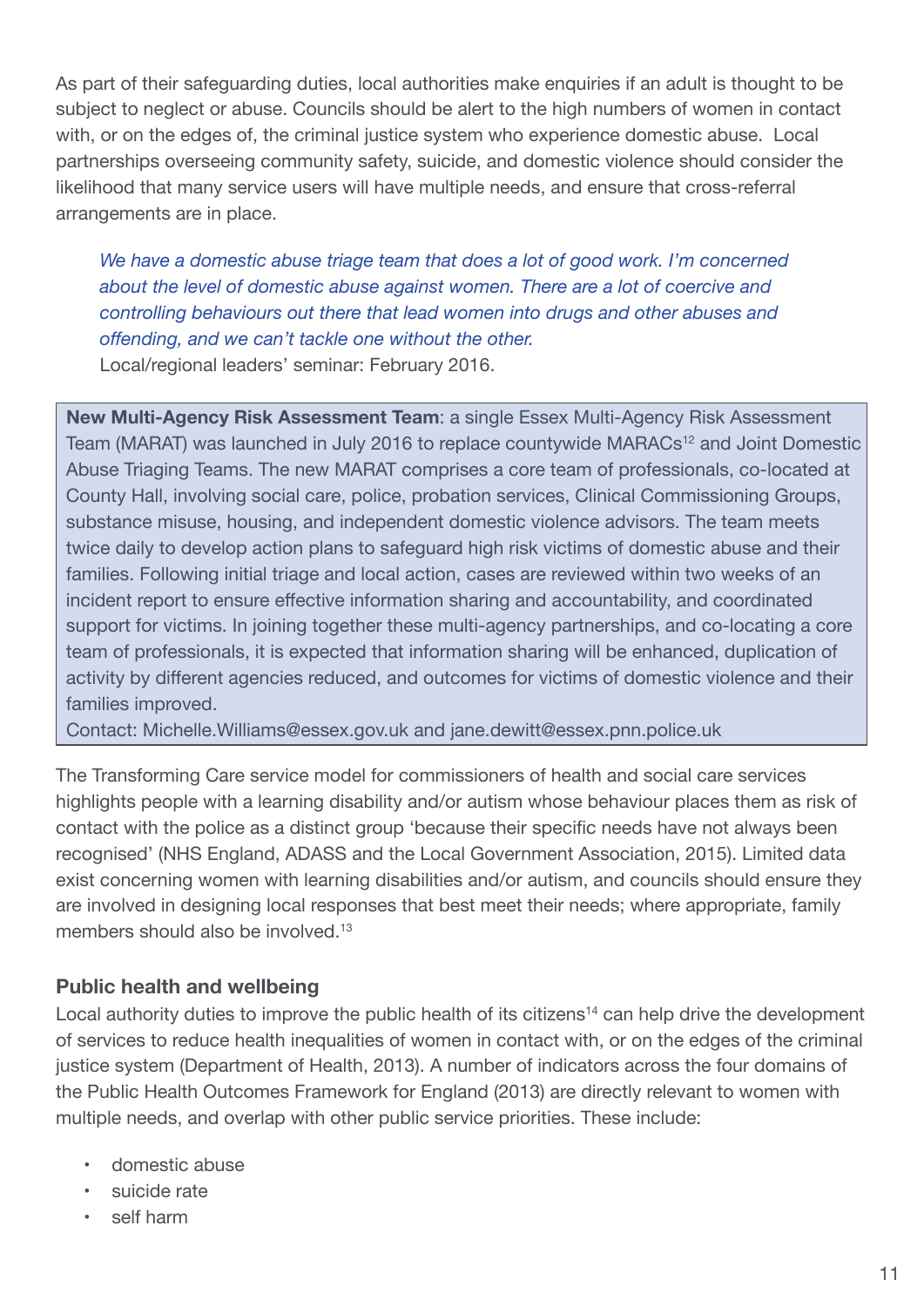- successful completion of drug treatment
- alcohol related admissions to hospital
- adults with a learning disability and/or in contact with secondary mental health services who live in stable and appropriate accommodation
- employment for people with long-term health conditions including adults with a learning disability or who are in contact with secondary mental health services
- first time offenders.

Reflecting the Marmot Review (2010), a particular focus is placed on indicators that can improve the life chances of children and young people, which can work in tandem with support for mothers.

Local authorities have a duty to help ensure integration between health and care services (s3 Care Act 2014). Local authority public health teams are well placed to ensure a joined up approach between NHS services and services provided or commissioned by the local authority, creating further scope for a holistic response to the needs of women and their families. Many local areas are seeking to introduce innovative models of care and support that focus on the needs of particular groups, such as women with multiple needs, and to promote prevention and integration across pathways. For example, local authority duties for public health include the provision of drug and alcohol services, and these are a vital part of the network of support necessary for many women in contact with criminal justice services.

Greater use of non-medical interventions, such as 'social prescribing', <sup>15</sup> have the potential to prevent an escalation of need by addressing underlying problems, such as social isolation or money worries (Thomson et al, 2015). Councils can work with health commissioners to set local targets for social prescribing as part of joint commissioning strategies (Friedli, 2009).

At our local/regional leaders' seminar, the idea of 'Live well' hubs, with primary care at the centre and wrap around secondary services, was discussed. The aim of the hub is to address perceived gaps in services and help prevent escalation of need through cross referral partnerships and timely access to support. Live well hubs can provide a community resource for women to 'drop in', to access a range of voluntary and mainstream services, as well as providing opportunities for front line workers to identify women at risk. This approach was considered especially important, by seminar delegates, in providing early intervention and support for women with low level mental health conditions, and to help ensure timely access into secondary care, as needed.

**Sutton Women's Hub** provides a safe space for women offenders and other vulnerable women. It is co-funded by Sutton Public Health, the Safer Sutton Partnership and the London Community Rehabilitation Company MTC NOVO. To keep costs down, the Hub is located in an under-used community lounge in a Sheltered Housing complex. While the Hub seeks to reduce reoffending and breaches of sentence requirements by providing a womenonly space where women can meet their Offender Manager, its aspirations in providing tailored support are much broader. For example, women can access support for domestic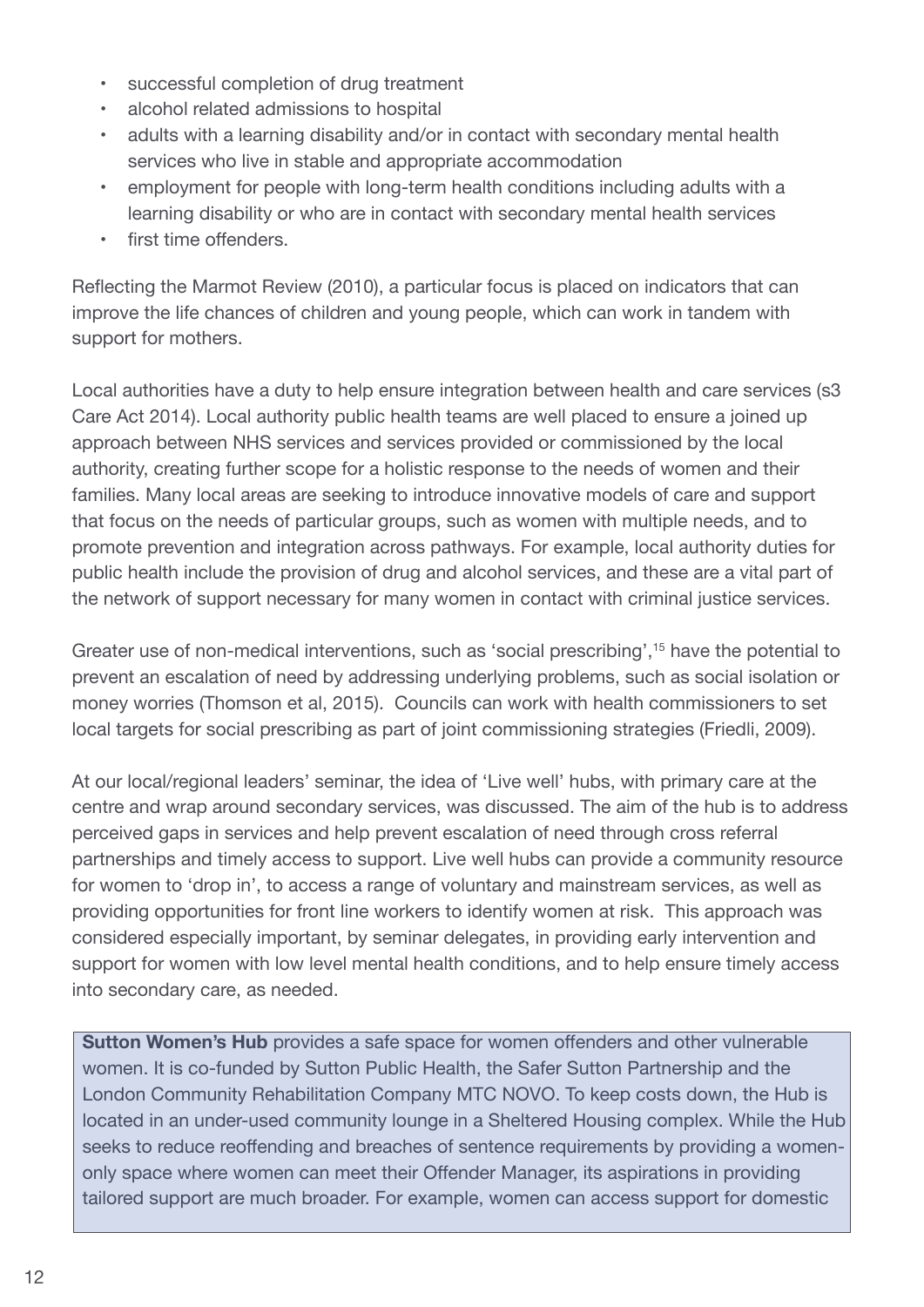violence, mental health, debt and housing; help into employment is provided by the Department of Work and Pensions outreach service and the local voluntary sector; and food bank vouchers are available. Sutton Public Health provides training for offender managers to help women register with a GP, and training for GPs in recognising domestic violence and making referrals to the Hub. Kirsty, a woman with a history of trauma, said of her visit to the Hub: *I feel so relaxed and safe.* Contact: Mary.Alston@londoncrc.org.uk

Violence against women and girls (VAWG) has a huge impact on local services and on the criminal justice system. A new National Statement of Expectations and 'blueprint for local action' is being developed to help drive an integrated, whole family approach to addressing and stopping violence and abuse. A commitment of £80 million has been made by government over this spending review period (2016/20) to provide core support for refuges and other accommodation-based services, helping local areas to ensure that no woman is turned away from the support she needs. It will include specific provision for women from black and minority ethnic backgrounds, and services for women with complex needs. The funding will further support a network of national help-lines and rape support centres. In 2017, a VAWG Service Transformation Fund will be launched to support, promote and embed the best local practice and drive major change across all services helping to ensure that early intervention and prevention, not crisis response, is the norm. 16

#### **Housing**<sup>17</sup>

Safe, decent and secure housing is a significant factor in promoting and maintaining good health and wellbeing. It is critical for women with children, and for women wishing to be reunited with their children on release from prison. Conversely, an absence of adequate housing is a strong predictor of offending behaviour and reoffending, and can compound other problems such as poor mental health, risk of abuse, and substance misuse.

Local authorities in England have a duty to provide accommodation to homeless applicants in priority need (Housing Act 1996). What is considered 'priority', however, is open to interpretation of case law and statute (Bradshaw, 2016), and varies in each individual case. A recent report found that 19% of women were not in permanent accommodation before arriving into prison, and that 10% were sleeping rough (St Mungos, 2014); while one local authority considered women being released from prison as having made themselves *'intentionally homeless'* (HM Inspectorate of Prisons, 2015)*.*

Most women leaving prison will receive resettlement support from community rehabilitation companies (CRCs), including help to find somewhere to live; and councils can work with CRCs to help ensure adequate accommodation is in place prior to release. However, due to the growing gap between the need for affordable housing and supply, even when a local authority has a duty to provide accommodation, the reality is that accommodation may only be temporary and away from an individual's local networks of support.

*Housing is harder to get now and it's more complicated, especially where thresholds are not met. There are more single homeless women, and we don't have the capacity.* Local/regional leaders' seminar: February 2016.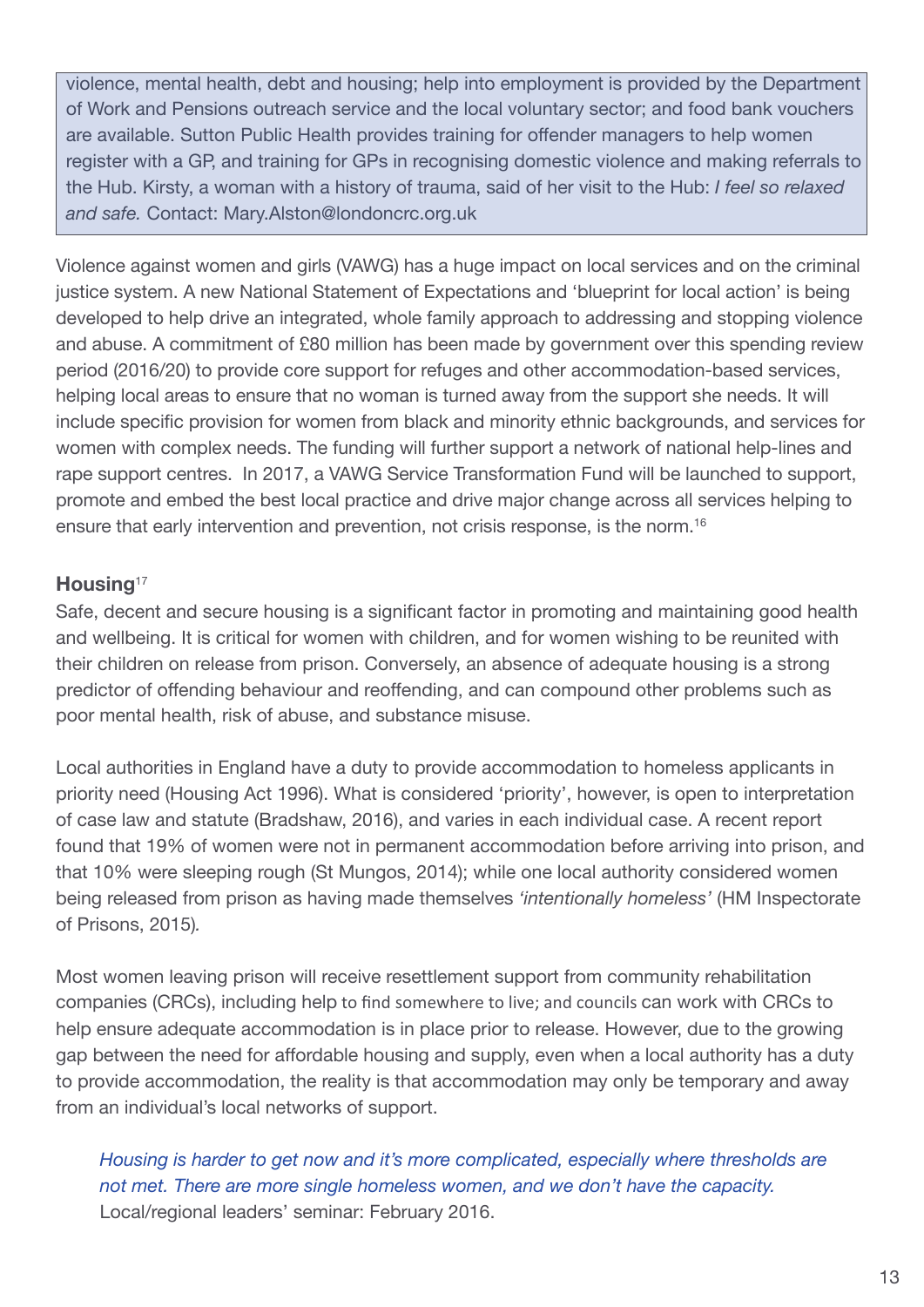Local housing authorities have a duty to provide housing advice, and are increasingly directing resources to the prevention of homelessness. While they may have a duty to secure accommodation, this does not apply to everyone who is homeless. It is important, therefore, for local agencies and services supporting women in need of housing, and local housing authorities to work together to identify accommodation options that are relevant for each individual, helping to manage expectations and ensuring that plans are realistic and appropriate. Joint working and support for women, especially those with children, should extend beyond the time when a woman is first housed, as a high proportion of tenancy failure occurs within the first six to twelve months of a new tenancy. Some women will need support throughout their tenancy. This could include, for example, help with managing money, dealing with debt, getting along with neighbours, friendship networks, and protection from domestic abuse.

*If there is a problem* [with a tenancy]*, officials don't go out of their way to find out why, which means they might miss tenants who might need help – and then it's a domino effect; the problem gets worse, the tenant is evicted and her problems suddenly explode.* Local/regional leaders' seminar: February 2016.

**Accommodation workshop**: in response to concerns about a lack of suitable accommodation for ex-offenders, and to explore opportunities for joint working and shared solutions, the Essex Housing Officers Group and the office of the Police and Crime Commissioner for Essex are convening an 'accommodation workshop' involving representatives from: supported housing providers, homelessness officers, private landlords, Langley House Trust, <sup>18</sup> commissioners of health and social care, the National Probation Service, The Essex Community Rehabilitation Company, and HMP & YOI Chelmsford. It is hoped that discussions from the workshop will be used to inform district councils' homelessness strategies and reviews, and improved responses by other agencies, including opportunities for multi-agency collaboration. Contact: Paul.gayler@maldon.gov.uk and jane.dewitt@essex.pnn.police.uk

Local housing authorities are required to produce a homelessness strategy for their area no less than every five years, with the support of social services (Homelessness Act 2002 s.1(4) (6)), and councils should ensure that women with multiple needs, and those returning home from prison, are included.

Innovative local approaches to support social housing provision include the use of social impact bonds by the Greater London Authority to address homelessness and rough sleeping, and by the Women's Breakout project, Start Today,<sup>19</sup> which seeks to provide holistic support for women with complex needs, some of whom will be affected by the criminal justice system. The use of personal health budgets can contribute to housing costs, where this meets a health need and is agreed as part of an individual's care and support plan (NHS England, ADASS and the Local Government Association, 2015). Local councils can consider building an evidence base for specialist housing support for women with particular needs.<sup>20</sup>

Notwithstanding the shortage of housing provision, local authorities can make women with multiple needs a strategic housing priority, especially where children are involved. In two-tier authorities this may mean closer planning and delivery of housing alongside social care.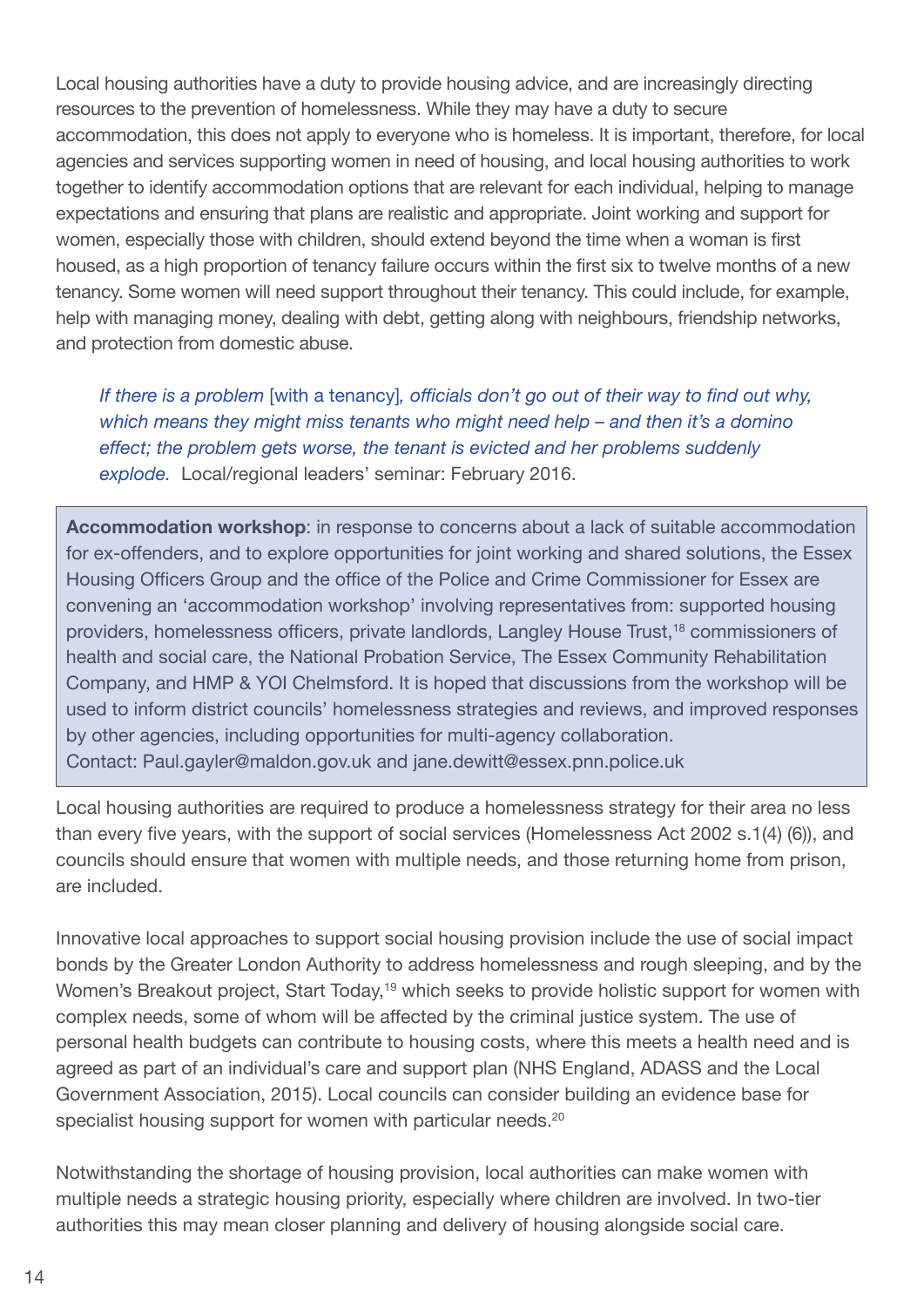### **Employment**

It has long been recognised that being an ex-offender is one of the most significant barriers to employment. Less than one in ten women leaving prison has a job to go to, compared to around a quarter of men (Prison Reform Trust, 2015a). Employment has been identified as a crucial factor for women on release from prison to help ensure a successful transition back into the community (Prison Reform Trust, 2011). Employment support is therefore critical for many women to help find and sustain paid work.

Local councils can play an important leadership role by implementing a clear policy to employ ex-offenders, especially women, and a commitment to 'Ban the Box' – see illustrative study, below.

**Business in the Community's Ban the Box campaign** calls on UK employers to create a fair opportunity for ex-offenders to compete for jobs by removing the tick box from application forms and asking about criminal convictions later in the recruitment process. The campaign recognises that women leaving prison 'face multiple barriers – accessing safe and secure accommodation, reuniting with their families… and accessing employment to sustain it all'. In February 2016 prime minister David Cameron announced the government's decision to 'ban the box' for most civil service jobs. So far, 65 employers have joined the campaign. See: www.bitc.org.uk/banthebox

Jobcentres have an important role where people are in receipt of benefits. For example, attendance at work-readiness meetings is a compulsory aspect of the benefits system, which means that jobcentre staff are in frequent contact with women who are in receipt of benefits. Jobcentres can provide training, such as preparation for job interviews and writing curriculum vitas, and have access to a Flexible Support Fund that can provide help with travel expenses and clothes for job interviews. Local authorities and jobcentres can explore opportunities for joint working to support women with multiple needs, in a variety of ways, to help prepare individuals for work.

**Department of Work and Pensions, Essex** Jobcentres in Essex have signed up to the SaferPlaces<sup>21</sup> 'J9 initiative', a discreet and innovative support network for victims of domestic abuse that provides a quick and safe way for individuals to get help. Victims can speak to jobcentre staff who put them in touch with professional help; staff have undertaken training on how to identify potential domestic abuse and to support people in need. Contact: dave.cope@dwp.gsi.gov.uk

Evidence shows that the most effective form of employment support for people with mental health problems is Individual Placement and Support (IPS).<sup>22</sup> Local authorities can ensure that providers of employment and benefit services are delivering evidence-based support and joining it up with other services, including health and social care. A pilot scheme in the West Midlands is testing the applicability of IPS to people leaving prison in the region, with encouraging early results, and an evaluation is forthcoming.<sup>23</sup>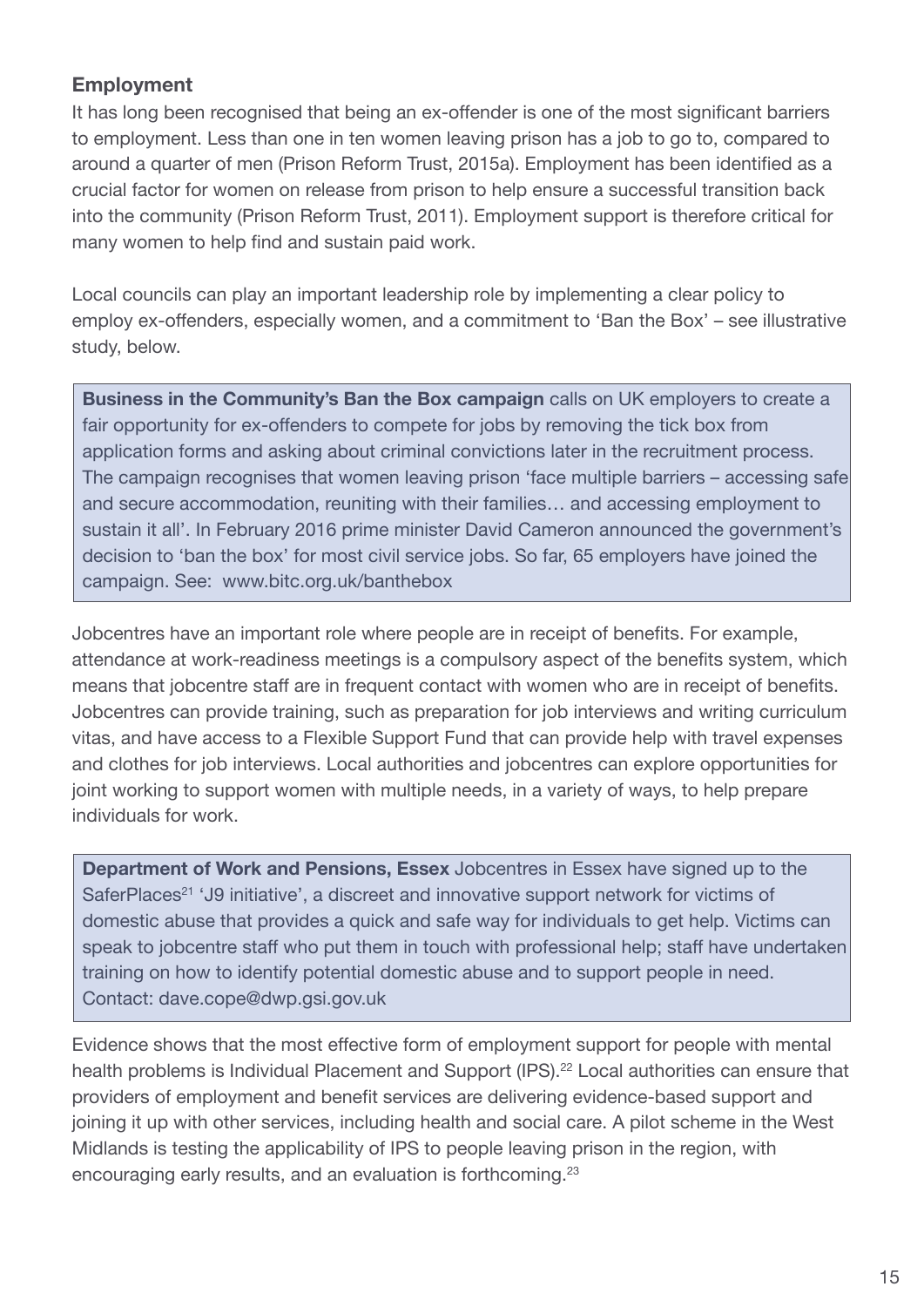#### **Care leavers**

While most (94%) looked after children do not get caught up in the criminal justice system, children who have been in local authority care are significantly over represented. Some evidence suggests that looked after girls are more likely than boys to have been physically and emotionally abused, to have self-harmed or attempted suicide, and have experienced a higher number of care placements (Prison Reform Trust, 2016).

The poor outcomes frequently associated with care leavers in contact with criminal justice services is a complex area. Legislation and policy to support care leavers includes the Children and Families Act 2014, the Care Leaver's Strategy, and the Children's Social Care Innovation Programme (Department for Education, 2014). Girls and young women who are in care, are in the process of leaving care, or who have recently left care are readily identifiable; especially, perhaps, girls and young women with particular needs and/or challenging behaviour. In July 2016 the government published new plans to support young people leaving care. These include creating a new care leaver covenant; introducing a new legal duty on local authorities to consult on, and publish information about, services for care leavers; and extending existing entitlements so that all care leavers, up to the age of 25 years, have access to support from a local authority personal adviser (HM Government, 2016). Opportunities exist within these plans for councils to involve care leavers in designing support services, and to ensure the particular needs of girls and young women are addressed.

A recent review and report by Lord Laming, *In Care, Out of Trouble*, on how the life chances of children in care can be transformed makes a series of practical and detailed recommendations, and provides good practice examples (Prison Reform Trust, 2016).

### **Working with the voluntary sector**

Voluntary organisations make an important contribution to the mix of local service provision, and their particular role was discussed during our seminars. The voluntary sector can bring specific expertise, often targeted towards minority groups, and less formal ways of working that can be more accessible, especially for individuals with negative experiences of statutory services. For example, delegates at our women's seminar said that, as mothers, they were more likely to seek help from voluntary services than they were from the local authority for fear that their children might be taken into care. One woman said that she avoided seeking help from mental health services for fear she might be sectioned. Many voluntary sector organisations, both large and small, contribute to local areas by securing funds from nonstatutory sources, such as The Big Lottery Fund, and by providing services, such as the training offered by the Essex CAPI Service for professionals working with children affected by parental imprisonment. 24

For these and other reasons, councils frequently partner with the voluntary sector, and do so in a number of different ways. For example, by directly commissioning services; by cocommissioning services with strategic partners; by providing grant funding; and by providing 'in kind' support, such as premises for the voluntary organisation or the services it provides.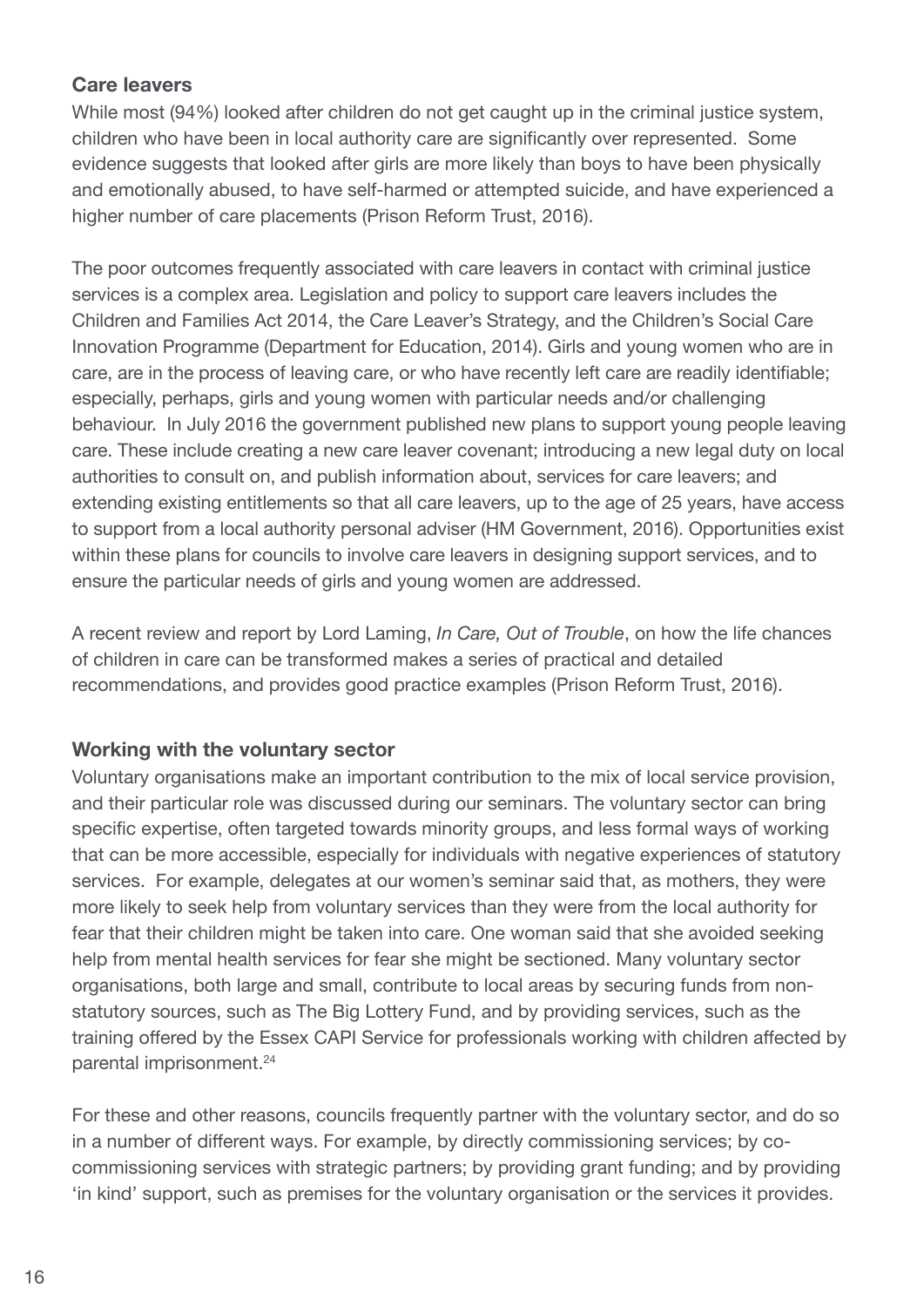*We [statutory and non-statutory organisations] need each other. We have different strengths… the voluntary sector is often more approachable, especially if women have had a poor experience of people in authority.* Local/regional leaders' seminar: February 2016.

#### **3. Leadership and partnership working**

*Silo working – we have to overcome it; we are all guilty of it, and it is so unhelpful. Unless and until we put the woman [with multiple needs] at the centre of things, it's not going to work.* Local/regional leaders' seminar: February 2016.

*Nobody talks to each other; you spend all day going to different offices and making phone calls nobody answers. I was too exhausted to think, let alone chase half way across town and back again to get help.* Former offender, women's seminar: May 2016.

Local authorities can play a pivotal role in advocating for women with multiple needs, and are ideally placed to ensure a strategic, multi-agency response. Every local authority is involved in a number of overlapping partnerships relevant to women. These include Health and Wellbeing Boards, Safeguarding Adults Boards, Clinical Commissioning Groups (CCGs), Troubled Families, and Community Safety Partnerships.

Community Safety Partnerships (CSPs) are a statutory partnership of organisations that work together to develop strategies and practical interventions to tackle crime, reduce reoffending, and improve safety. The five 'responsible' authorities that make up the partnership are: local authorities, CCGs, probation services, fire and rescue authorities, and the police – and there is a further requirement for CSPs and police and crime commissioners to work closely together.

In 2015, four **Community Safety Hubs** were piloted in Tendring, Thurrock, Braintree and Uttlesford, the aim being to deliver against local Community Safety Partnership priorities. The Hubs produced promising results in responding to diverse local needs, such as violent crime, gangs, domestic abuse and anti-social behaviour. The Hubs demonstrated stronger working relationships between strategic partners and local groups, and improved information sharing and communication. There are now ten Community Safety Hubs, one in each policing district across Essex. Enhanced multi-agency working and shared safety priorities – agreed by all partners, including the local community – have improved coordination of activity and additional support to 'problem' locations, helping to tackle difficulties before they spiral out of control. Speaking about the work of the Hubs, Superintendent Steve Ditchburn, Head of Local Policing said:

*The ethos of the Community Safety Hubs is for all partners to work together to tackle locally identified problems. We now have higher reporting of domestic violence; women feel able to do that, which means we can help prevent victims and repeat victims. The need for partners to work together has never been so important and our main aim is to improve services to the local community as one team.*

Contact: Steve.Ditchburn@essex.pnn.police.uk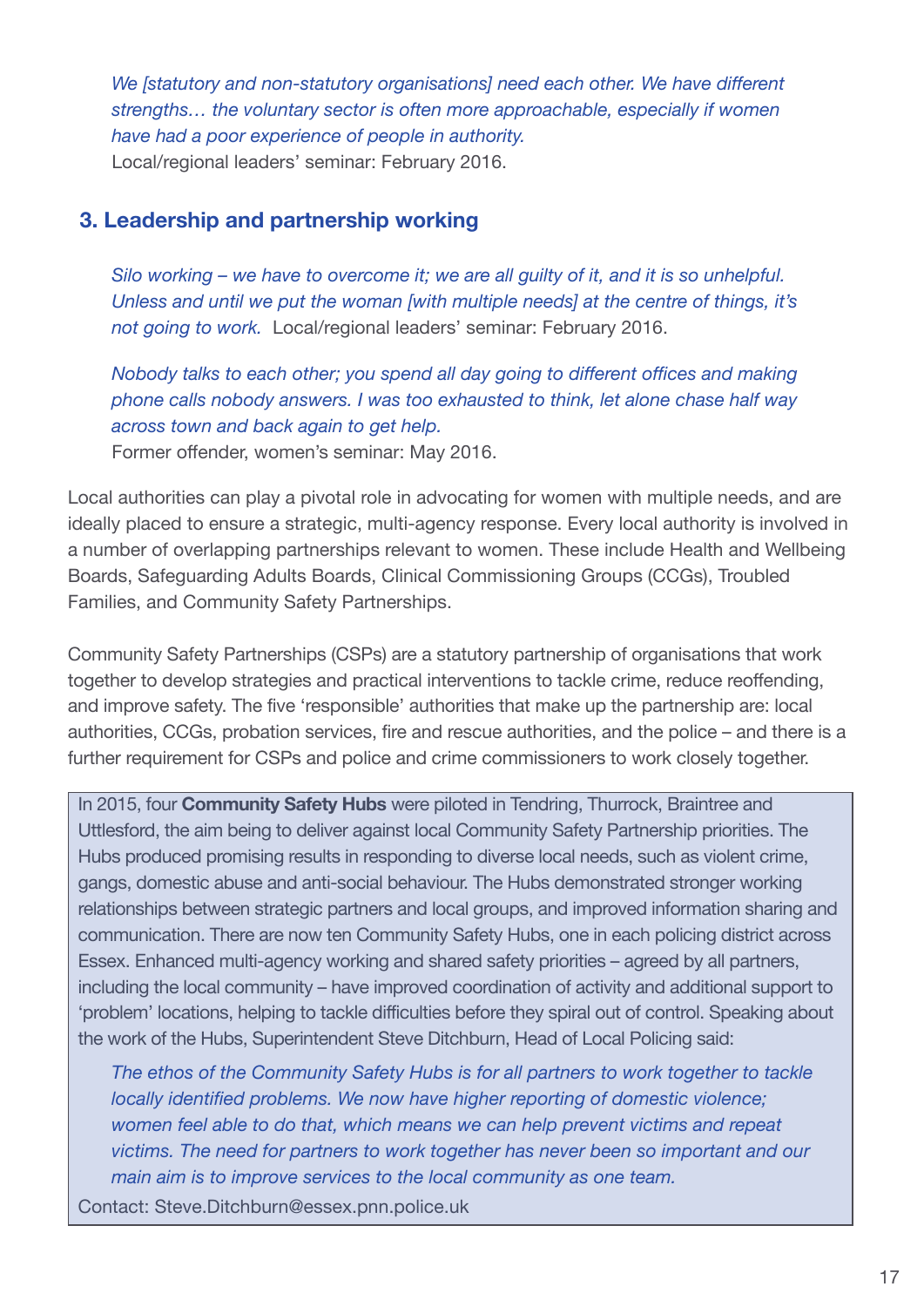CSPs can consider developing an aligned strategy, drawing together shared priorities for women in contact with, or on the edges of, the criminal justice system. This could, for example, include support for victims of domestic violence, and their families; improved access to mental health and drug and alcohol misuse services; women-specific services to build confidence and self esteem; the strengthening of safeguarding services for girls and women at risk; and the development of women centred community safety hubs.

Some local authorities have embraced a 'whole system approach', which aims to provide holistic support to women in contact with criminal justice services. This is achieved through greater coherence between policy, commissioning, and service delivery across and between criminal justice, health, social care, children's and other community services. At an operational level this means more collaboration between local services to ensure women are offered support at the point of arrest, at court and upon their release from prison.

**A whole-system approach**: in Manchester, the Justice and Rehabilitation Executive of the Greater Manchester Combined Authority (GMCA), chaired by the interim Mayor and Police and Crime Commissioner, is overseeing an integrated delivery model for women. It is supported by the Cheshire and Greater Manchester Community Rehabilitation Company (CRC), the Public Service Reform Team, NHS England, and nine women's centres, located across the ten boroughs of Greater Manchester. The women's centres take referrals from the police, the CRC, the National Probation Service, and the problem-solving court, which was set up to improve community sentencing. The women's centres have formed an alliance, which works strategically with local statutory and voluntary services, including community mental health and housing. The interim evaluation found that most service users (79%) had multiple needs, which could best be addressed by a one-stop-shop community women's centre model. Key to its success is collaboration between all partners, including service users (Kinsella et al, 2015). The Greater Manchester Women Offenders Alliance received seed funding from the GMCA for infrastructure and to establish a consistent service offer across the Greater Manchester area. Since then the Alliance successfully bid for money from the government's 'Tampon Tax' Fund for women. The strength of the alliance has been instrumental in commanding the confidence of the courts and other criminal justice agencies. Latest figures show that 87% of women referred to these women's centres make positive progress in their lives.

Contact: Martin Nugent, m.nugent@manchester.gov.uk

#### **Mental health**

*For far too long, people of all ages with mental health problems have been stigmatised and marginalised… Mental health services have been underfunded for decades, and too many people have received no help at all… [The] priorities [of people with mental health problems] were prevention, access, integration, quality and a positive experience of care* (Mental Health Taskforce, 2016).

Years of according low priority to mental health services, relative to physical health services, have led to underinvestment, inadequate provision and worsening outcomes. According to the Mental Health Taskforce (2016), 'there is now a need to re-energise and improve mental healthcare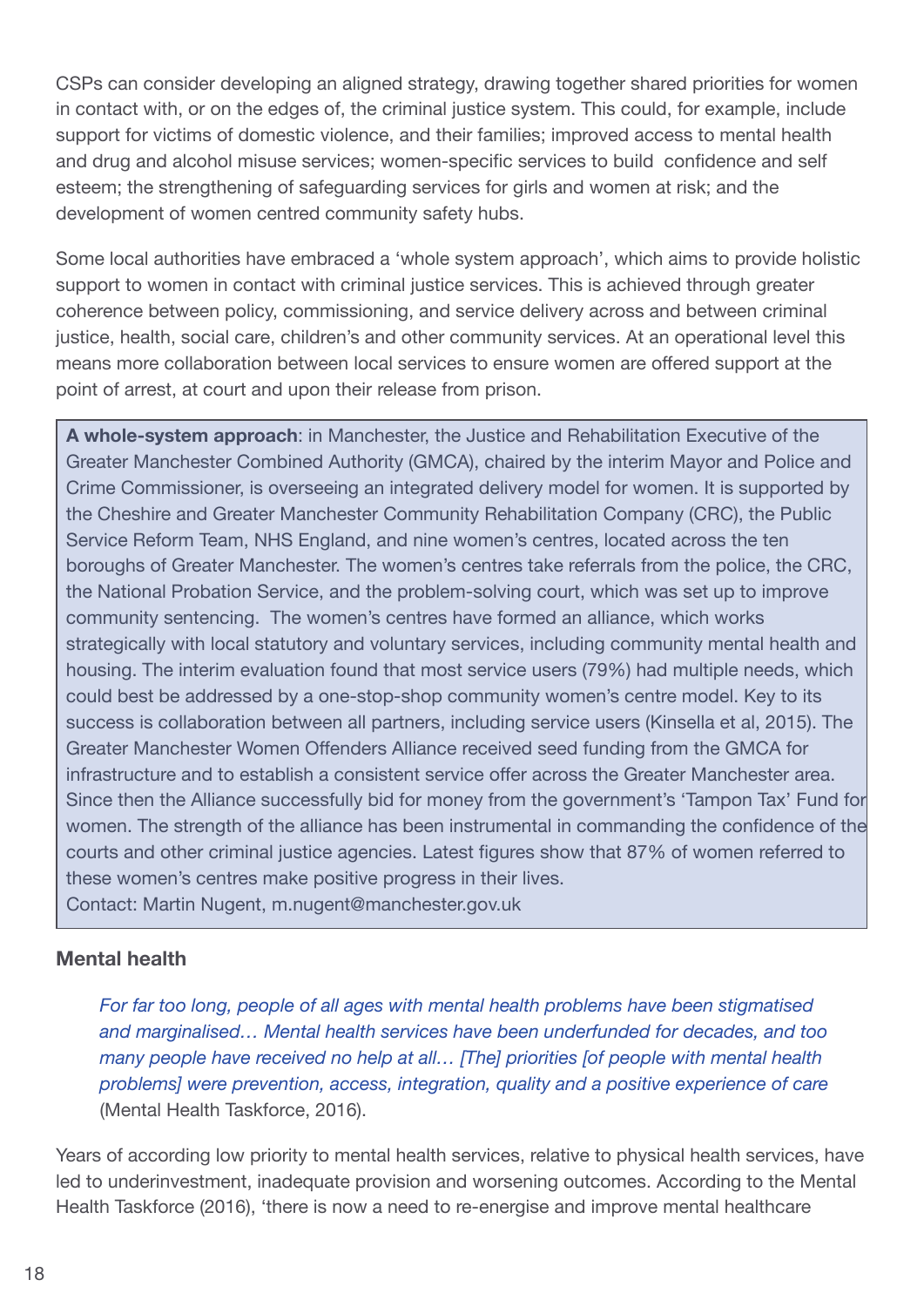across the NHS.' The same report calls for transparency by Clinical Commissioning Groups (CCGs) on annual investment in mental health services 'to demonstrate the commitment that commissioners must continue to increase investment.'

While major funding of mental health services comes via the NHS, councils also have an important role to play in promoting mental health and wellbeing in their local areas through joint commissioning and supporting the coordination of health and social care mental health provision. NHS planning guidance (NHS England, 2015) sets out a strategy for improved services, prioritising prevention and early intervention, which will be implemented at a local level in fiveyear Sustainability and Transformation Plans. <sup>25</sup> These provide an opportunity for local authorities, especially public health functions, to work with NHS and other partners to ensure effective provision of mental health support for women in the community, and join up with work undertaken as part of the local Crisis Care Concordat. 26

Providing further momentum for prevention and early support, the Mental Health Taskforce (2016) recommends a 'National Prevention Concordat programme' to support Health and Wellbeing Boards and CCGs in developing Joint Strategic Needs Assessments (JSNAs) and prevention plans, which should include 'mental health and co-morbid alcohol and drug misuse, parenting programmes and housing.' JSNAs and prevention plans can also address the so-called 'toxic trio' – a term used to describe the co-existence of mental ill-health, substance misuse, and domestic abuse. While generally used in the context of children's services, and viewed as indicators of increased risk of harm to children and young people, being alert to a mother's circumstances is important so that she can be helped, as well as ensuring early intervention and support for children.

Links should also be made with Transforming Care (NHS England, ADASS and the Local Government Association, 2015), to ensure the needs of women with learning disabilities and/or autism with mental health problems are properly met.

Local Transformation Plans for children and young people's mental health provide an opportunity to ensure that referral pathways and early intervention for girls and young women are developed. These plans should focus on vulnerable groups such as children in care, and children who have been abused (Future in Mind, Department of Health, 2015), and the need for gender specific services for girls' and young women should be considered.

**Liverpool Mental Health Consortium** is a service user led network. It brings together people with experience of mental distress and professionals and commissioners from the local authority and NHS, on an equal footing, to improve mental health strategy and provision through partnership working. The Consortium's 'What Women Want' group gathers views and experiences from diverse groups of women, who often feel ignored or not listened to and, based on their evidence, makes tailored recommendations to inform policy development for women and families.

Recommendations are followed up to ensure that mental health strategy is directly influenced by service users. Recent examples include the re-commissioning of local women's refuges and the development of Liverpool's Parenting Strategy. The Consortium's role as an independent, impartial forum for discussion, debate and 'critical friendship' means it is trusted by all partners to keep 'lived experience' at the centre of its work.

Recent reports can be found at www.liverpoolmentalhealth.org/what-women-want-group Contact: claire.stevens@liverpoolmentalhealth.org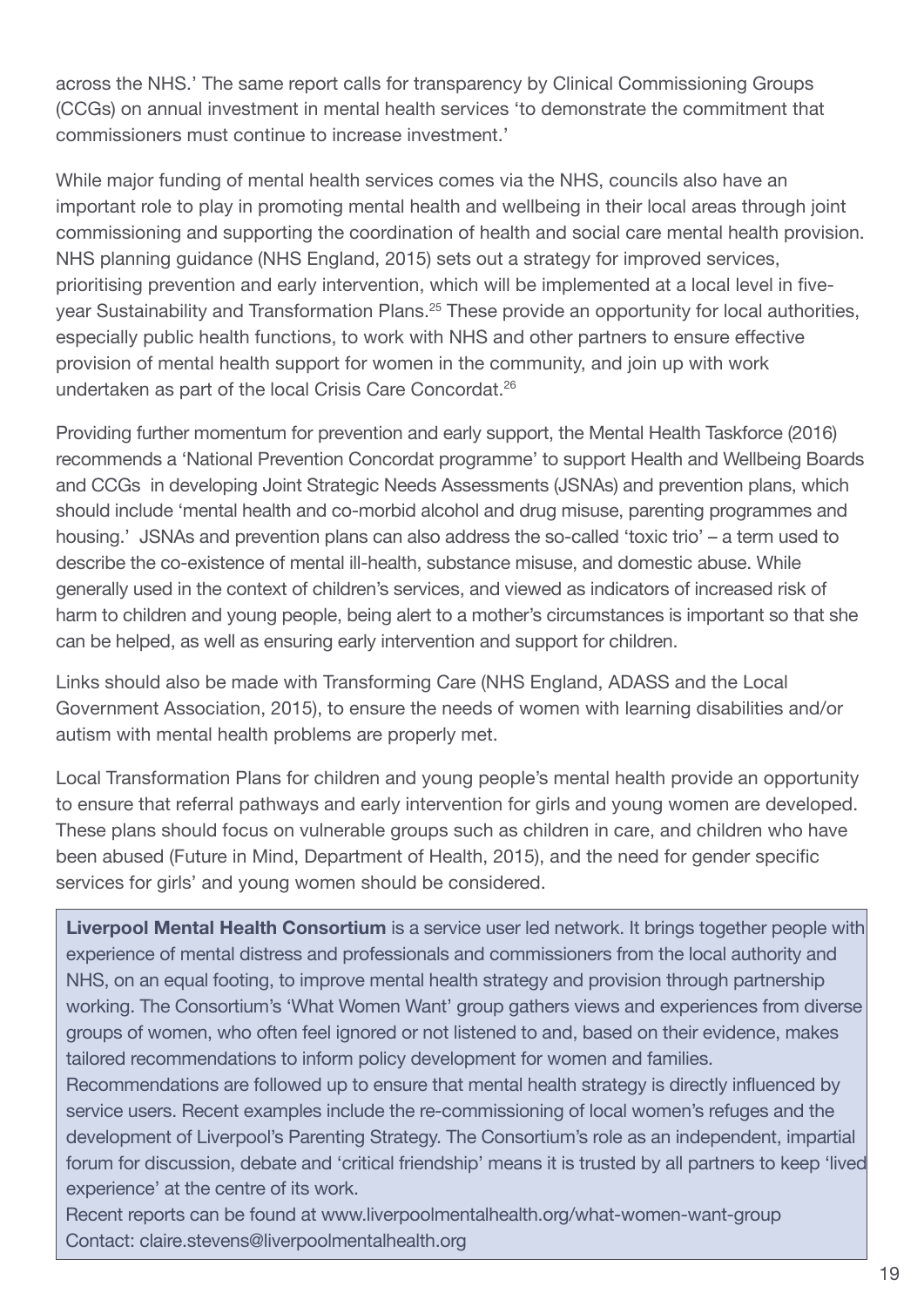#### **Aligned and pooled budgets**

Local authorities can align or pool budgets to achieve better value for money from different streams of funding. Women's Centres, for example, are often funded in this way. Health and social care commissioners can agree to pool budgets, and legislation provides the opportunity to bring together relevant budgets at an individual level – promoting more choice and control as well as improved use of spend.

Every Clinical Commissioning Group should have a 'local offer' <sup>27</sup> for expanding the use of personal health budgets, which – working together with local statutory and voluntary services – can include a particular focus on women in contact with, or on the edges of, the criminal justice system.

The Pooled Drug Treatment Budget has been absorbed by public health budgets and Police and Crime Commissioners' community safety funds (Roberts, 2013), providing fresh opportunities to tackle drug and alcohol problems. Local authorities can use this money to create partnership funds, bringing together substance misuse support with other services, such as women's centres.

During the seminars that contributed to this briefing paper, the Troubled Families programme was cited as an example of successful partnership working, where local resources are shared and outcomes for families improved. A hallmark of the Troubled Families programme is the family centred approach to providing support and resolving problems, underpinned by an agreed action plan, for which all contributing agencies share responsibility. A family intervention worker ensures the plan is adhered to, both by family members and contributing agencies. The action plan helps to reduce duplication of effort, such as overlapping assessments and services, and ensures that everyone is working towards a common goal. Local authorities have flexibility to decide which families benefit from the Troubled Families programme, and this can include a source of support for mothers with multiple needs, helping to reduce the damaging generational impact of parental contact with criminal justice services (Department for Communities and Local Government, 2015).

### **4. Monitoring and scrutinising progress**

Council members can use their powers of overview and scrutiny to explore how far their local services (including those within the NHS) are meeting people's needs. In Lambeth, for example, the health scrutiny committee carried out a review of the mental health needs of African and Caribbean people in the borough, co-produced with local community organisations (Lambeth Council, 2014). Councillors can investigate how their local policies impact women with different needs; for example, the ways in which housing policies support or hinder mothers, women remanded into custody or serving short sentences, and women preparing to return home after a period of imprisonment.

Local authorities can collect and scrutinise data on outcomes for women in their area, including public health outcomes data, to measure performance of local services and develop an evidence base to inform and improve local provision. This can include setting key performance indicators for local strategies and in contracts for commissioned services. Monitoring and review arrangements, and the setting of key performance indicators, should involve women who use the services under review.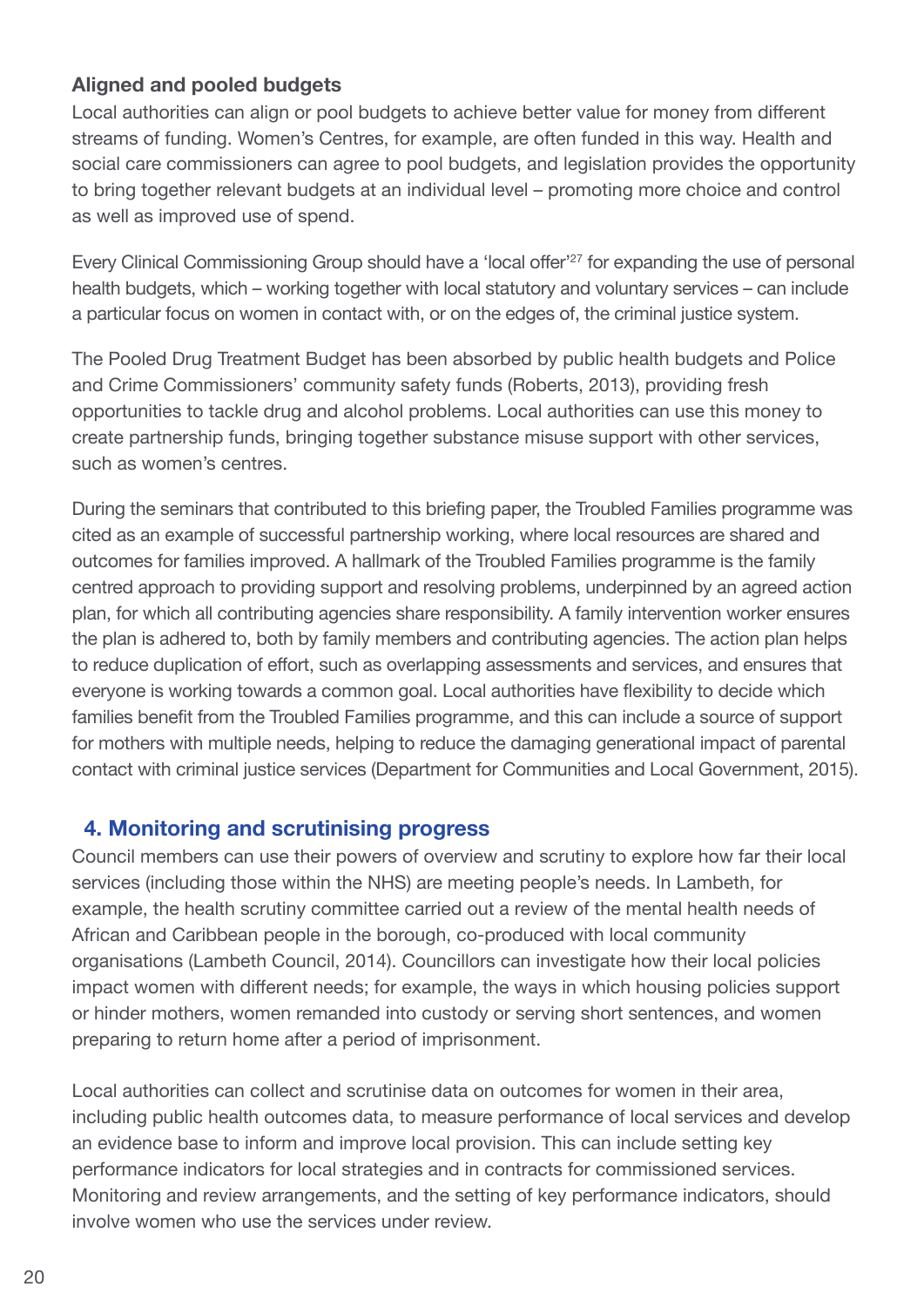## **Promising ways of working**

There is growing evidence about the benefits and transformative nature of women centred working, and of early intervention to support women with multiple needs.

*We didn't have a voice before, we were seen as victims by everyone else. This* [The Inspire Women project, Oldham] *was the space where we became visible, where what happened to us was seen as a strength not a weakness* (Women Centred Working, 2016).

#### **Women-specific services and women centred working**

Gendered working, meaning working only with women (or only with men), can help to create services that are more responsive to the needs of a particular client group. Recognition of the importance of women-specific services in the justice system is reflected in section 10 of the Offender Rehabilitation Act 2014.<sup>28</sup> This requires the Secretary of State for Justice to ensure that contracts with supervision and rehabilitation services consider and identify provision that addresses the particular needs of women, in accordance with the equality duty (Prison Reform Trust, 2014). This means that where women-only or women specific services are known to be more effective, they should be provided; for example, support groups for women who have experienced domestic abuse.

Many women in contact with, or on the edges of the criminal justice system, have been abused as children by male relatives and, as adults, are vulnerable to sexual and/or physical abuse and coercive relationships with men. This makes them much less likely to seek help, attend appointments, and participate in services if men are also users of the same provision. Local authorities can consider where women-specific services, or dedicated times when only women can access services, might encourage them to seek help.

### *It was like, I was there for anger management and they expected me to sit with a load of blokes, after what I had been through? No.*

Former offender, women's seminar: May 2016.

Women centred ways of working seek to integrate services around women, provide tailored support to meet individual needs, and to build trust between women and professional services, which, in turn, can help get to the root causes of multiple and complex needs. While women centred working may well mean as many different approaches as there are women being supported, the main principles are that services should be:

- Safe, supportive and community based
- Holistic and multi-agency
- Tailored around the needs of individuals
- Co-produced along with service users
- Effective, outcome focused and preventative (Women Centred Working, 2016).

A women centred approach can support public service responses to reduced budgets. Integrated, multi-agency working can help to avoid duplication of local services, achieve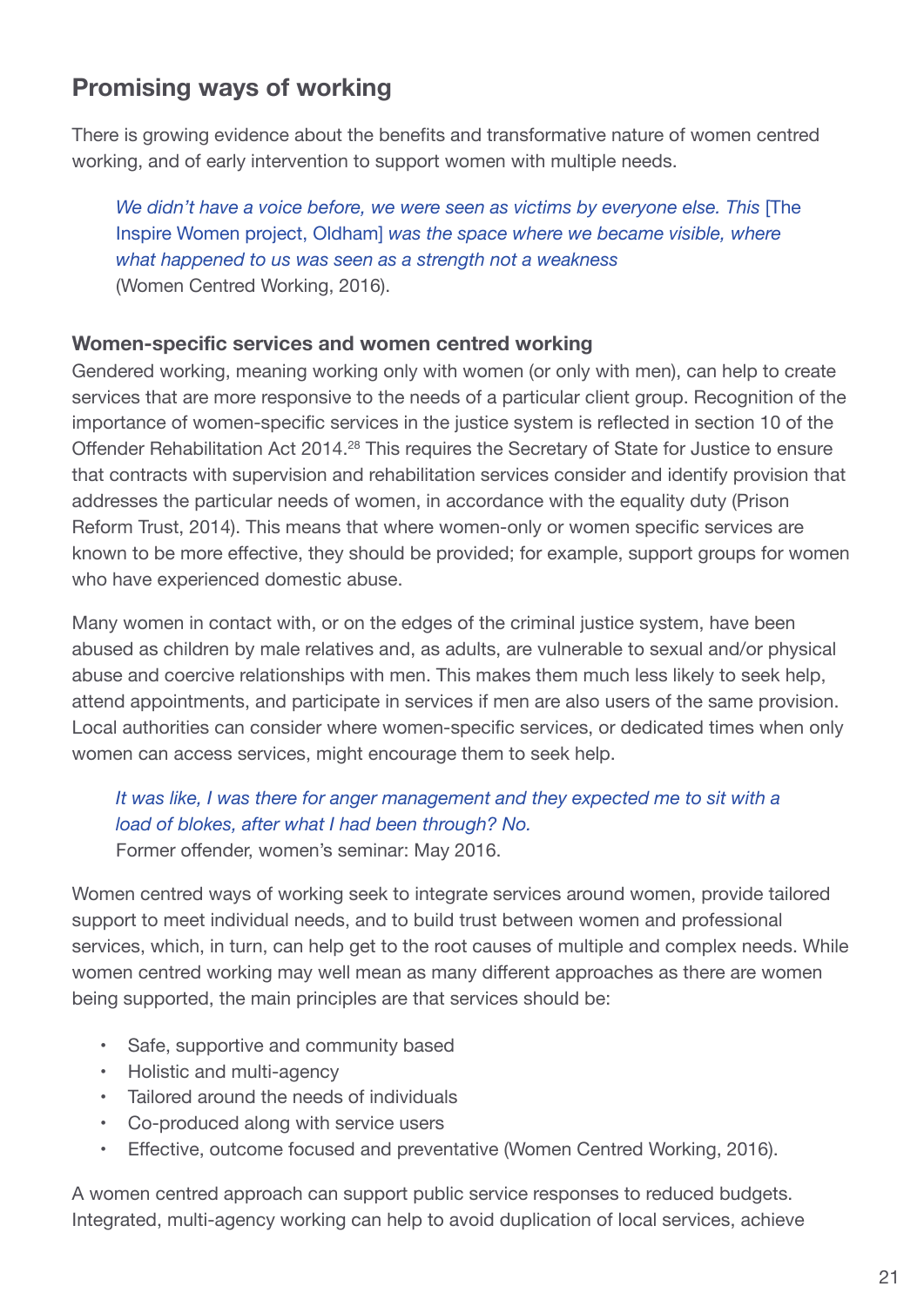multiple positive outcomes and maximise efficiency – and has been highlighted as a way of improving data sharing and local collaboration (Home Office, 2013). Preventative work, early intervention and women's empowerment can help to reduce the need for more costly service provision and crisis intervention. Research by the New Economics Foundation (2012) identified estimated savings in one local area of £1.62m from reduced demands on services, including housing and social care, resulting from integrated community-based support for women at low risk of reoffending.

By working with women with multiple needs, and inviting them to contribute their unique experiences and insights, multi-agency services can integrate support around the individual and ensure that local services are designed in a way that best meet women's needs.

The Way Forward is a project run by WomenCentre Calderdale, which demonstrates how, in being able to access the right help at crucial points in their lives, girls and young women can go on to lead 'healthy, independent lives as a result of developing confidence and coping strategies'. An independent evaluation estimated savings from working with young women before their needs escalate could include, for example: £59 per hour social worker time; £52,000 for a looked after child; or £15,000 for drug-related health and social care costs. One young woman said of her experience of the project:

*I wasn't passed from pillar to post like I'd been in the past. Having one person to work alongside you who never gives up on you is what really makes a difference. The engagement worker listens and listens and listens some more and makes me feel like I've got a future and have a choice* (Women Centred Working, 2016).

#### **Prevention and early intervention**

*There are a lot of women with low self-esteem and maybe violence issues but who haven't committed a crime – it should be about prevention too.* Former offender, women's seminar: May 2016.

*I watched violence as a kid and got to act as my Mum did.* Former offender, women's seminar: May 2016.

The need for pro-active prevention and early intervention services for women with multiple needs, especially when pre-determined thresholds to access services are not met, and girls at risk of harm, was a recurrent theme throughout our seminars.<sup>29</sup> Opportunities for prevention and early intervention begin at a young age, and rely on a range of factors including, recognition of possible need, multi-agency information sharing and timely access to support. Four main areas for prevention and early intervention activity were discussed during our seminars, some of which can be reflected in local JSNAs and JHWSs; these are:

- 1. Working with schools:
	- a) to identify and support girls who might be at risk of harm,<sup>30</sup> and/or who are involved in gangs
	- b) to include relevant topics in the school curriculum, such as mental health and domestic violence31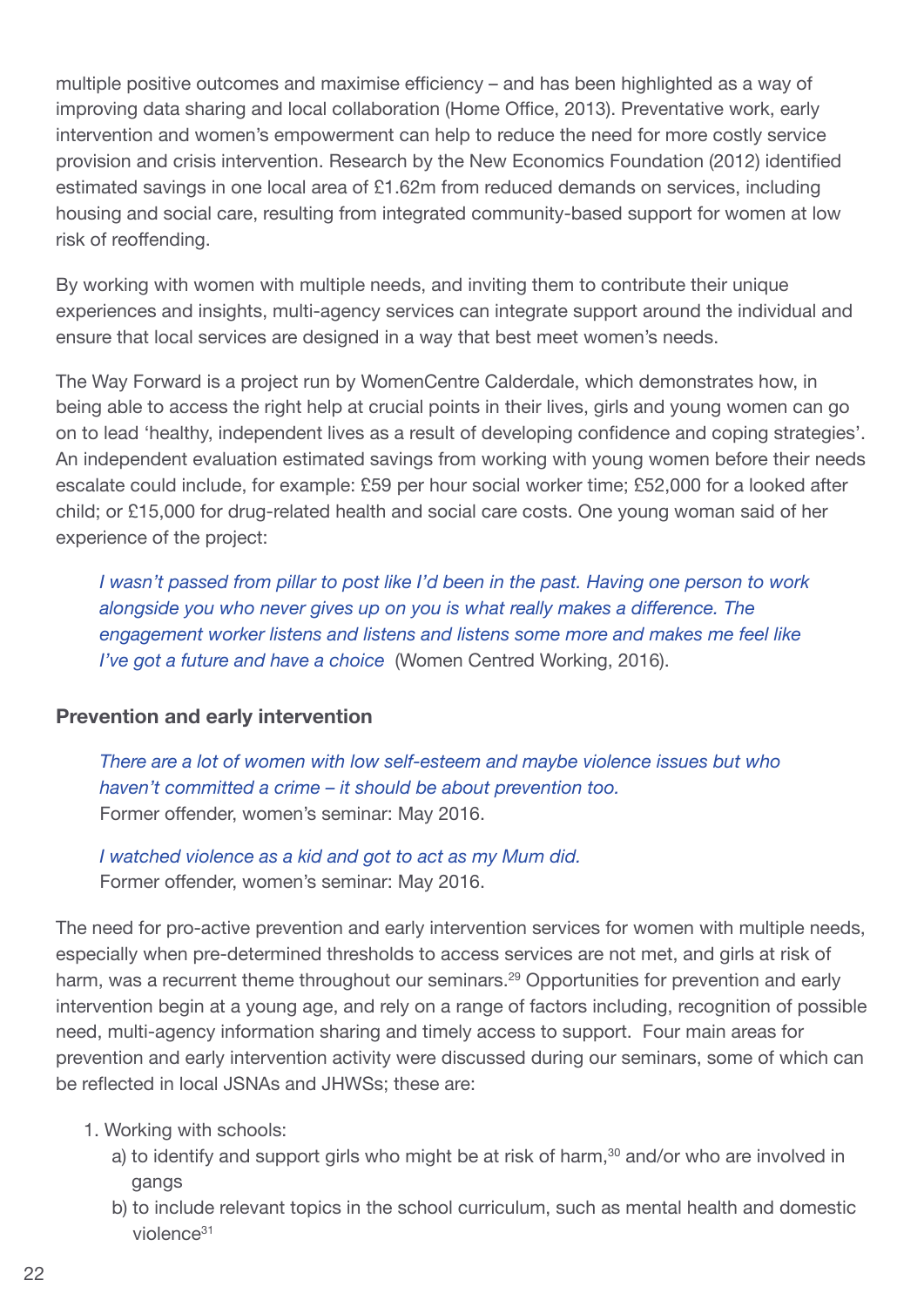- 2. Finding out about and meeting needs at significant moments in the lives of girls and women, including: being excluded from school; entering or leaving care; transition between children's and adult services; contact with the police (as a victim or suspect); leaving prison
- 3. Local 'drop-in' women's centres for all women, not only women who have offended
- 4. Early and improved access to support,<sup>32</sup> especially when thresholds are not met, to help prevent escalation of need and possible crisis. For example, it is important that girls involved with gangs are offered support that gives them safe routes out of the gang, is trauma-informed, and provides alternative forms of attachment (Khan, 2013).

*She used to come in and use our service* [a women's centre] *to wash her clothes and get a hot meal; but then she wasn't allowed, it changed and was just for offenders. And now she is an offender; I'm sure she did it on purpose – and how much did that cost?* Former offender, women's seminar: May 2016.

**The Greater Essex Joint Commissioning Strategy for Domestic Abuse** has developed a service specification to improve identification of women at risk within health settings. A victim of domestic abuse may visit health services on numerous occasions before reporting an incident to the police, by which time her physical injuries and distress, and costs to healthcare may already be significant. The project will pilot early identification and support in GP surgeries, seek to ensure county-wide hospital based independent domestic violence advisers, and provide a trained network of champions (Joint Commissioning Strategy for Domestic Abuse 2015-20). Contact: jane.dewitt@essex.pnn.police.uk

An especially effective form of early intervention is to offer evidence-based parenting programmes to families whose children have behavioural problems. The most severe form of behavioural problem, conduct disorder, is more common among boys than girls, but girls with behavioural problems that start before the age of 12 face a higher risk of involvement in offending, gangs, teenage pregnancy and poor life chances (Centre for Mental Health, 2014). Parenting programmes, such as Triple P and Incredible Years, can help families who are having difficulties managing young children's behaviour, and produce multiple benefits both short and long-term. 33

**The Tri Borough Family Recovery Programme** operates across the three boroughs of Hammersmith & Fulham, Kensington and Chelsea and Westminster City Council. The programme includes help to access local services and additional, wrap around services for families that need some extra assistance, including, for example, supporting school attendance, addressing criminal and anti-social behaviour, and helping adults into work. www.westminster.gov.uk/family-recovery-programme

#### **Liaison and diversion services**

*I didn't know about any services and was left to deal with social workers who didn't help me. So it took me getting into trouble with the police to get any help.* Former offender, women's seminar: May 2016.

Liaison and diversion schemes operate in police custody suites and the criminal courts, and help to identify children and adults with particular needs, including mental health problems, learning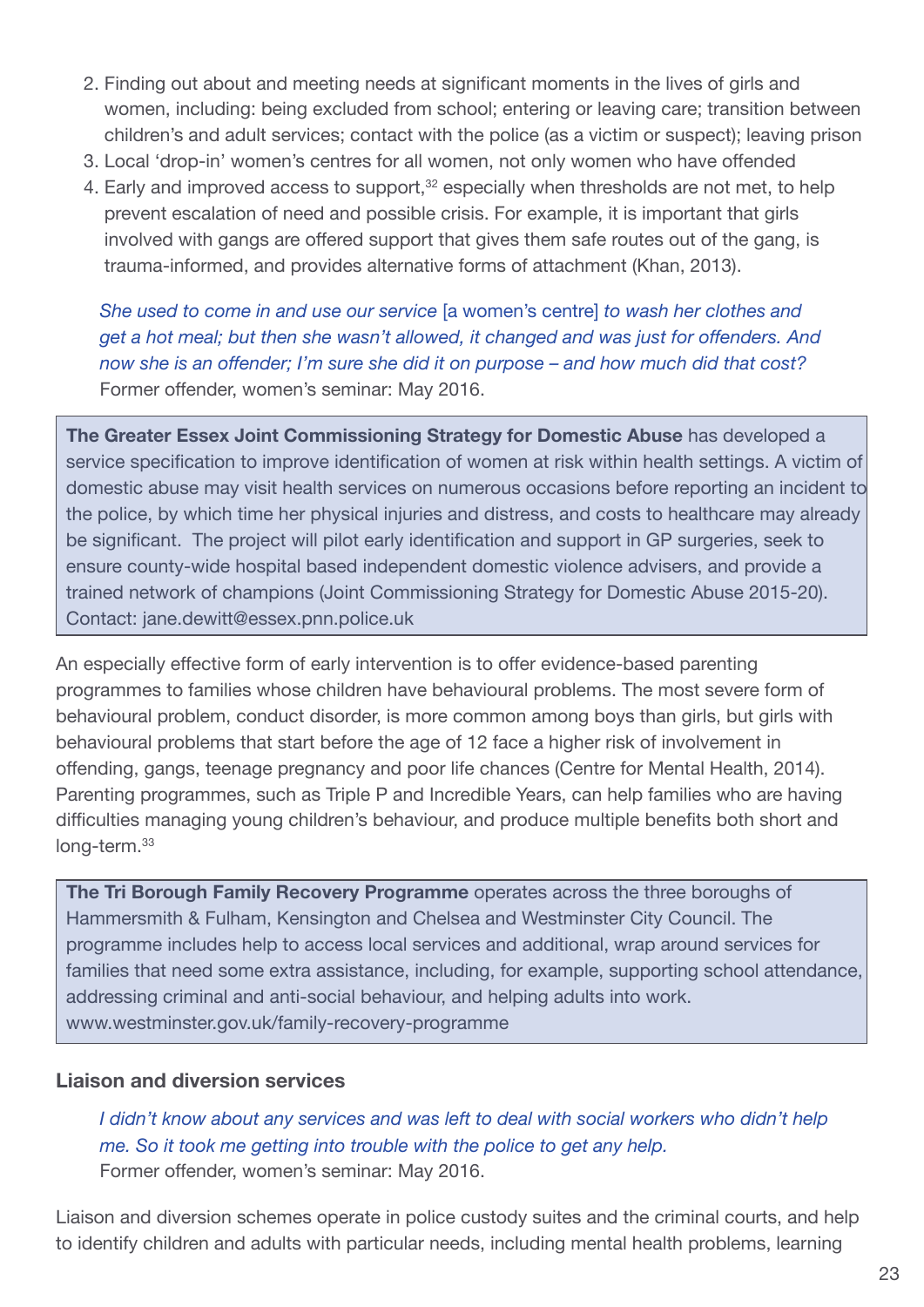disabilities, autism and substance misuse. A recent evaluation of the National Model<sup>34</sup> for liaison and diversion services found a small but significant increase in the number and proportion of adults referred to services providing support for individuals with learning disabilities, and individuals with financial needs (RAND Europe et al, 2016). The same evaluation found that stakeholders from partner agencies were overwhelmingly positive about liaison and diversion services, citing an increase in information about individuals with vulnerabilities, and closer working between mental health, and other professionals.

Women make up around 15% of adults arrested by the police, and 22% of those seen by liaison and diversion services. Women's contact with liaison and diversion services provides an important opportunity for 'making every contact count' (see page 7), and to ensure necessary support.

Liaison and diversion schemes are required to develop specific referral pathways for women,<sup>35</sup> which, to an extent, are dependent on the availability of, and their relationship with, a range of local services. To work effectively, it is important that partnerships are established between liaison and diversion services and local authorities, and other local services. A shared commissioning strategy can help to create the local infrastructure of services that liaison and diversion schemes can refer to, and this should include women specific provision, as appropriate.

**Supporting children and families**: during the local/regional leaders seminar that helped to inform this report, a conversation between two delegates – from Barnardo's and the South Essex Partnership University NHS Foundation Trust (SEPT) liaison and diversion team – led to the development of a new local partnership to provide early intervention and support for children and young people whose parent is in contact with liaison and diversion services. Run by Barnardo's, Children Affected by Parental Imprisonment (CAPI) supports children and young people when a parent or carer comes into contact with criminal justice services. CAPI teams operate across England and Wales, providing community and prison based support for families of offenders. Individuals seen by SEPT liaison and diversion service are now offered family support by Essex CAPI Services, as needed. This partnership is cost neutral for both organisations, and has potential for liaison and diversion services elsewhere to develop similar arrangements, where local CAPIs exist. Linked to the work of CAPI is an online resource, I-HOP (https://www.i-hop.org.uk/), which provides materials for professionals working with children who have a parent in prison. Contact: suzanne.page@barnardos.org.uk and Denise.Cook@sept.nhs.uk

#### **Community sentences**

Liaison and diversion services can help to increase the take-up of community sentences, including mental health treatment for offenders with mental health problems, as recommended in the recent report by the Mental Health Taskforce (2016). A pilot programme in Milton Keynes has established joint working arrangements with a range of local agencies and members of the judiciary to increase the use of the Mental Health Treatment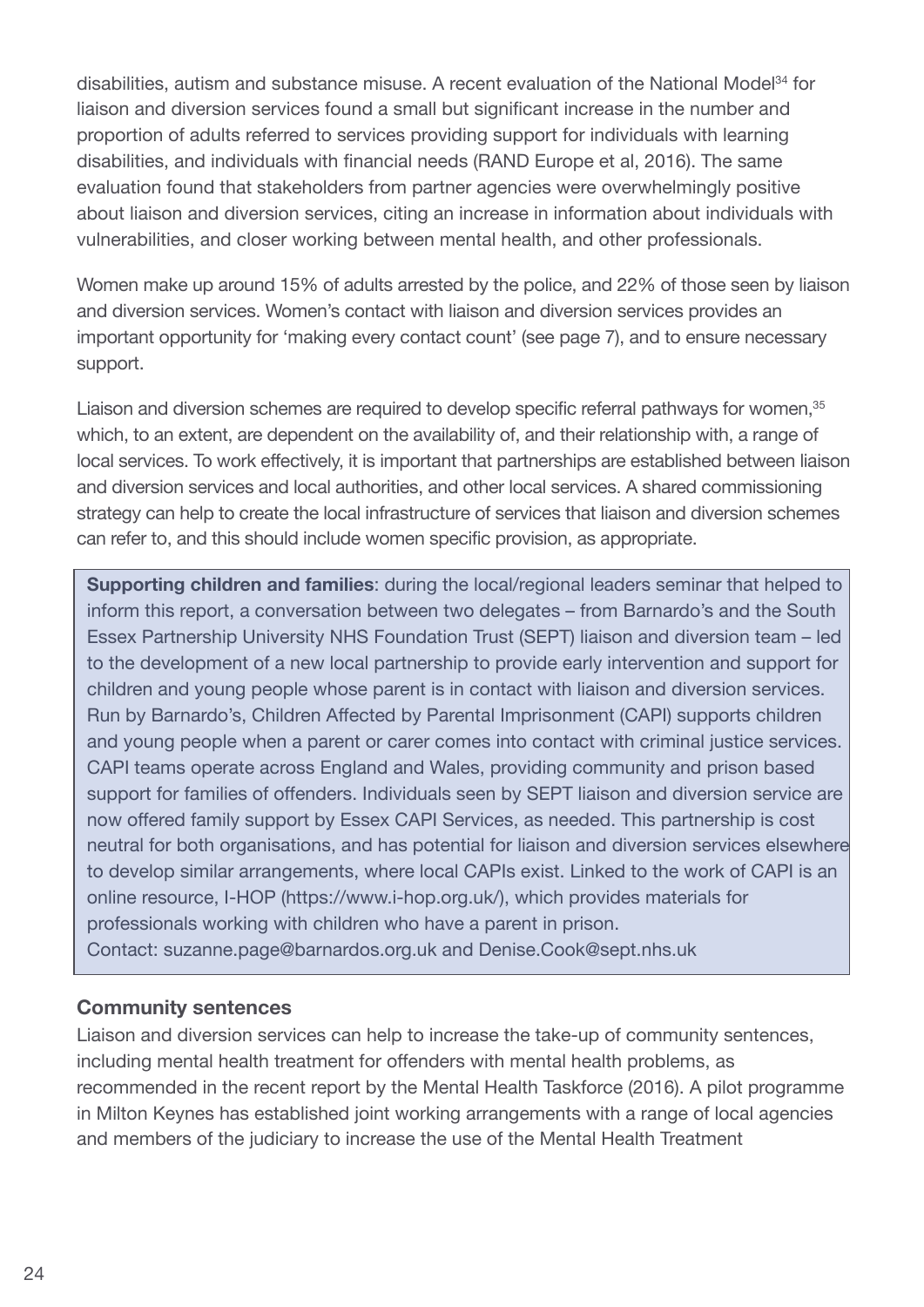Requirement (MHTR).<sup>36</sup> The pilot programme has significantly increased the uptake of the MHTR and demonstrated financial savings to local communities and benefits to individuals concerned (Centre for Mental Health, 2016).

*I was constantly getting into trouble. I wish someone had got to me before that. I didn't find any help until I got my community sentence, and I thought there's help here; but it really would have been better before.* User Voice, review seminar: July 2016.

Community sentences can help to put in place much needed support, and it is important that the courts are made aware of local services available for women. However, relying on contact with criminal justice services as a route into treatment and support is inappropriate, and generates significant financial costs to the public purse, and human costs to the individual concerned, to their families, and to victims of crime.

#### **Resettlement and rehabilitation**

*You do relapse if you don't have the right support.*

Former offender, women's seminar: May 2016.

The Offender Rehabilitation Act 2014 created a 12 months post prison statutory supervision period for offenders serving prison sentences of less than one year. Most women prisoners are classified as 'low risk' and will, therefore, be supervised by community rehabilitation companies (CRCs) on their release from prison, rather than the National Probation Service. During this period, CRCs are required to provide individuals with support, as well as supervision, which may be provided 'in-house' or through contracted partners. This requirement presents opportunities for councils to work with CRCs and other local agencies to coordinate support for women in contact with criminal justice services. For example, support offered by Essex CRC includes drug and alcohol work, including individual sessions, group work and testing; family intervention, including non-violent dispute resolution, and parenting classes; and employment and housing support.

Employed by Essex Community Rehabilitation Company, **partner link workers** support women whose partner or ex-partner has been sentenced to the Building Better Relationships Programme (BBRP), an accredited domestic abuse perpetrator programme, and new partners of the same men, who may not be victims at the point of referral. The role of the partner link worker includes safety planning support, signposting and referrals to agencies that can help with specific needs, such as housing, mental health, drugs and alcohol misuse, and parenting. Partner link workers can support women in their contact with agencies involved in the family, such as women's aid, adult social care, health providers, independent domestic violence advisors, and children's services, such as child protection meetings. Link workers can also work with women offenders whose partner is not on the BBRP, if the offender manager considers her to be at risk, make MARAT<sup>37</sup> referrals, and attend meetings to support and advocate on behalf of the victim, as necessary.

Contact: michelle.fraser@sodexojustice.scc.gsi.gov.uk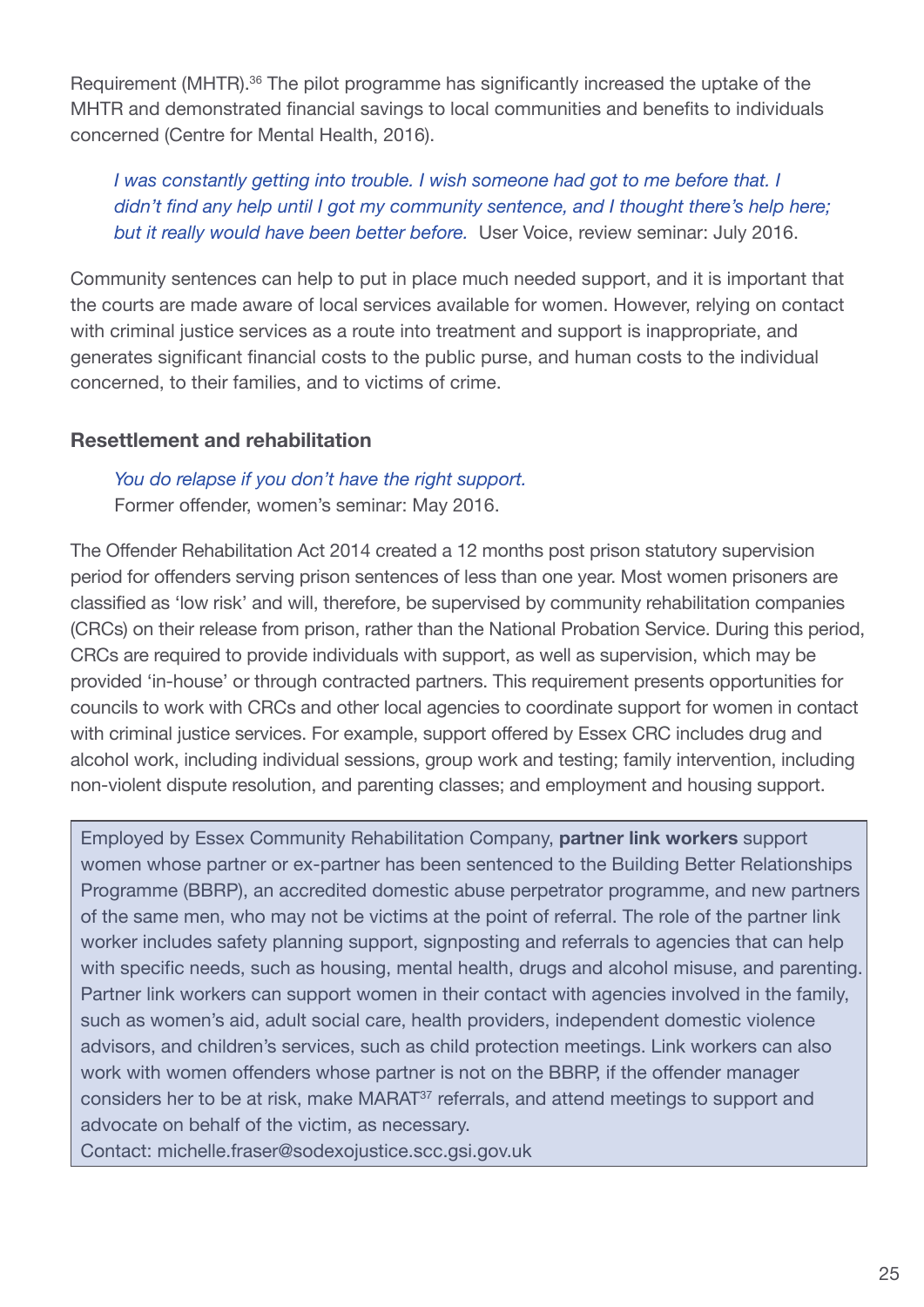#### **Key workers, and frontline staff and professionals**

*She was amazing, she didn't judge, she listened and gave advice. She understood.* Former offender, women's seminar: May 2016.

### *It can be very overwhelming, especially if you are vulnerable. What might seem easy to us is hard for women who may have learning disabilities or autism, and they need support. Some women don't know how to engage.*

Local/regional leaders' seminar: February 2016.

The importance of a key worker, and an 'effective' response from front line staff and professionals was a recurrent theme throughout our seminars. For women unused to negotiating their way around local services, and who may need help with, for example, daily living, support with parenting, or help moving on from an abusive relationship, an effective key worker – or family intervention worker, as employed by the Troubled Families programme, see page 20 – can make all the difference (Barclay and Pettitt, 2014; Burrows, 2014; Women Centred Working, 2016).

The inclusion of a support worker role in the National Model<sup>38</sup> for liaison and diversion schemes has been described as 'particularly effective' (RAND Europe, et al, 2016). The support worker role provides practical help to liaison and diversion service users, often encouraging and motivating their initial engagement with the local service, or services, to which they have been referred, and acting as advocates with service providers, as needed.

Lulu (not her real name) was referred to **Open Road** by her offender manager. One of the difficulties Lulu had was that she was unable to attend required interventions due to anxiety and panic attacks when travelling on public transport. At the first meeting between Lulu, the Open Road coordinator and the volunteer mentor assigned to Lulu by Open Road, it became clear that Lulu was embarrassed by her difficulties with reading and writing, and this was causing problems in her everyday life. The volunteer mentor, who was also a literacy tutor, offered to help. Lulu explained that she found it hard to read her children's school reports and letters from teachers, but was too embarrassed to ask for help. Lulu and the volunteer mentor agreed to meet twice weekly to work on her literacy skills. The volunteer mentor tailored work to match Lulu's immediate needs, such as dealing with bills, and her aspirations, such as her desire to learn to drive and the need, therefore, to learn about the Highway Code. Lulu and her volunteer mentor devised a filing system to help her to manage her own affairs. Lulu's literacy skills and her confidence have grown; she now goes to swimming lessons with her children and they practice reading together. She is hoping to volunteer in a local charity shop. The Open Road volunteer mentor provides Lulu with regular, reliable, practical support that complements interventions provided by Essex CRC.

Contact: Ali.Perrott@openroad.org.uk and michelle.fraser@sodexojustice.scc.gsi.gov.uk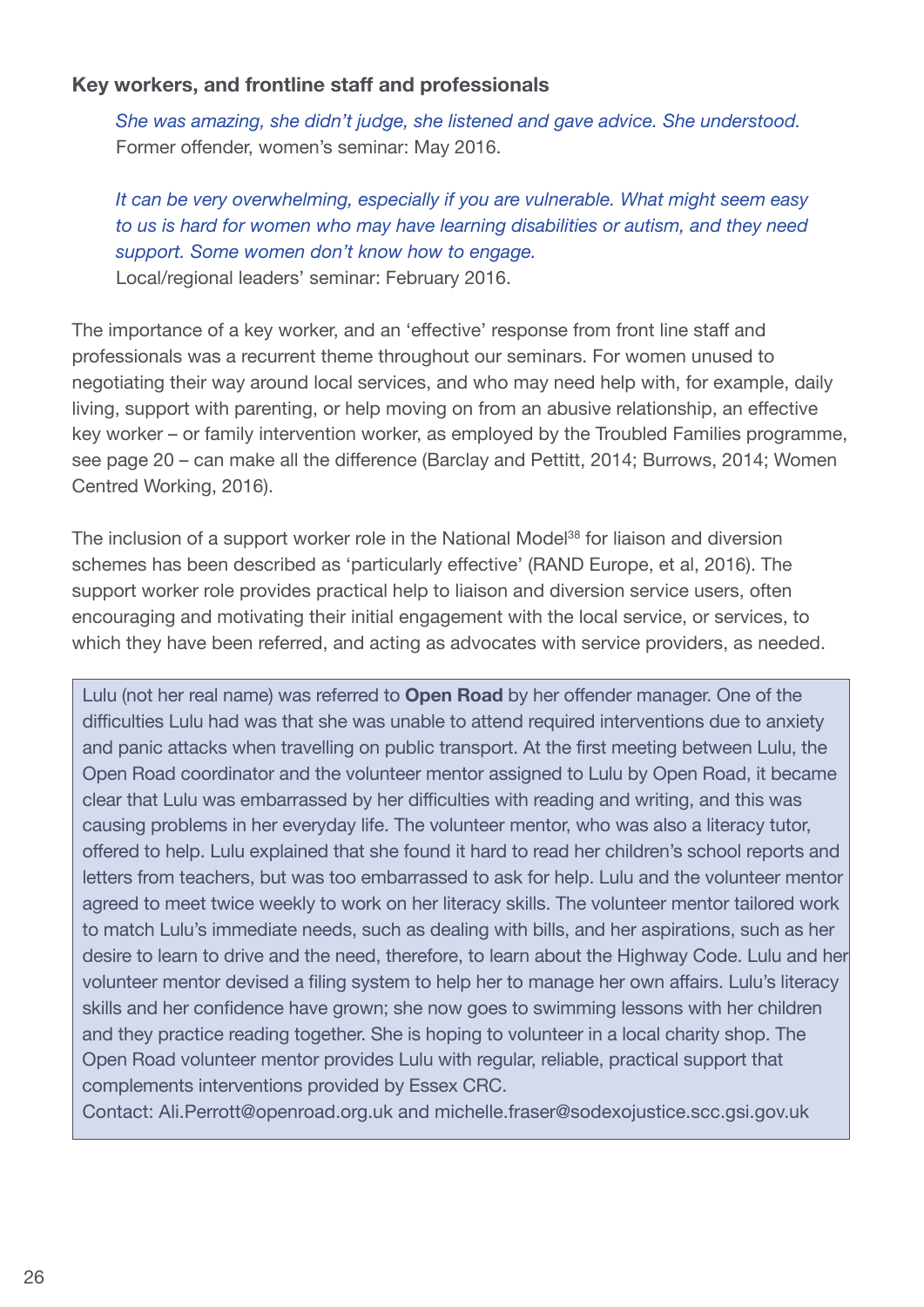#### **Training and workforce development**

The need for training, especially of frontline workers and professionals, was highlighted in our seminars. Two distinct types of training were referred to, and these were joint multi-agency awareness training, and training to help staff to engage with service users and to build trust quickly.

Joint multi-agency awareness training enables staff to learn together about their respective roles and available local services. Joint training can also support information sharing, a better understanding of when and how referrals can be made, and provides opportunities to discuss local challenges and to explore solutions. For example, joint multi-agency training has proved effective for health and criminal justice staff, and members of the judiciary involved in delivering local liaison and diversion services.

Women with poor past experiences of contact with statutory services may be reluctant to seek out and accept support, or find it hard to be forthcoming about their particular situation. For example, women involved in prostitution are often reluctant to disclose this for fear of harsh and judgmental responses. Frontline workers, therefore, need to be able to engage with potential service users and to build trust quickly. Ideally, training should be undertaken by key workers known to be effective in engaging with women with multiple needs and, wherever possible, involve women with direct experience of particular needs and criminal justice services. Women's Centre staff and local voluntary services might be best placed to help develop such training.

*We have one shot at working with vulnerable women, and then we've blown it. What do they* [professionals and front line workers] *mean when they say, 'they won't engage?' What does that mean, exactly? It means we have failed.* Local/regional leaders' seminar: February 2016.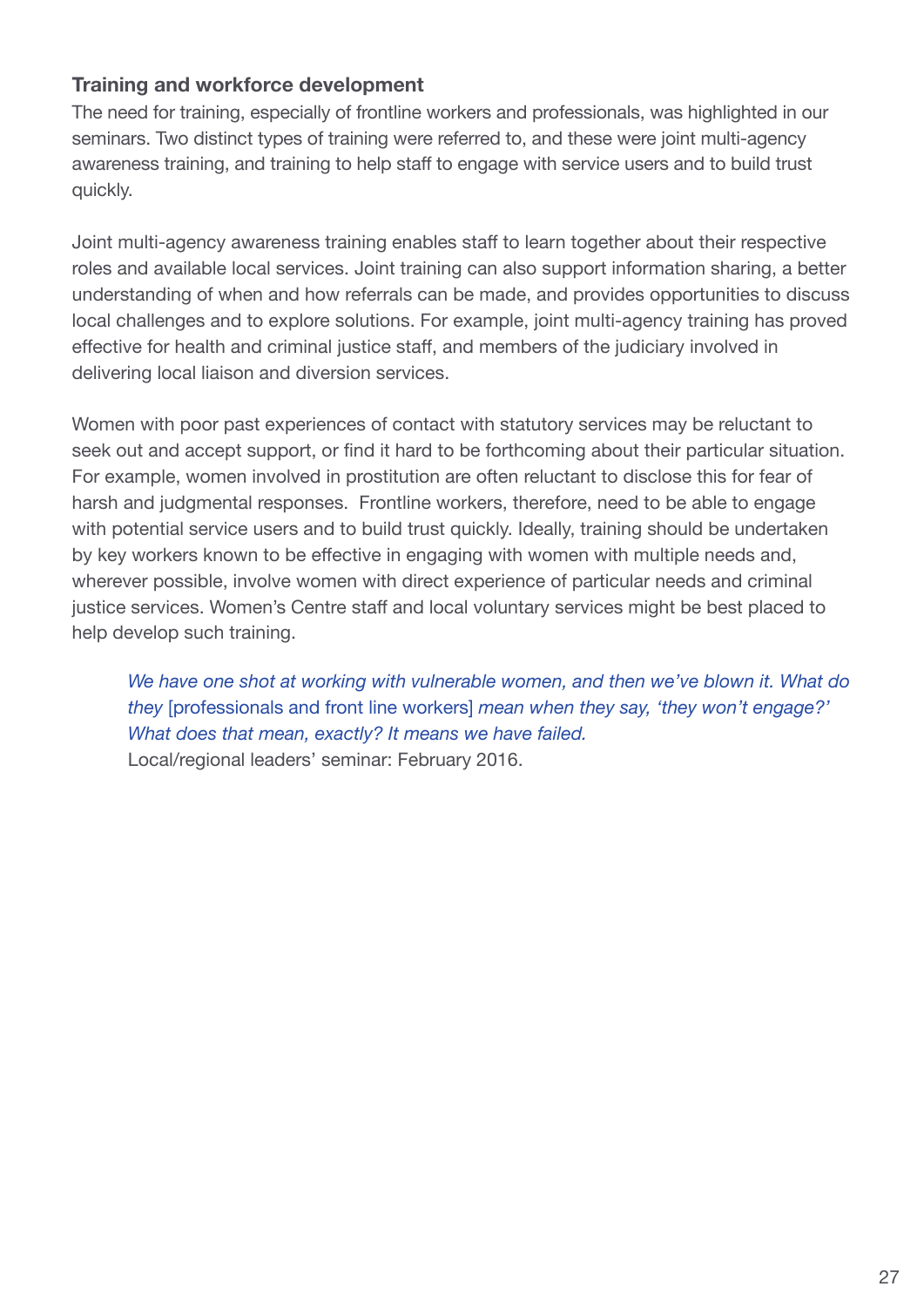## **Recommendations: How local authorities can make a difference**

Responding to women with multiple needs, and especially those in contact with, or on the edges of, the criminal justice system, is the responsibility of many different local, regional and national authorities, departments within those authorities, and multi-agency partnerships. While each has a role to play, and examples of good and promising practice exist, many women don't receive the necessary support. Local authorities are uniquely placed to work strategically with all stakeholders to ensure that the particular needs of women in their local area are identified and met.

The following recommendations suggest ways in which local authorities can help make a positive difference to the daily lives of women and their children, helping them to go on to lead healthy, fulfilling and productive lives.

#### **Leadership and partnership**

- 1. A system wide strategy for working with women with multiple needs should sit with the **Health and Wellbeing Board**. The Health and Wellbeing Board should assure itself that the overall strategy and operational activity involves appropriate partners and, in particular, that the involvement of women with multiple needs is embedded in the work and that their experiences and insights inform service provision. This could be done by, for example, allocating the task to an existing relevant partnership, such as the local **Community Safety Partnership**.
- 2. **Identify a 'champion',** at a senior level, to advocate for women with multiple needs, including women in contact with criminal justice services, and to promote the principles of women centred working.
- 3. Ensure engagement in the development of **liaison and diversion services** to facilitate appropriate data sharing and robust referral routes into local service provision.

#### **Identifying women's needs and building upon their strengths**

- 4. Review your **joint strategic needs assessment, joint health and wellbeing strategy and suicide prevention strategy** to ensure the needs of women in contact with, or on the edges of, the criminal justice system are properly understood and prioritised, especially in relation to mothers and their children. This should include information about the level of need locally, including data from liaison and diversion services, and the current provision available to meet identified need. Consider how other local organisations, including the voluntary sector, can contribute evidence and views.
- 5. **Ensure that women with multiple needs are involved as equal partners** in developing new and improved responses. Working with women to design and deliver services that meet their needs, and builds upon their strengths, is likely to be more effective and efficient than services designed without the unique insight and experience of service users.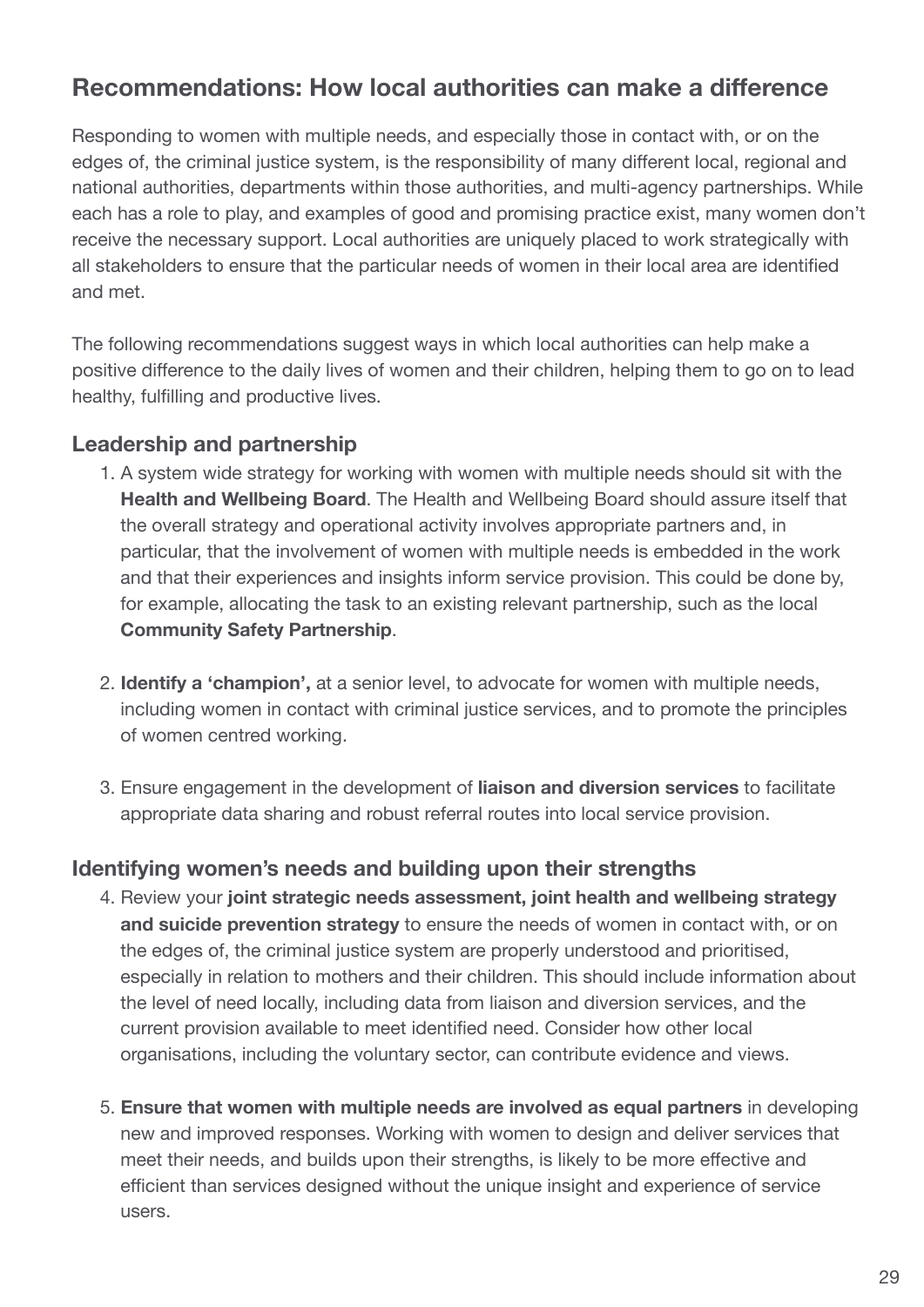### **Providing, commissioning or convening services**

- 6. Funding streams that can be used to **invest in cost-effective prevention and early intervention** for girls and young women should be explored to reduce later risk of multiple needs, and explored for all women to reduce more costly service provision and crisis intervention. Multi-agency working can help to ensure integration of support around the individual and foster information sharing and cross referral partnerships.
- 7. In response to the particular needs of women, and the high numbers who experience abuse by men, **ensure multi-agency delivery services for women**, such as community hubs and women's centres, and embed the principles of women centred working.
- 8. Recognise the **expertise and approach of voluntary sector organisations**, especially local women's organisations, in working with vulnerable groups, and ensure their involvement in the mix and development of local service provision.

### **Scrutinising and monitoring local services**

9. Ensure collection and scrutiny of data on outcomes for women; council members should use their powers of overview and scrutiny to explore how far local services, including those within the NHS, are meeting women's multiple needs, and those of their families.

### **Getting started**

There are many different approaches that local authorities can take to improve the lives of women. At one of our regional seminars it was suggested that this report should include a 'checklist' of how to begin. Local authorities know and understand their local areas – their strengths, the robustness of particular local partnerships, and where attention needs to be focused. Our recommendation, therefore, is that:

10. **Local authorities should hold a round table seminar of local and regional partners and relevant stakeholders, including local women's organisations**, to seek to better understand the interface between women with multiple needs and the availability and appropriateness of local services, the challenges of local provision and opportunities for collaborative working, and explore what some of the local solutions might be.

The Prison Reform Trust can help with suggesting how such an event might be organised and with providing or suggesting relevant speakers. Contact: jenny.earle@prisonreformtrust.org.uk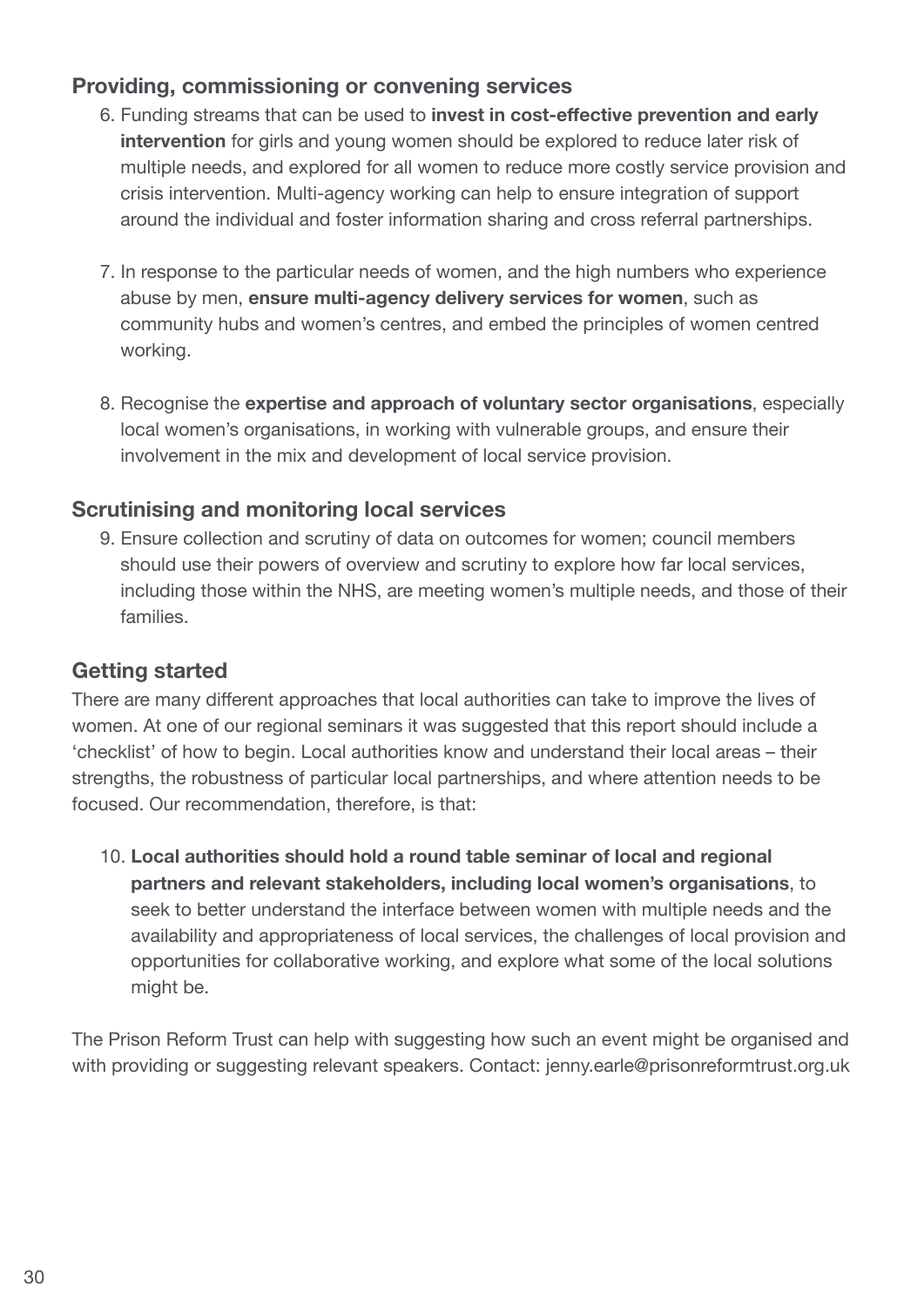## **Appendix 1**

#### **Seminar delegates**

Work undertaken to inform this report, and to help ensure its content and suggestions for change are rooted in local practice, involved three seminars for local and regional leaders and women with direct experience of mental health and other treatment and support services and the criminal justice system. Seminars were held between February and July 2016 in Chelmsford, Liverpool and London.

Each seminar began with a short introduction, outlining the purpose of the event and of the report, followed by semi-structured discussions. Two of the three seminars were co-chaired by Lord Bradley and James Bullion (ADASS Care and Justice National Network Lead and Director for Adult Operations, Essex County Council), and one was run in partnership with Claire Stevens and the Liverpool Mental Health Consortium. We are grateful to seminar delegates for their contribution to this report.

Seminar delegates were from the following organisations:

- ADASS Care and Justice National Network
- Barnardo's
- Department for Work and Pensions
- Essex Community Rehabilitation Company
- Essex County Council
- Essex Housing Officers Group and Maldon District Council
- Essex JDATT & SET MARAC, Crime and Public Protection Command, Essex Police; Public Service Reform Unit, Essex County Council
- Liverpool Mental Health Consortium
- Magistrates' Association
- Mersey Care NHS Trust, criminal justice liaison team
- Merseyside Community Rehabilitation Company
- Mid-Essex Clinical Commissioning Group
- NHS England
- National Probation Service
- Norfolk County Council
- Office of the Police and Crime Commissioner, Essex
- Open Road
- South Essex Partnership University NHS Foundation Trust
- Suffolk County Council
- Thurrock Council
- User Voice
- We're In! The Mental Health Challenge (elected member representatives)
- Women's Turnaround Project, PSS (UK) Ltd.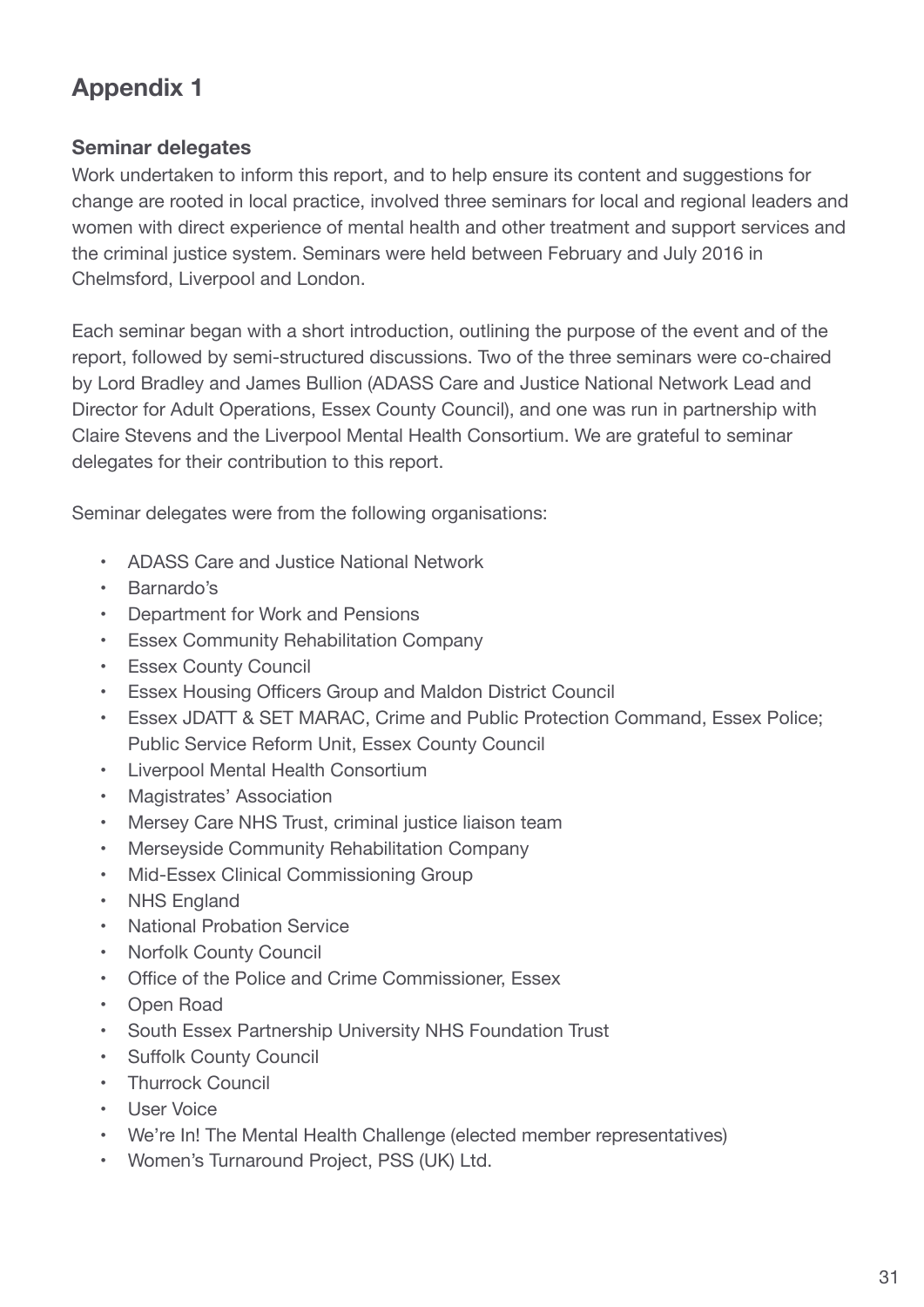## **Appendix 2**

#### **Acknowledgements**

Many people have helped in the production of this report and the Prison Reform Trust is especially grateful to the following:

- The Rt Hon Lord Bradley; trustee of the Prison Reform Trust and Centre for Mental Health; chair, *Care not Custody* programme
- James Bullion, ADASS Care and Justice National Network Lead and Essex County Council; advisory group member, *Care not Custody* programme
- Caroline Allnutt, volunteer, Prison Reform Trust
- Ian Anderson, ADASS associate, Care and Justice National Network
- Andy Bell, Centre for Mental Health
- Richard Byrne, Home Office
- Denise Cook, South Essex Partnership University NHS Foundation Trust
- Dave Cope, Department for Work and Pensions
- Jane Dewitt, Office of the Police and Crime Commissioner for Essex
- Steve Ditchburn, Essex Police
- Lauren Diggory, Mersey Care NHS Foundation Trust, criminal justice liaison team
- Michelle Fraser, The Essex Community Rehabilitation Company Limited
- Emily Frith, Education Policy Institute
- Paul Gayler, Essex Housing Officers Group and Maldon District Council
- Thomas Guiney, Transforming Lives, Prison Reform Trust
- Ben Hughes, Essex County Council
- Suzanne Page, Essex CAPI Service, Barnardo's
- Ali Perrott, Open Road
- Penny Parker, volunteer, Prison Reform Trust
- Eleanor Riley, Women's Turnaround Project, PSS (UK) Ltd
- Claire Stevens, Liverpool Mental Health Consortium, and the 'What Women Want' group
- Nikki Stickland, Education Policy Institute.

We wish to thank Freshfields Bruckhaus Deringer for providing the venue and catering for our London seminar, in July 2016; and The Big Lottery Fund for generously supporting the Prison Reform Trust programme, *Transforming Lives,* which this report contributes to*.*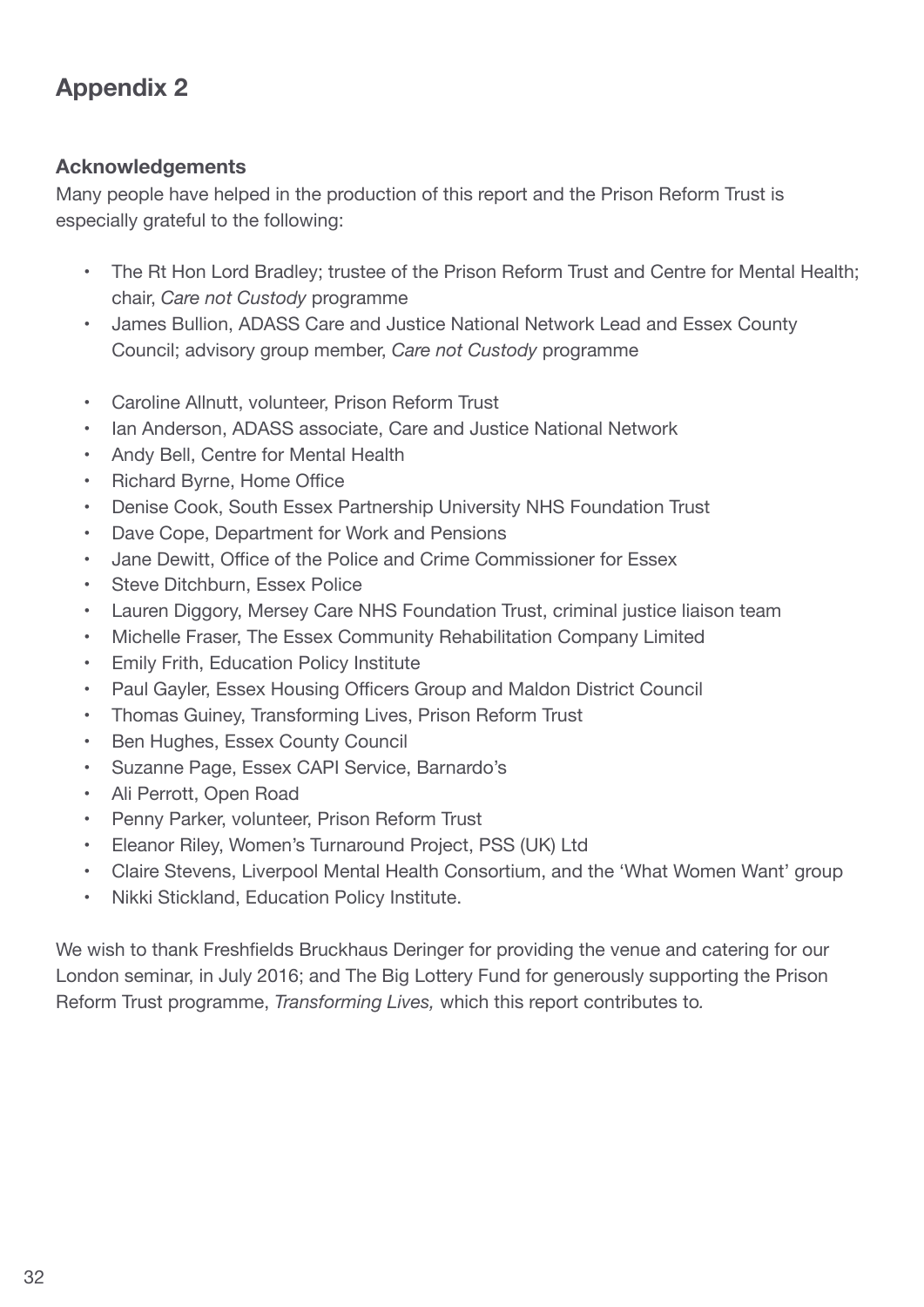## **Appendix 3**

### *Transforming Lives: reducing women's imprisonment*

In October 2015 the Prison Reform Trust commenced a three year UK-wide programme to reduce women's imprisonment, with support from the Big Lottery Fund and in partnership with Families Outside (Scotland), Soroptimist International (UK), User Voice Women's Councils, and Keyring Living Support Networks. The strategy has a strong emphasis on local practice and engaging with local authorities as well as national government to identify and tackle drivers to women's imprisonment and foster greater use of early intervention and community responses to women in contact with the criminal justice system. There is further information and a range of briefings, publications and resource materials available on the website www.prisonreformtrust.org.uk/women

## **Appendix 4**

#### **ADASS Care and Justice Network**

The ADASS Care and Justice Network was formed in 2015/16 following implementation of new responsibilities for local authorities with regards to prisoners with social care needs (Care Act 2014). The Network has representation from most local authorities that have prisons in their area.

Over the last two years we have worked at a strategic level with the Departments of Health and Justice, the National Offender Management Service and NHS England; with local authorities to help them shape their thinking about how they respond to their new responsibilities and to develop pragmatic interventions; and we have engaged with players in the justice system to help them understand the significance of the social care presence within prisons.

In 2016/17 we will hold a national conference to help build further community capacity in prisons. We will continue to strengthen the relationship between NHS England, prison healthcare providers and social care, and seek to provide the same level of care within the prison system as is expected in the wider community.

We will contribute to the government's prison reform agenda, and respond to the policy issues of resettling offenders. We will help local authorities to recognise and support offenders with dementia and learning disabilities, and advise on how best to support women who offend, ensuring their gender specific needs are identified and addressed.

For further information, see: https://www.adass.org.uk/invitation-to-join-the-new-adass-careand-justice-network/

Contact: James.Bullion@essex.gov.uk and ian.anderson@adass.org.uk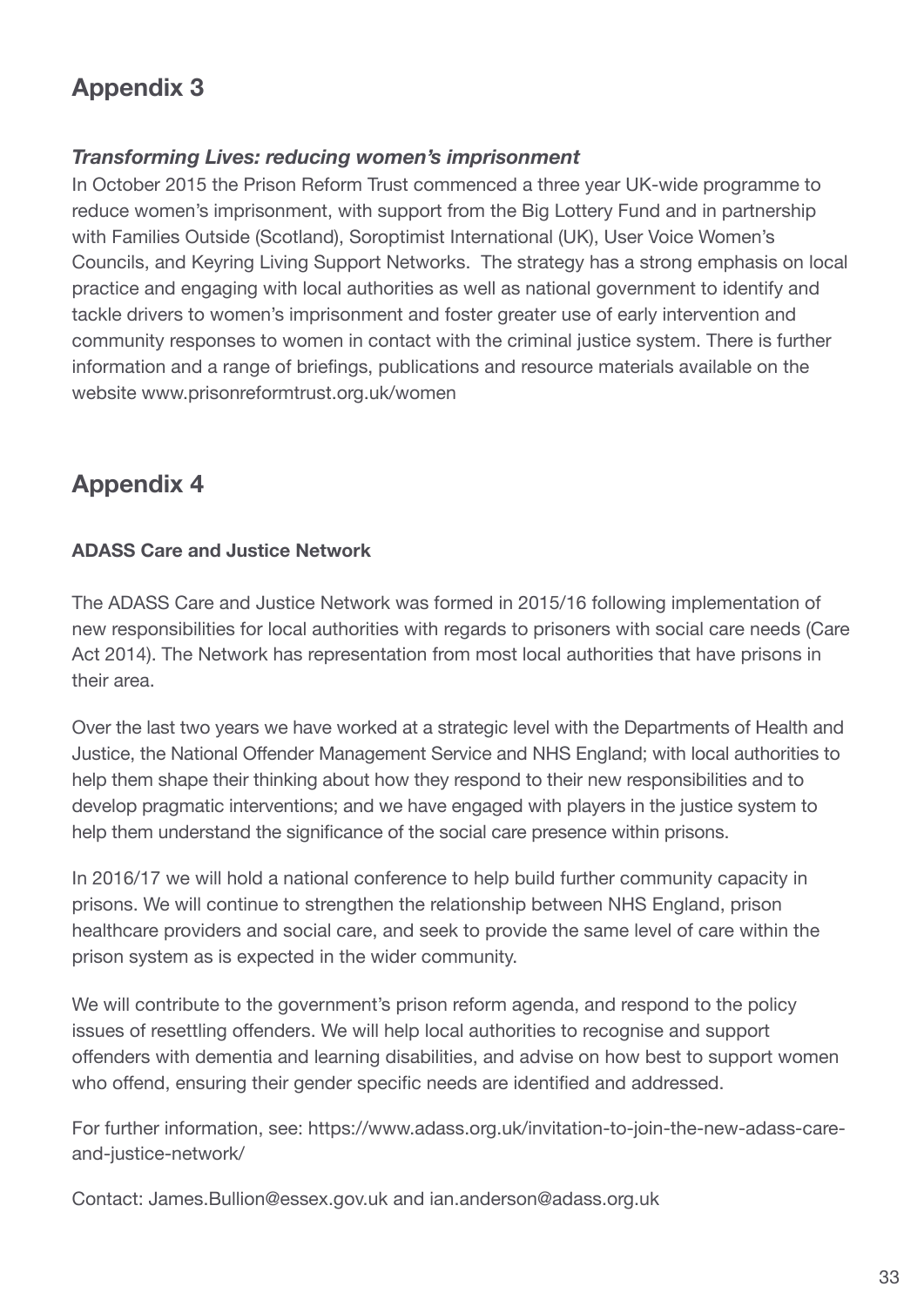## **References**

Barclay, J. and Pettitt, B. (2014) Partnerships in Progress: An Interim Evaluation of the Making Every Adult Matter (MEAM) Coalition. Jean Barclay Planning and Development

Bradshaw, I. (2016) Briefing 49 A Basic Need: Housing and Mental Health. London: Centre for Mental Health

Burrows, S. (2014) How can services effectively support the rehabilitation of those who have offended? Evidence Works Ltd

CentreForum (2014) The Pursuit of Happiness. London: CentreForum

Department for Communities and Local Government (2015) Financial Framework for the Expanded Troubled Families Programme. London: Department for Communities and Local Government

Department for Education (2014) Overview report: Children's Social Care Innovation Programme. London: Department for Education

Department of Health (2013) Improving Outcomes and supporting transparency. Part 1A: A public health outcomes framework for England, 2013-2016. London: Department of Health

Department of Health (2015) Annual Report of the Chief Medical Officer 2014, The Health of the 51%: Women. London: Department of Health

Durcan, G. (2016) Mental Health and Criminal Justice. London: Centre for Mental Health, 2016

Friedli, L. (2009) Social prescribing for mental health – a guide to commissioning and delivery. Care Services Improvement Partnership and North West Development Centre

Hansard (16 July 2012) c548W. London: House of Commons Hansard

Her Majesty's Inspectorate of Prisons (2015) Report on an unannounced inspection of HMP & YOI Holloway by HM Chief Inspector of Prisons. London: Her Majesty's Inspectorate of Prisons

HM Government (2016) Keep On Caring: Supporting Young People from Care to Independence. London: HM Government

Home Office (2013) Multi-Agency Working and Information Sharing Project Early Findings. London: Home Office

Improvement and Development Agency (2010) A glass half-full: how an asset approach can improve community health and well-being. London: Improvement and Development Agency

Jones, C. (2014) Women Centred Working – Defining an approach. WomenCentre http://www.womencentredworking.com/wp-content/uploads/2014/08/WCW-defining-an-approachdocument.pdf

Khan, L. (2013) A Need to Belong. London: Centre for Mental Health

Kinsella, R., O'Keeffe, C., Lowthain, J., Clarke, B., Ellison, M. (2015) Evaluation of the Whole System Approach for Women Offenders. Sheffield: Sheffield Hallam University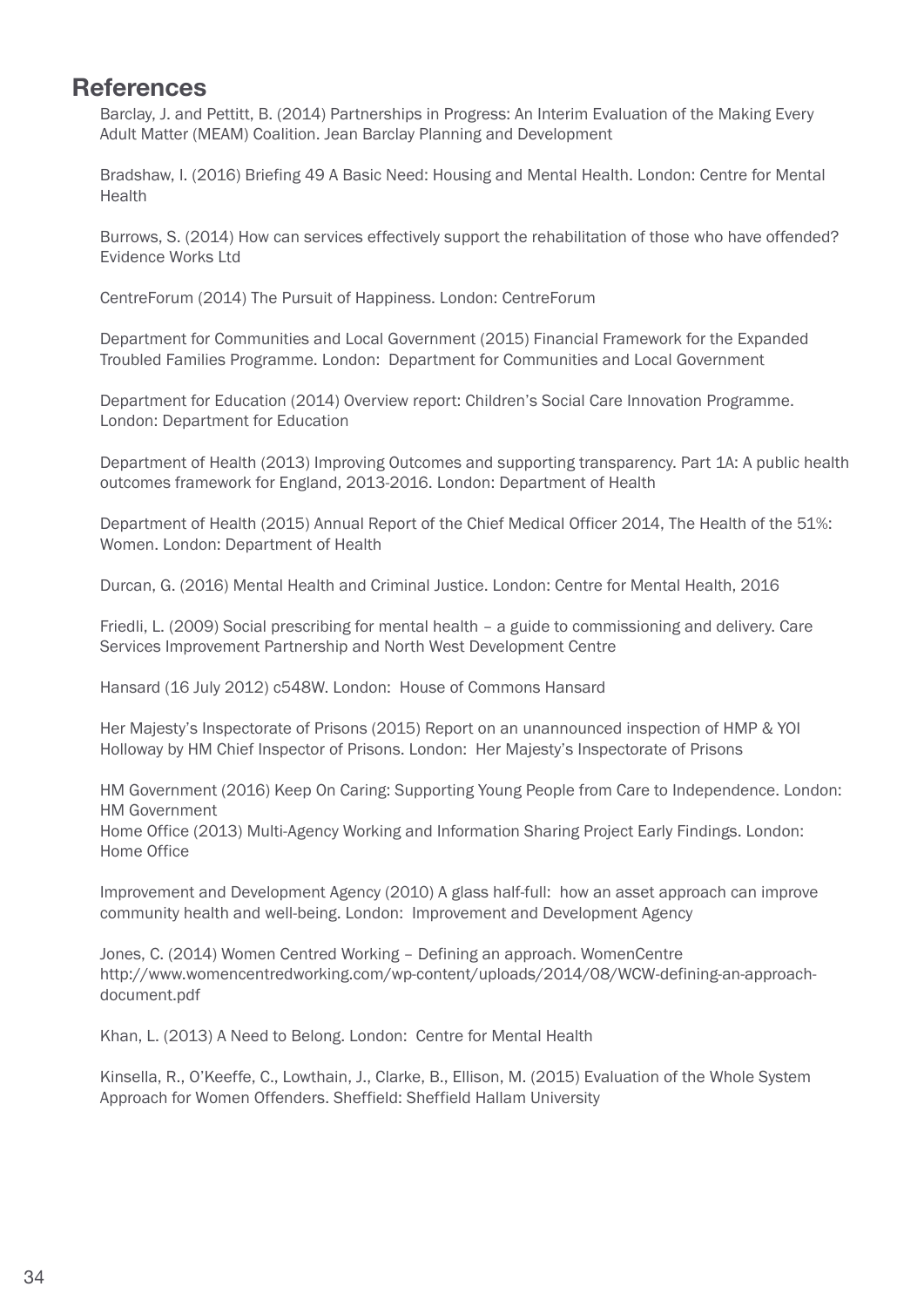Lambeth Council (2014) Lambeth Black Health and Wellbeing Commission: from thriving to surviving. London: Lambeth Council

Liverpool Mental Health Consortium (2016) Women, Mental Health &the Criminal Justice System, What Women Want Group/Women & the Criminal Justice System Task & Finish Group. Liverpool: Liverpool Mental Health Consortium

Local Government Association (2013) Community Safety Partnerships, a guide for clinical commissioning groups. London: Local Government Association

The Marmot Review (2010) Fair Society, Healthy Lives. Strategic Review of Health Inequalities in England post-2010. London: The Marmot Review

Mental Health Taskforce Report (2016) The Five Year Forward View for Mental Health. London: The Mental Health Taskforce

Ministry of Justice (2015) Female offenders and child dependents. London: Ministry of Justice

Murray, J., Farrington, D. P., Sekol, I., and Olsen, R. F. (2009) Effects of parental imprisonment on child antisocial behaviour and mental health: a systematic review. The Campbell Collaboration, University of Cambridge

National Audit Office (2015) Local government: new burdens. London: National Audit Office

New Economics Foundation (2012) Women's Community Services: A Wise Commission. London: New Economics Foundation

New Economics Foundation (2008) Unlocking value: How we all benefit from investing in alternatives to prison for women offenders London: New Economics Foundation

NHS England (2015) Delivering the Forward View: NHS planning guidance 2016/17 – 2020/21. London: NHS England

NHS England, ADASS and the Local Government Association (2015) Building the right support: A national plan to develop community services and close inpatient facilities for people with a learning disability and/or autism who display behaviour that challenges, including those with a mental health condition. London: NHS England, ADASS and the LGA,

NHS England, ADASS and the Local Government Association (2015) Supporting people with a learning disability and/or autism who display behaviour that challenges, including those with a mental health condition. London: NHS England, ADASS and the LGAA Parsonage, M. Khan, L. and Saunders, A.(2014), Building a Better Future. London: Centre for Mental Health

Prison Reform Trust (2011) Reforming Women's Justice: Final report of the Women's Justice Taskforce, p24. London: Prison Reform Trust

Prison Reform Trust (2014) Brighter Futures: Working together to reduce women's offending. London: Prison Reform Trust

Prison Reform Trust (2015a) Bromley Briefing Factfile (Autumn). London: Prison Reform Trust

Prison Reform Trust (2015b) Sentencing of mothers: Improving the sentencing process and outcomes for women with dependent children pp.6.London: Prison Reform Trust

Prison Reform Trust (2016) In Care, Out of Trouble. London: Prison Reform Trust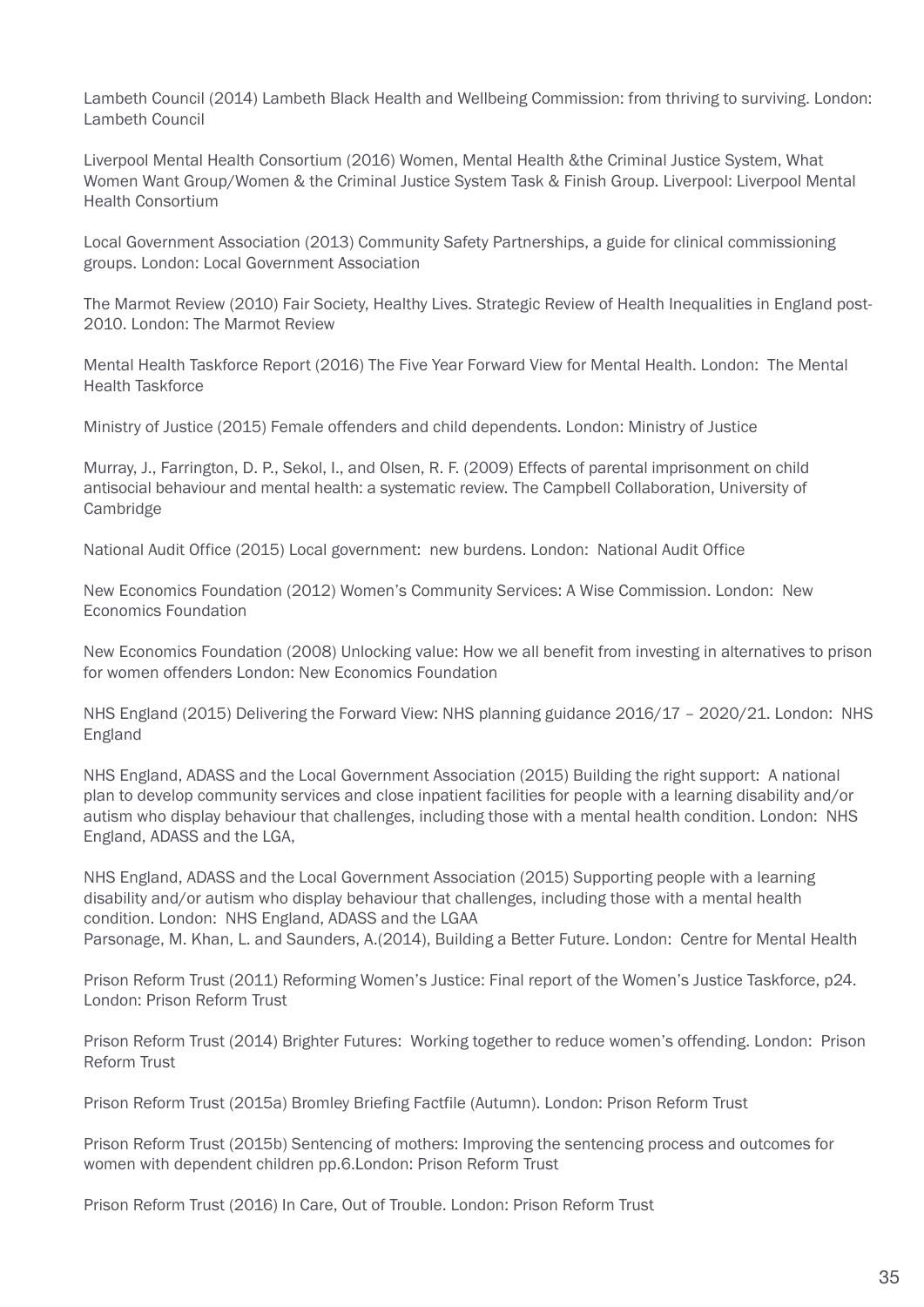RAND Europe, Warwick Medical School and ARCS (2016) Evaluation of the Offender Liaison and Diversion Trial Schemes. Cambridge: RAND Corporation

Roberts, M. (2013) Fulfilling lives: A guide to the new policy environment for multiple needs. London: Making Every Adult Matter

Smith, R., Grimshaw, R., Romeo, R., Knapp, M. (2007) Poverty and disadvantage among prisoners' families. London: Joseph Rowntree Foundation

St Mungos (2014) Rebuilding Shattered Lives. London: St Mungos

Taggart, H. (2014) The Pursuit of Happiness: A new ambition for our mental health*.* The report of the CentreForum Mental Health Commission. London: CentreForum

The Ideas Collective (2016) Keeping Out of Trouble: Alternatives to prison or hospital for people with learning disabilities who get into trouble with the law. The Ideas Collective

Thomson, L.,Camic, P., and Chatterjee, H. (2015) A Review of Community Referral Schemes. London: University College London

University of Huddersfield (2013) Children of Prisoners: interventions and mitigations to strengthen mental health. University of Huddersfield

Walby, S. (2009) The Cost of Domestic Violence: up-date 2009. Lancaster: Lancaster University

Warwick-Booth, L., Cross, R., Woodall, J., Kinsella, K., Trigwell, J., and Coan, S. (2015) The Way Forward Evaluation – summary. Leeds: Leeds Beckett University

Women Centred Working (2016) Taking Forward Women Centred Solutions. Women Centred Working

Women's Resource Centre (2011) Hidden Value: Demonstrating the extraordinary impact of women's voluntary and community organisations. London: Women's Resource Centre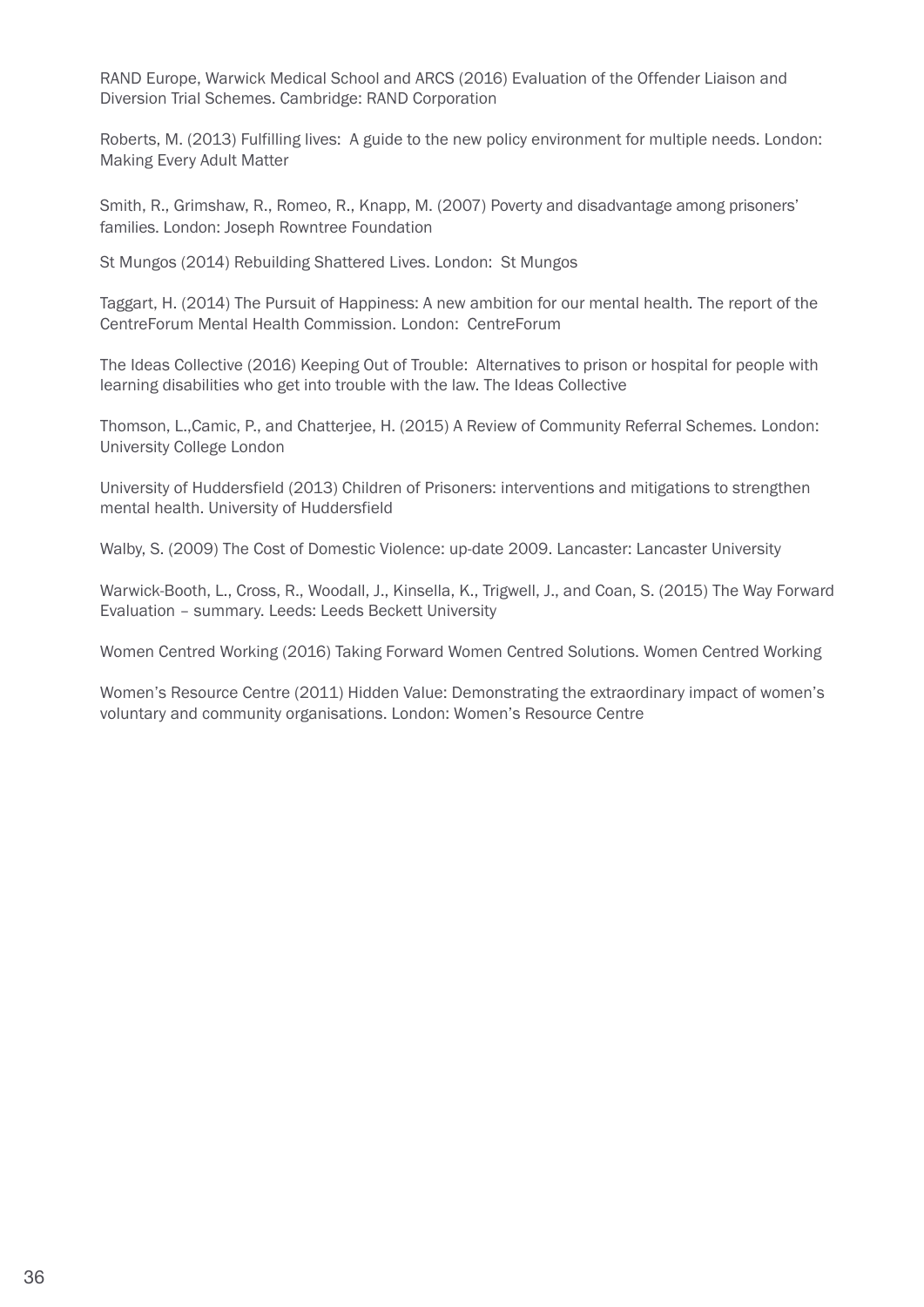## **Endnotes**

- 1 The term 'multiple needs' is used to describe women with a range of conditions and/or difficulties, including: mental health problems, learning disabilities, substance misuse, domestic violence, debt, and housing problems (such as with their tenancy, eviction, or homelessness). Most women in contact with, or on the edges of, the criminal justice system have multiple needs.
- 2 Unless otherwise cited, these figures, and further data on women offenders, can be found in Bromley Briefings Prison Factfile, Prison Reform Trust, 2015a.
- 3 There were 3,843 women in prison on 9 September 2016.
- 4 At any one time a Community Rehabilitation Company can expect to manage a mixed caseload of 100 200 women on community, custody or licence requirements in a mid-sized metropolitan local authority area. Letter from NOMS to PRT, 12 April 2016.
- 5 Person Shaped Support runs 30 services nationwide, of which Women's Turnaround Projects are one: http://www.psspeople.com/
- 6 Only the cost to children's services is included in this calculation.
- 7 Community Safety Partnerships were set up under s5-7 Crime and Disorder Act 1998 to help tackle crime and reduce reoffending. Responsible authorities, which have a duty to participate, are: local authorities, police, probation services (National Probation Service and Community Rehabilitation Companies), Clinical Commissioning Groups, and fire and rescue authorities.
- 8 The Health and Social Care Act 2012 amends the Local Government and Public Involvement in Health Act 2007 ('the 2007 Act') to introduce duties and powers for health and wellbeing boards in relation to Joint Strategic Needs Assessments and Joint Health and Wellbeing Strategies.
- 9 Sometimes referred to as an engagement worker, a support worker or a key worker, the roles can be similar and often comprise a named worker who takes a lead role in providing support and advocacy for their clients, linking them to services that will address their needs and help with recovery and resilience; sometimes services are provided 'in-house' and sometimes clients will be supported to access mainstream services.
- 10 The Phoenix Futures Group is a charity and housing association which has been helping people overcome drug and alcohol problems for more than 45 years.
- 11 Open Road further provides mentoring services for Norfolk and Suffolk Community Rehabilitation Company and the National Probation Service, and mentoring to people with substance misuse issues in Southeast and Southwest Essex. www.openroad.org.uk
- 12 MARACs are multi-agency meetings where statutory and voluntary agency representatives share information about high risk victims of domestic abuse in order to produce a coordinated action plan to increase victim safety (Home Office, 2011).
- 13 See also, The Ideas Collective (2016) 'Keeping Out of Trouble: Alternatives to prison or hospital for people with learning disabilities who get into trouble with the law'.
- 14 Duties under section 2B of the NHS Act 2006 as amended by the Health & Social Care Act 2012.
- 15 Social prescribing can be described as 'a mechanism for linking patients with non-medical sources of support within the community. These might include opportunities for arts and creativity, physical activity, new skills, volunteering, mutual aid, befriending and self-help, as well as support with benefits, employment, housing, debt, legal advice or parenting problems' (CentreForum, 2014).
- 16 Personal correspondence with the Home Office, August 2016: publication of the National Statement of Expectations is anticipated during autumn 2016; for further information, see: https://www.gov.uk/government/publications/strategy-to-end-violence-against-women-and-girls-2016-to-2020
- 17 See PRT's briefing paper: Home truths: housing for women in the criminal justice system, http://www.prisonreformtrust.org.uk/ProjectsResearch/Women
- 18 Langley House Trust provides resettlement services for ex-offenders.
- 19 http://www.womensbreakout.org.uk/start-today/
- 20 See also 'The Five Year Forward View for Mental Health', which recommends building an evidence base for vulnerable people with mental health problems (Mental Health Taskforce 2016).
- 21 Safer Places is an independent charity which provides a comprehensive range of services to adults and children affected by domestic and sexual abuse who live in west Essex, mid Essex, north and east Hertfordshire and Southend: http://www.saferplaces.co.uk/
- 22 https://www.centreformentalhealth.org.uk/individual-placement-and-support
- 23 Centre for Mental Health: https://www.centreformentalhealth.org.uk/employment-after-prison
- 24 CAPI: children affected by parental imprisonment; http://www.barnardos.org.uk/essex-capi-service/serviceview.htm?id=222823335
- 25 Sustainability and Transformation Plans help ensure that health and care services are built around the needs of local populations (NHS England, 2015).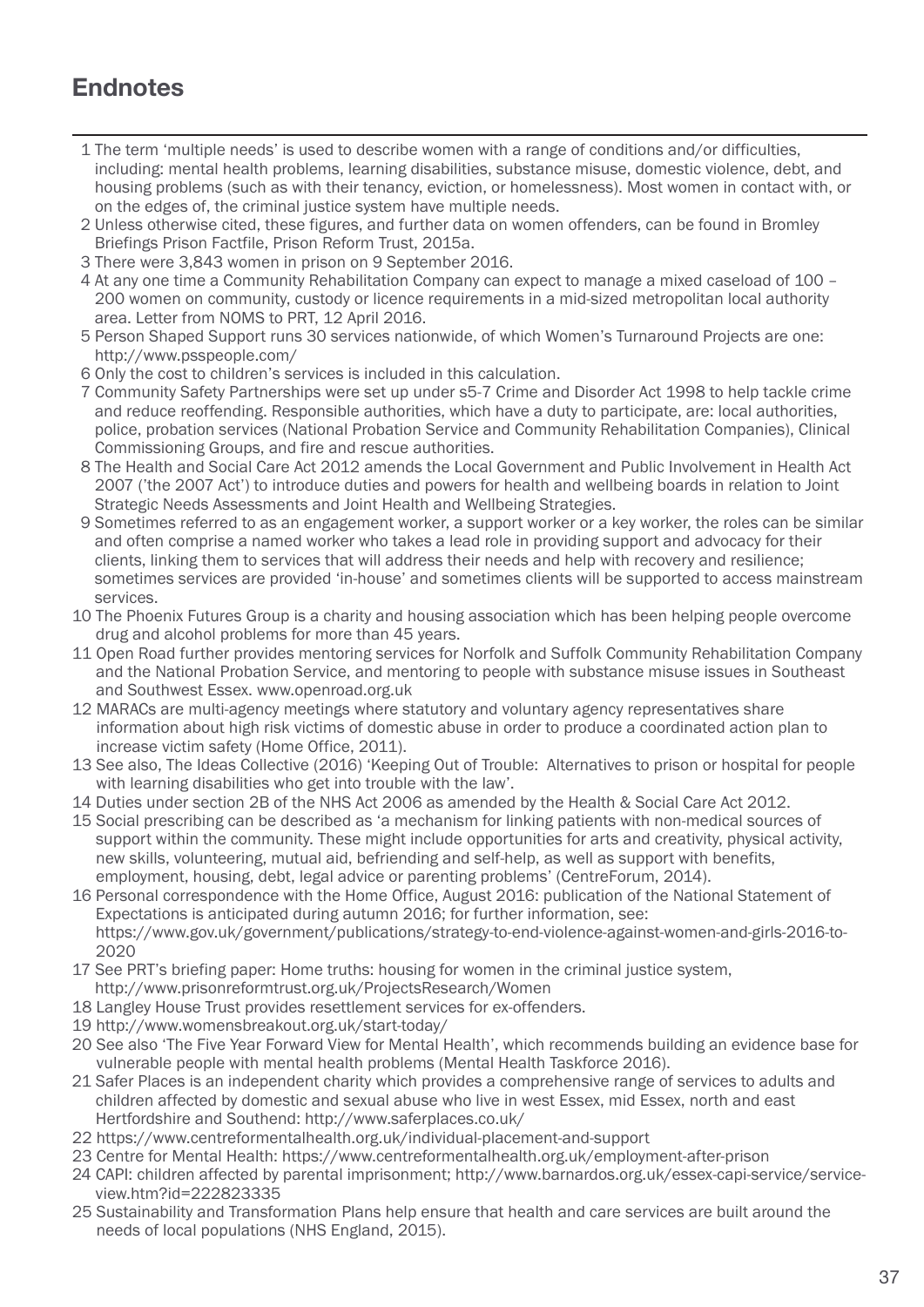26 http://www.crisiscareconcordat.org.uk/; accessed 8th July 2016.

NHS Planning Guidance requires every CCG to increase access to personal health budgets. How CCGs seek to achieve this will be included in local NHS Sustainability and Transformation Plans, which should be available by summer 2016: https://www.england.nhs.uk/healthbudgets/understanding/rollout/ Section 3(6A) Offender Management Act 2007.

See also, Liverpool Mental Health Consortium (2016).

See also, Burrows (2014).

See for example: http://www.risk-avert.org/, and forthcoming module on domestic abuse;

http://www.5boroughspartnership.nhs.uk/key-stage-3-and-4/; and the 'Girls Inspired Straight Talking' project, http://www.barnardos.org.uk/essex-capi-service/service-view.htm?id=222823335 , which is supported by the Essex Police and Crime Commissioner's community safety development fund. See also, Burrows (2014).

See also: https://www.centreformentalhealth.org.uk/parenting

See: https://www.england.nhs.uk/commissioning/health-just/liaison-and-diversion/

Personal correspondence with NHS England, 21 July 2016.

Court order to access community based treatment.

See page 11

See: https://www.england.nhs.uk/commissioning/health-just/liaison-and-diversion/